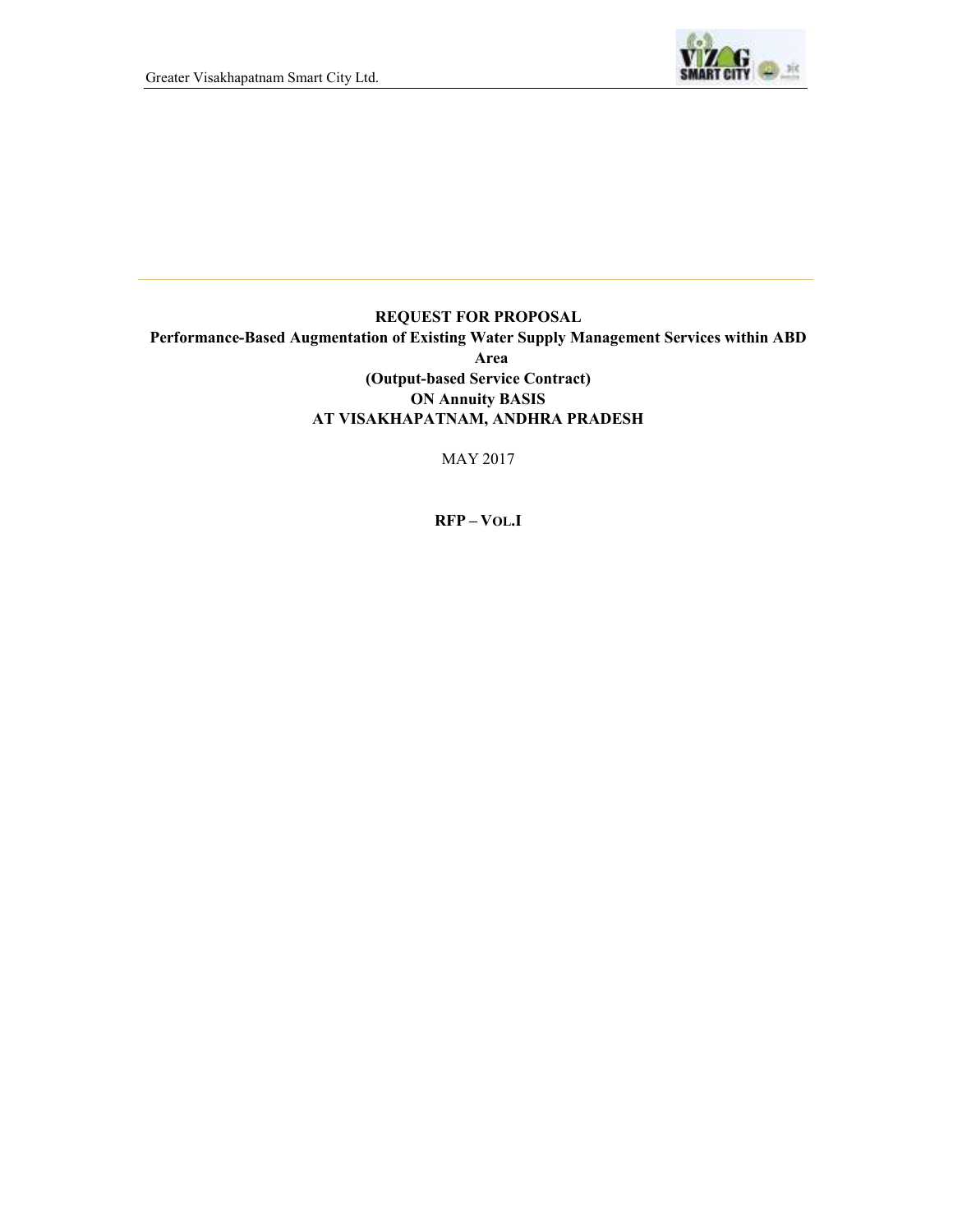

| 2.                 |                                                         |  |  |  |
|--------------------|---------------------------------------------------------|--|--|--|
|                    |                                                         |  |  |  |
|                    |                                                         |  |  |  |
| 3.                 |                                                         |  |  |  |
| $\boldsymbol{4}$ . |                                                         |  |  |  |
|                    |                                                         |  |  |  |
|                    |                                                         |  |  |  |
|                    |                                                         |  |  |  |
| 5.                 |                                                         |  |  |  |
| 6.                 |                                                         |  |  |  |
| 7.                 |                                                         |  |  |  |
| 8.                 |                                                         |  |  |  |
| 9.                 |                                                         |  |  |  |
| 10.                |                                                         |  |  |  |
| 11.                |                                                         |  |  |  |
| 12.                | <b>CONFIDENTIAL INFORMATION AND PROPRIETARY DATA 32</b> |  |  |  |
| 13.                |                                                         |  |  |  |
| 14.                |                                                         |  |  |  |
|                    |                                                         |  |  |  |
| 15.                |                                                         |  |  |  |
| 16.                |                                                         |  |  |  |
|                    |                                                         |  |  |  |
| 17.                |                                                         |  |  |  |
| 18.                |                                                         |  |  |  |
| 19.                |                                                         |  |  |  |
| 20.                |                                                         |  |  |  |
| 21.                |                                                         |  |  |  |
| 22.                |                                                         |  |  |  |
| 23.                |                                                         |  |  |  |
| 24.                |                                                         |  |  |  |
| 25.                |                                                         |  |  |  |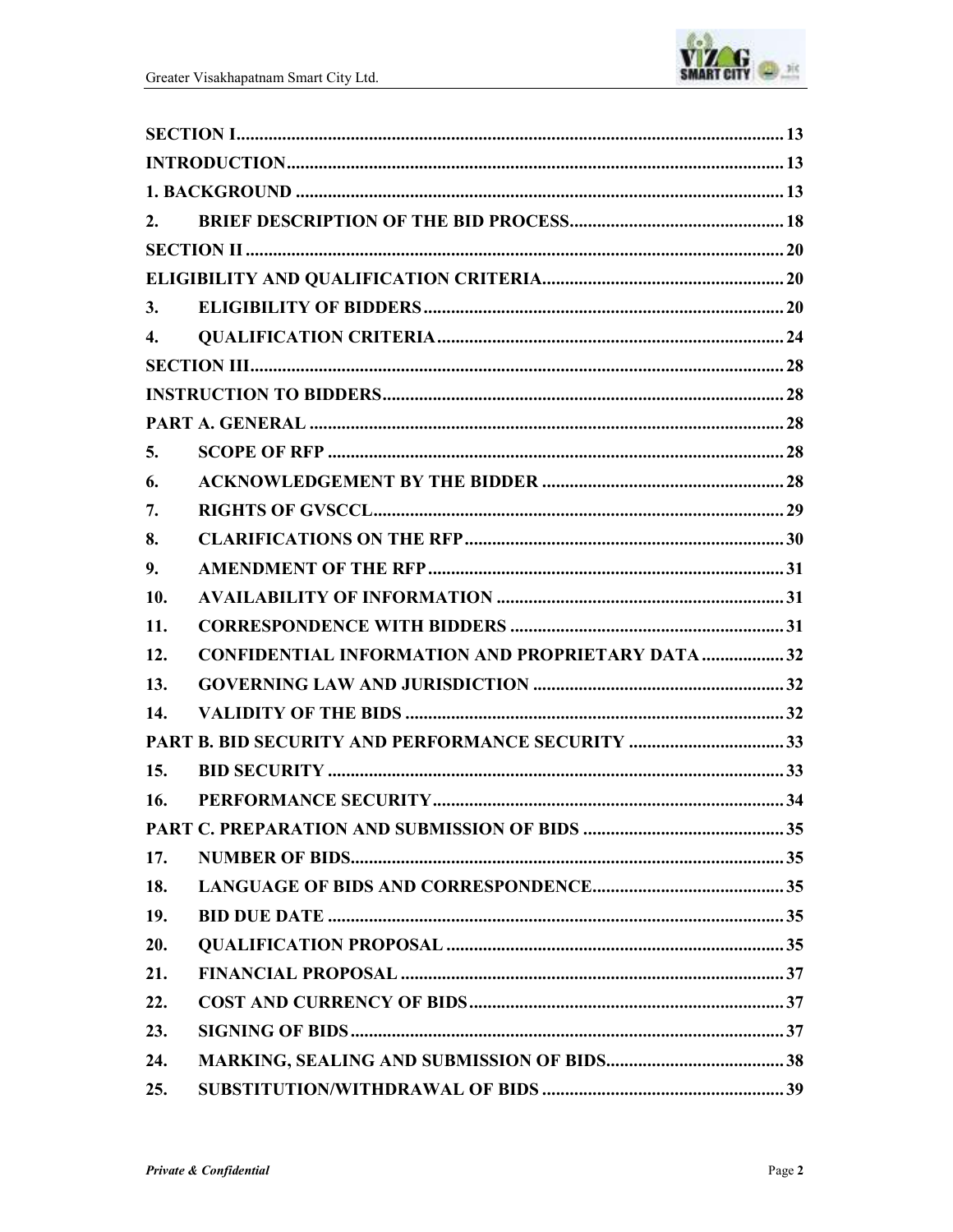

| 26. |                                                                                                       |  |
|-----|-------------------------------------------------------------------------------------------------------|--|
| 27. | DETERMINATION OF RESPONSIVENESS AND EVALUATION OF                                                     |  |
| 28. |                                                                                                       |  |
| 29. |                                                                                                       |  |
|     |                                                                                                       |  |
| 30. |                                                                                                       |  |
| 31. |                                                                                                       |  |
|     |                                                                                                       |  |
|     |                                                                                                       |  |
|     |                                                                                                       |  |
|     |                                                                                                       |  |
|     |                                                                                                       |  |
|     | FORMAT OF POWER OF ATTORNEY AUTHORISING THE SIGNATORY OF                                              |  |
|     |                                                                                                       |  |
|     | FORMAT OF CERTIFICATE FROM THE STATUTORY AUDITOR FOR NET<br>WORTH AND COMPLIANCE WITH OTHER FINANCIAL |  |
|     |                                                                                                       |  |
|     |                                                                                                       |  |
|     |                                                                                                       |  |
|     |                                                                                                       |  |
|     |                                                                                                       |  |
|     | FORMAT OF DETAILS OF THE OPERATION AND MAINTENANCE (O&M) OF                                           |  |
|     |                                                                                                       |  |
|     | FORMAT OF CERTIFICATE FROM THE STATUTORY AUDITOR REGARDING                                            |  |
|     |                                                                                                       |  |
|     | <b>FORMAT OF SELF-ATTESTED CERTIFICATE REGARDING ASSOCIATE58</b>                                      |  |
|     |                                                                                                       |  |
|     |                                                                                                       |  |
|     |                                                                                                       |  |
|     |                                                                                                       |  |
|     |                                                                                                       |  |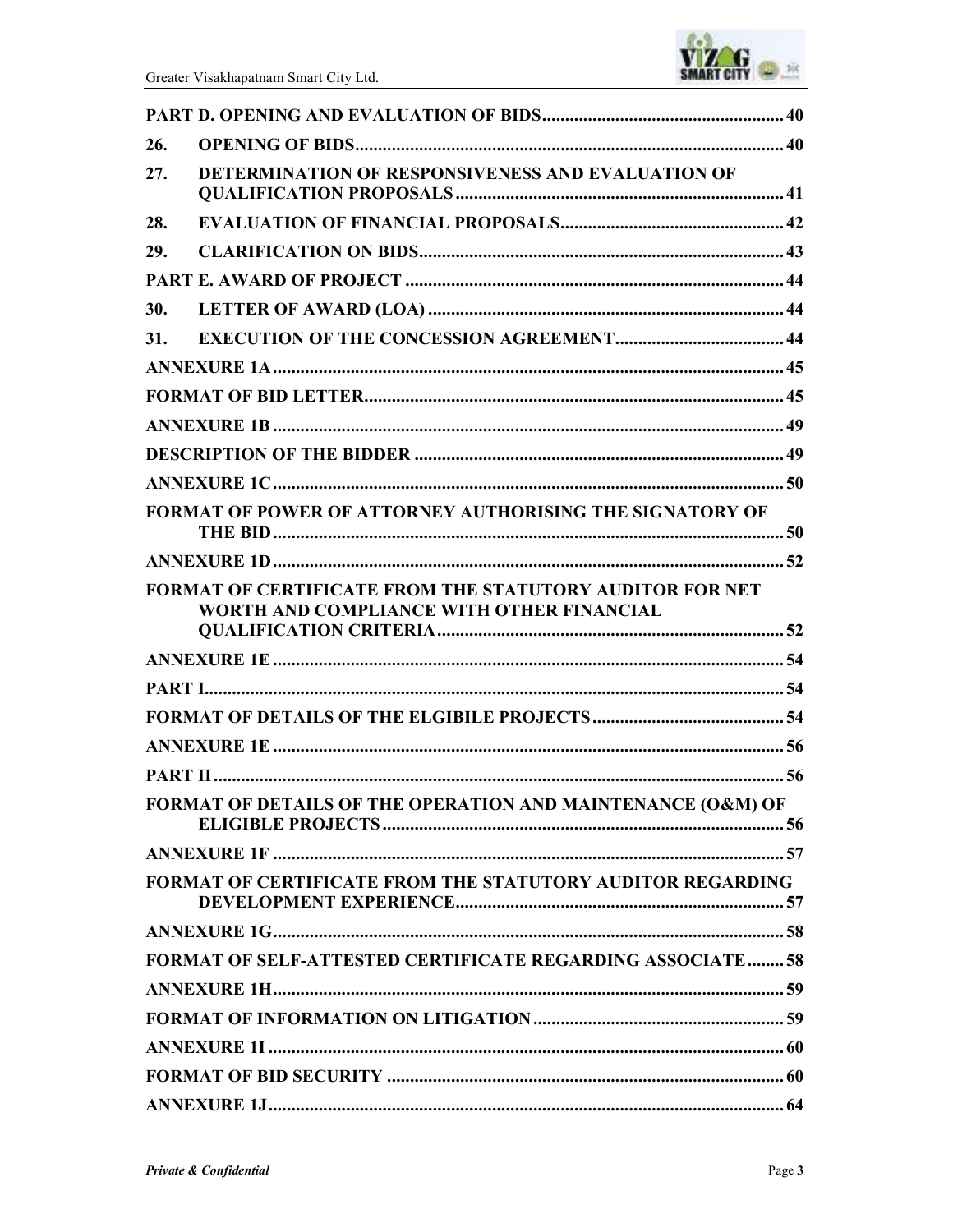

| <b>FORMAT OF POWER OF ATTORNEY FOR APPOINTING LEAD MEMBER 64</b> |  |
|------------------------------------------------------------------|--|
|                                                                  |  |
|                                                                  |  |
|                                                                  |  |
|                                                                  |  |
|                                                                  |  |
|                                                                  |  |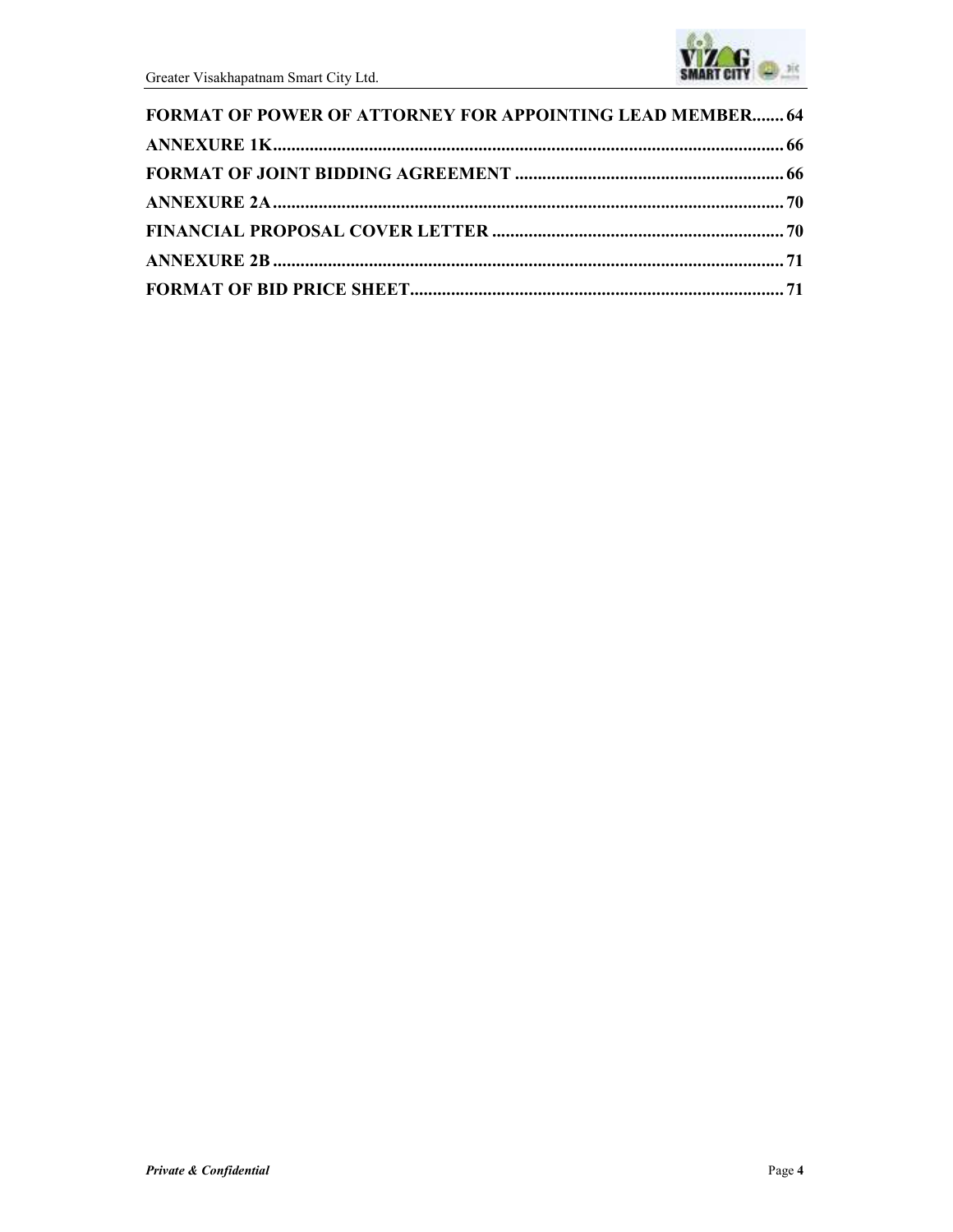

#### **DISCLAIMER**

The information contained in this RFP or any other information provided to the Bidders, whether verbally or in writing or in any other form, by or on behalf of the Greater Visakhapatnam Smart City Corporation Limited (GVSCCL) or GVSCCL and its employees or advisors is provided to the Bidders on the terms and conditions set out in this RFP and such other terms and conditions subject to which such information is provided.

This RFP is not an agreement and further it is neither an offer nor an invitation by the Greater Visakhapatnam Smart City Corporation Limited to the Bidders or any other Person. The purpose of this RFP is to provide the Bidders with information that may be useful to them in the preparation and submission of their Bids.

This RFP includes statements which reflect various assumptions and assessments arrived at by the Greater Visakhapatnam Smart City Corporation Limited and their advisors for the Project. Such assumptions, assessments and statements do not purport to contain all the information that the Bidders may require. The information contained in this RFP may not be appropriate for all Persons and it is not possible for the Greater Visakhapatnam Smart City Corporation Limited and their employees or advisors to consider the investment objectives, financial situation and particular needs of each Person who reads this RFP. The assumptions, assessments, statements and information contained in this RFP may not be complete, accurate, adequate or correct. Each Bidder should therefore conduct its own investigations and analysis and should check the accuracy, adequacy, correctness, reliability and completeness of the assumptions, assessments, statements and information contained in this RFP.

The information provided in this RFP to the Bidders is on a wide range of matters, some of which may depend upon interpretation of the law. The information given is not intended to be an exhaustive account of statutory requirements and should not be regarded as a complete or authoritative statement of the law. The Greater Visakhapatnam Smart City Corporation Limited and their employees and advisors accept no responsibility for the accuracy or otherwise for any interpretation or opinion on laws expressed in this RFP.

GVSCCLand their employees and advisors make no representation or warranty and will have no liability to any Person, including any Bidder, under any law, statute, rules or regulations or tort or otherwise for any loss, damage, cost or expense which may arise from or that may be incurred or suffered on account of anything contained in this RFP or otherwise, including the accuracy, adequacy, correctness, completeness or reliability of this RFP and any assessment, assumption, statement or information contained in this RFP or deemed to form part of this RFP or arising in any way.

 It will be deemed that by submitting the Bid, a Bidder agrees and releases GVSCCL and their employees, agents and advisers, irrevocably, unconditionally, fully and finally from any and all liability for any claims, losses, damages, costs, expenses or liabilities in any way related to or arising from the exercise of any rights and/or performance of any obligations under this RFP and/or in connection with the Bid Process, to the fullest extent permitted by Applicable Law and waives any and all rights and/or claims it may have in this respect, whether actual or contingent, whether present or in the future.

 GVSCCL and their employees and advisors also accept no liability of any nature, whether resulting from negligence or otherwise arising from reliance of any Bidder upon the content of this RFP. GVSCCL may, in its absolute discretion but without being under any obligation to do so, update, amend or supplement the information, assessment, statement or assumptions contained in this RFP.

 The issue of this RFP does not imply that GVSCCL is bound to qualify any Bidder or to award the Project to any Bidder. GVSCCL reserves the right to reject all or any of the Bids without assigning any reasons whatsoever.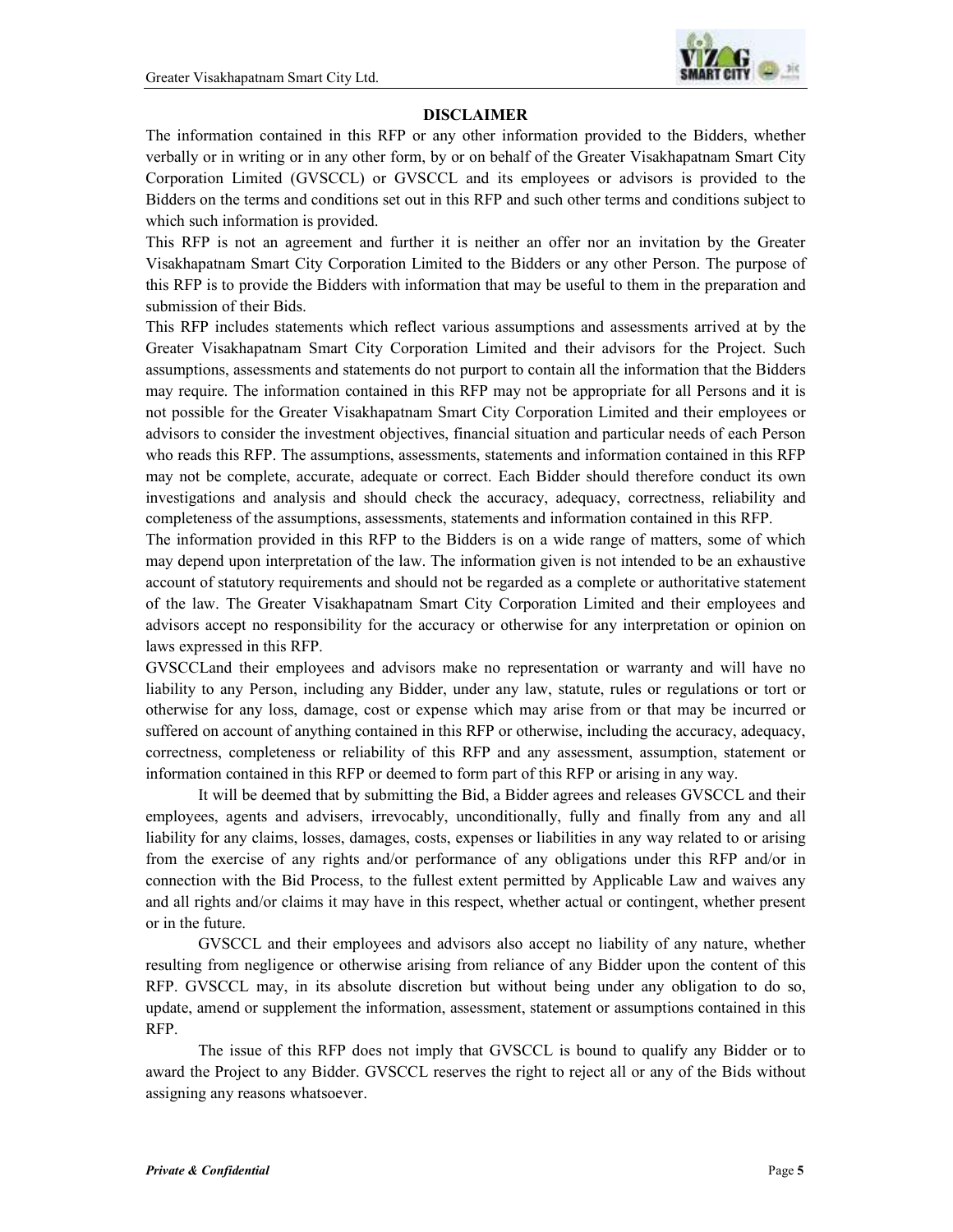

## **GLOSSARY**

In this RFP, unless the context otherwise requires, capitalised terms shall have the meaning given to them in the table below. Capitalised terms not defined below shall have the meaning given to them in the Concession Agreement.

| <b>Addendum or Addenda</b>       | means an addendum or addenda to the RFP.                                                                                                                                                                                                                                                                                                                                                                                               |
|----------------------------------|----------------------------------------------------------------------------------------------------------------------------------------------------------------------------------------------------------------------------------------------------------------------------------------------------------------------------------------------------------------------------------------------------------------------------------------|
| Annexure                         | means an annexure to this RFP.                                                                                                                                                                                                                                                                                                                                                                                                         |
| <b>Appointed Date</b>            | means the date of signing of the Concession Agreement.                                                                                                                                                                                                                                                                                                                                                                                 |
| <b>Associate</b>                 | means, in relation to a Bidder or a Member of a Consortium, a<br>Person who Controls, or is Controlled by, or is under the<br>common Control of the same Person who Controls such<br>Bidder or Member of a Consortium.                                                                                                                                                                                                                 |
| <b>Associated Infrastructure</b> | means the supporting infrastructure facilities for the 24/7<br>pressurized continuous water supply scheme, Complete<br>Sewerage Network in ABD area, Pumping Station including<br>the pumping main, as described in greater detail in the<br>Technical Specifications, which need to be designed, financed,<br>rehabilitated, augmented, operated and maintained by the<br>Concessionaire in accordance with the Concession Agreement. |
| <b>Bid</b>                       | means a bid consisting of the Qualification Proposal and the<br>Financial Proposal submitted by a Bidder for qualification and<br>award of the Project, and Bids mean collectively, all the bids<br>for the Project.                                                                                                                                                                                                                   |
| <b>Bid Due Date</b>              | means the last date for submission of the Bids specified in the<br>Bid Schedule, as may be extended from time to time in<br>accordance with Clause 19.2.                                                                                                                                                                                                                                                                               |
| <b>Bid Price</b>                 | means the price quoted by each Bidder in the Bid Price Sheet<br>to design, finance, develop, construct, rehabilitate, operate and<br>maintain the Facilities and the Associated Infrastructure, as a<br>part of its Financial Proposal.                                                                                                                                                                                                |
| <b>Bid Price Sheet</b>           | means the sheet provided in Annexure 2B, in which the<br>Bidders shall quote the: (a) Bid Project Cost; (b) O&M<br>Charges for the first month after COD consisting of (i) Power<br>Charges, $(ii)$ consumables and $(iii)$ resources $\&$ Guaranteed<br>Energy Consumption for the O&M Period; based on which the<br>Bidders shall calculate their Bid Price.                                                                         |
| <b>Bid Process</b>               | means the single-stage bidding process, with two sub-stages,<br>undertaken by GVSCCL to award the Project to the Selected<br>Bidder on the terms and conditions set out in this RFP. The<br>Bid Process has commenced with the issuance of this RFP and<br>will end on the date that the Concession Agreement is<br>executed with the Special Purpose Vehicle incorporated by the<br>Selected Bidder for the Project.                  |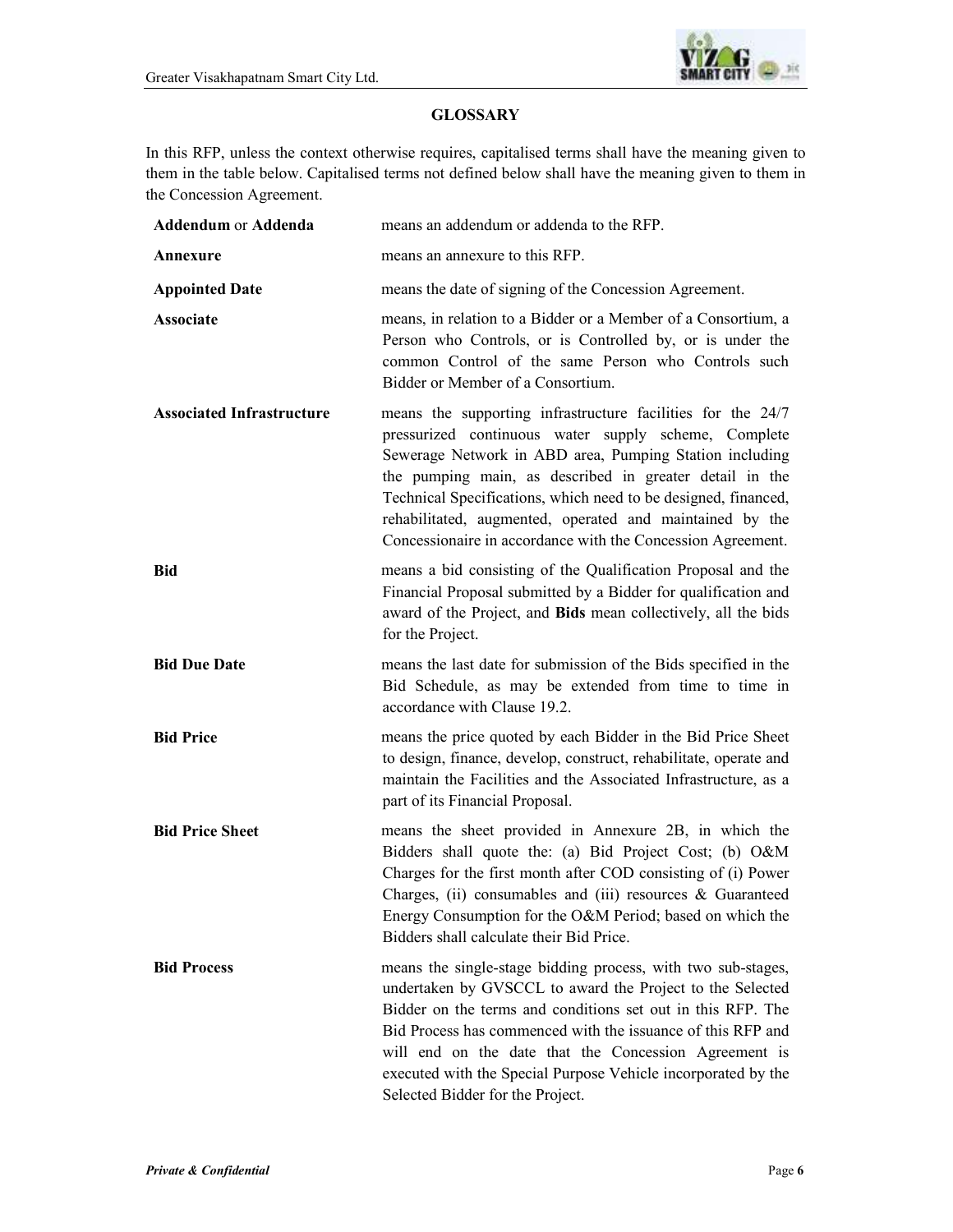

| <b>Bid Project Cost</b>                     | means the cost of construction of the Facilities and<br>rehabilitation of the Associated Infrastructure, as quoted by a<br>Bidder in its Bid, which must include the interest during<br>construction, Taxes and all other pre-operative expenses in<br>relation to the Facilities and the Associated Infrastructure. |  |  |  |  |  |
|---------------------------------------------|----------------------------------------------------------------------------------------------------------------------------------------------------------------------------------------------------------------------------------------------------------------------------------------------------------------------|--|--|--|--|--|
| <b>Bid Schedule</b>                         | means the schedule of the Bid Process set out in Clause 2.12,<br>as may be amended from time to time.                                                                                                                                                                                                                |  |  |  |  |  |
| <b>Bid Security</b>                         | means a bid security that must be submitted by a Bidder along<br>with its Bid in accordance with Clause 15.                                                                                                                                                                                                          |  |  |  |  |  |
| <b>Bidder</b>                               | means an interested Company or a Consortium of Companies<br>which submits a Bid to GVSCCL in accordance with this RFP<br>and includes each Member when the Bidder is a Consortium,<br>and <b>Bidders</b> shall be construed accordingly.                                                                             |  |  |  |  |  |
| <b>Capex Annuity</b>                        | means the amount payable to the Concessionaire per quarter<br>during the O&M Period, towards reimbursement of 60% of the<br>Bid Project Cost, as will be set out in the Concession<br>Agreement.                                                                                                                     |  |  |  |  |  |
| Capital                                     | means, in respect of the SPV that is incorporated by the<br>Selected Bidder to act as the Concessionaire, the total capital<br>of such SPV that will be raised by the issuance of equity<br>shares, preference shares or convertible instruments.                                                                    |  |  |  |  |  |
| <b>Clause</b>                               | means a clause of this RFP.                                                                                                                                                                                                                                                                                          |  |  |  |  |  |
| <b>COD Certificate</b>                      | means the certificate issued by GVSCCL upon successful<br>completion of the Trial Operations of the Facilities and the<br>Associated Infrastructure, in accordance with the Concession<br>Agreement.                                                                                                                 |  |  |  |  |  |
| <b>Commercial Operations Date</b><br>or COD | means, the date on which the COD Certificate is issued to the<br>Concessionaire,<br>in<br>accordance<br>with<br>the<br>Concession<br>Agreement.                                                                                                                                                                      |  |  |  |  |  |
| <b>Companies Act</b>                        | means the (Indian) Companies Act, 1956 and the (Indian)<br>Companies Act, 2013, as amended from time to time, as the<br>context may require.                                                                                                                                                                         |  |  |  |  |  |
| Company                                     | means a company incorporated under the Companies Act or a<br>foreign company incorporated under the relevant statute of its<br>jurisdiction.                                                                                                                                                                         |  |  |  |  |  |
| <b>Concession Agreement</b>                 | means the bipartite concession agreement to be executed<br>between GVSCCL and the Concessionaire. A draft of the<br>Concession Agreement is attached to this RFP.                                                                                                                                                    |  |  |  |  |  |
| Concessionaire                              | meansthe Special Purpose Vehicle incorporated by the<br>Selected Bidder to implement the Project.                                                                                                                                                                                                                    |  |  |  |  |  |
| <b>Conflict of Interest</b>                 | has the meaning ascribed to it in Clause 3.3.                                                                                                                                                                                                                                                                        |  |  |  |  |  |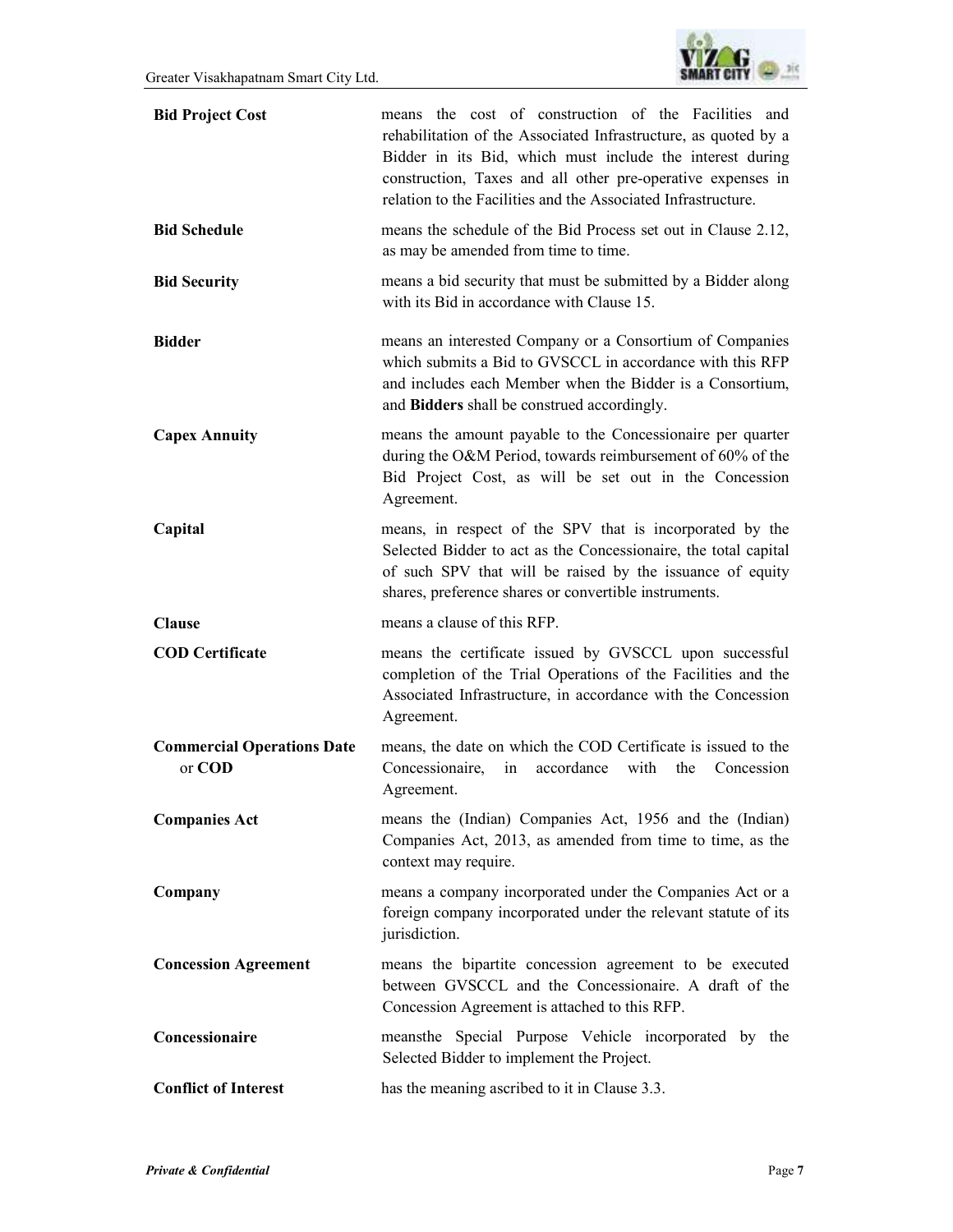

| Consortium                                    | means any combination of Companies that have formed a<br>consortium for the purpose of submitting a Bid and to<br>implement the Project if such consortium is declared the<br>Selected Bidder.                                                                                                                                                                                                |  |  |  |  |
|-----------------------------------------------|-----------------------------------------------------------------------------------------------------------------------------------------------------------------------------------------------------------------------------------------------------------------------------------------------------------------------------------------------------------------------------------------------|--|--|--|--|
| <b>Construction Completion</b><br>Certificate | means the certificate issued to the Concessionaire to certify<br>completion of construction of the Facilities and rehabilitation<br>of the Associated Infrastructure in accordance with the<br>Concession Agreement.                                                                                                                                                                          |  |  |  |  |
| <b>Construction Completion Date</b>           | means the date on which the Construction Completion<br>Certificate is issued to the Concessionaire in accordance with<br>the Concession Agreement.                                                                                                                                                                                                                                            |  |  |  |  |
| <b>Construction Milestones</b>                | the<br>milestones<br>for<br>completion<br>of<br>means<br>construction/Associated Infrastructure/ rehabilitation of the<br>Associated Infrastructure by the Scheduled Construction<br>Completion Date, as set out in the Concession Agreement.                                                                                                                                                 |  |  |  |  |
| <b>Construction Period</b>                    | means the period from the Effective Date until the<br><b>Construction Completion Date.</b>                                                                                                                                                                                                                                                                                                    |  |  |  |  |
| Control                                       | means, with respect to a Person:                                                                                                                                                                                                                                                                                                                                                              |  |  |  |  |
|                                               | the ownership, directly or indirectly, of more than 50%<br>(a)<br>of the voting shares of such Person; or                                                                                                                                                                                                                                                                                     |  |  |  |  |
|                                               | the power, directly or indirectly, to direct or influence<br>(b)<br>the management and policies of such Person by operation of<br>law, contract or otherwise,                                                                                                                                                                                                                                 |  |  |  |  |
|                                               | and the term Controlled shall be construed accordingly.                                                                                                                                                                                                                                                                                                                                       |  |  |  |  |
| <b>Effective Date</b>                         | means the date on which all the Conditions Precedent have<br>either been satisfied or waived by GVSCCL,<br>or the<br>Concessionaire, as the case may be, in accordance with the<br>Concession Agreement.                                                                                                                                                                                      |  |  |  |  |
| <b>Facilities</b>                             | Facilities means required infrastructure<br>for the $24/7$<br>pressurized continuous water supply scheme, Pumping Station<br>including the pumping main, as described in greater detail in<br>the Technical Specifications, which need to be designed,<br>financed, rehabilitated, augmented, operated and maintained<br>by the Concessionaire in accordance with the Concession<br>Agreement |  |  |  |  |
| <b>Financial Capacity</b>                     | means the financial capacity and strength of the Bidder, as<br>determined in accordance with Clause 4.2.                                                                                                                                                                                                                                                                                      |  |  |  |  |
| <b>Financial Proposal</b>                     | means the financial proposal, comprising the Bid Price Sheet,<br>to be submitted by a Bidder in accordance with this RFP.                                                                                                                                                                                                                                                                     |  |  |  |  |
| <b>Financial Year</b>                         | means each 12-month period commencing on 1 April of one<br>calendar year and ending on 31 March of the next calendar                                                                                                                                                                                                                                                                          |  |  |  |  |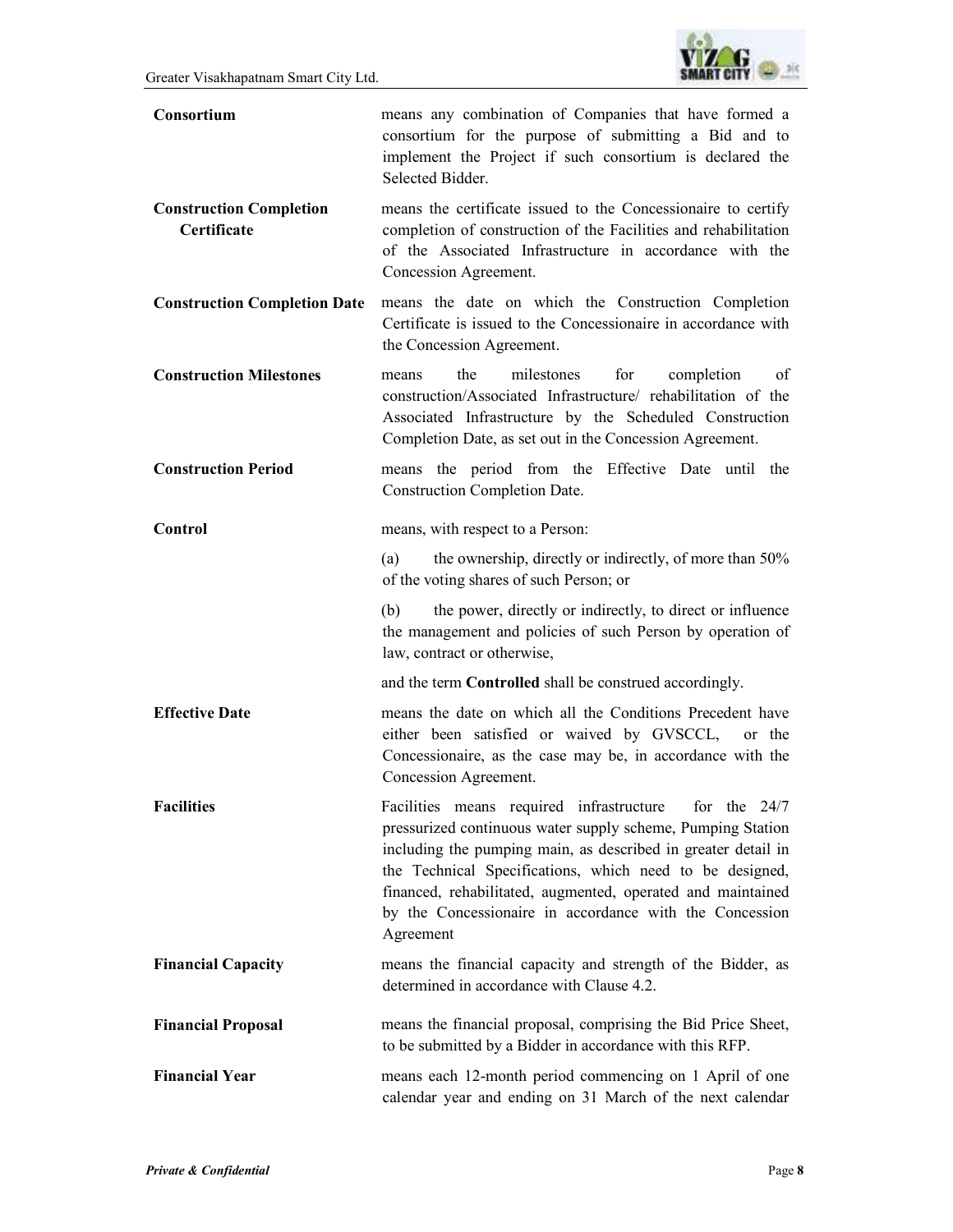

year; and if different for a Bidder, then the 12-month period for which such Bidder files its statutory audited accounts in the normal course of its business.

**GoI** means the Government of India.

**GoAP** means the Government of Andhra Pradesh

| <b>Guaranteed Energy</b><br>Consumption | means the maximum number of units of power quoted by a<br>Bidder in its Financial Proposal, which it expects the<br>Concessionaire to consume in each year of the O&M Period<br>(other than any units expected to be generated and consumed<br>from any power plant proposed to be set up by the<br>Concessionaire), to operate and maintain the Facilities and the<br>Associated Infrastructure. |  |  |  |  |  |
|-----------------------------------------|---------------------------------------------------------------------------------------------------------------------------------------------------------------------------------------------------------------------------------------------------------------------------------------------------------------------------------------------------------------------------------------------------|--|--|--|--|--|
| <b>GVSCCL</b>                           | means the Greater Visakhapatnam Smart City Corporation<br>Limited, incorporated under the Companies Act 2013.                                                                                                                                                                                                                                                                                     |  |  |  |  |  |
| <b>Joint Bidding Agreement</b>          | means a binding joint bidding agreement to be entered into by<br>the Members of a Consortium that submits a Bid pursuant to<br>this RFP, in the format set out at Annexure 1K.                                                                                                                                                                                                                    |  |  |  |  |  |
| <b>Land Price</b>                       | means the price of the land required by the Bidder to develop<br>Facilities, determined by multiplying the Land<br>the<br>Requirement quoted by such Bidder and the Land Rate.                                                                                                                                                                                                                    |  |  |  |  |  |
| <b>Lead Member</b>                      | means the Member nominated by the Members of the Selected<br>Bidder to act as the lead member.                                                                                                                                                                                                                                                                                                    |  |  |  |  |  |
| <b>LOA</b>                              | means the letter of award that will be issued by GVSCCL to<br>the Selected Bidder in accordance with Clause 30.                                                                                                                                                                                                                                                                                   |  |  |  |  |  |
| <b>Member</b>                           | means a member of a Consortium.                                                                                                                                                                                                                                                                                                                                                                   |  |  |  |  |  |
| <b>MLD</b>                              | means million litres per day.                                                                                                                                                                                                                                                                                                                                                                     |  |  |  |  |  |
| <b>Net Worth</b>                        | means the net worth of a Bidder, which shall be determined as<br>follows:                                                                                                                                                                                                                                                                                                                         |  |  |  |  |  |
|                                         | subscribed and paid up equity share capital; and<br>(a)                                                                                                                                                                                                                                                                                                                                           |  |  |  |  |  |
|                                         | (b)<br>reserves                                                                                                                                                                                                                                                                                                                                                                                   |  |  |  |  |  |
|                                         | <b>LESS</b>                                                                                                                                                                                                                                                                                                                                                                                       |  |  |  |  |  |
|                                         | revaluation reserves;<br>(c)                                                                                                                                                                                                                                                                                                                                                                      |  |  |  |  |  |
|                                         | miscellaneous expenditure not written off;<br>(d)                                                                                                                                                                                                                                                                                                                                                 |  |  |  |  |  |
|                                         | reserves not available for distribution to equity<br>(e)<br>shareholders; and                                                                                                                                                                                                                                                                                                                     |  |  |  |  |  |
|                                         | aggregate value of accumulated losses.<br>(f)                                                                                                                                                                                                                                                                                                                                                     |  |  |  |  |  |
| O&M                                     | means operation and maintenance.                                                                                                                                                                                                                                                                                                                                                                  |  |  |  |  |  |
| <b>O&amp;M</b> Charges                  | means the amount required by a Bidder per quarter to operate                                                                                                                                                                                                                                                                                                                                      |  |  |  |  |  |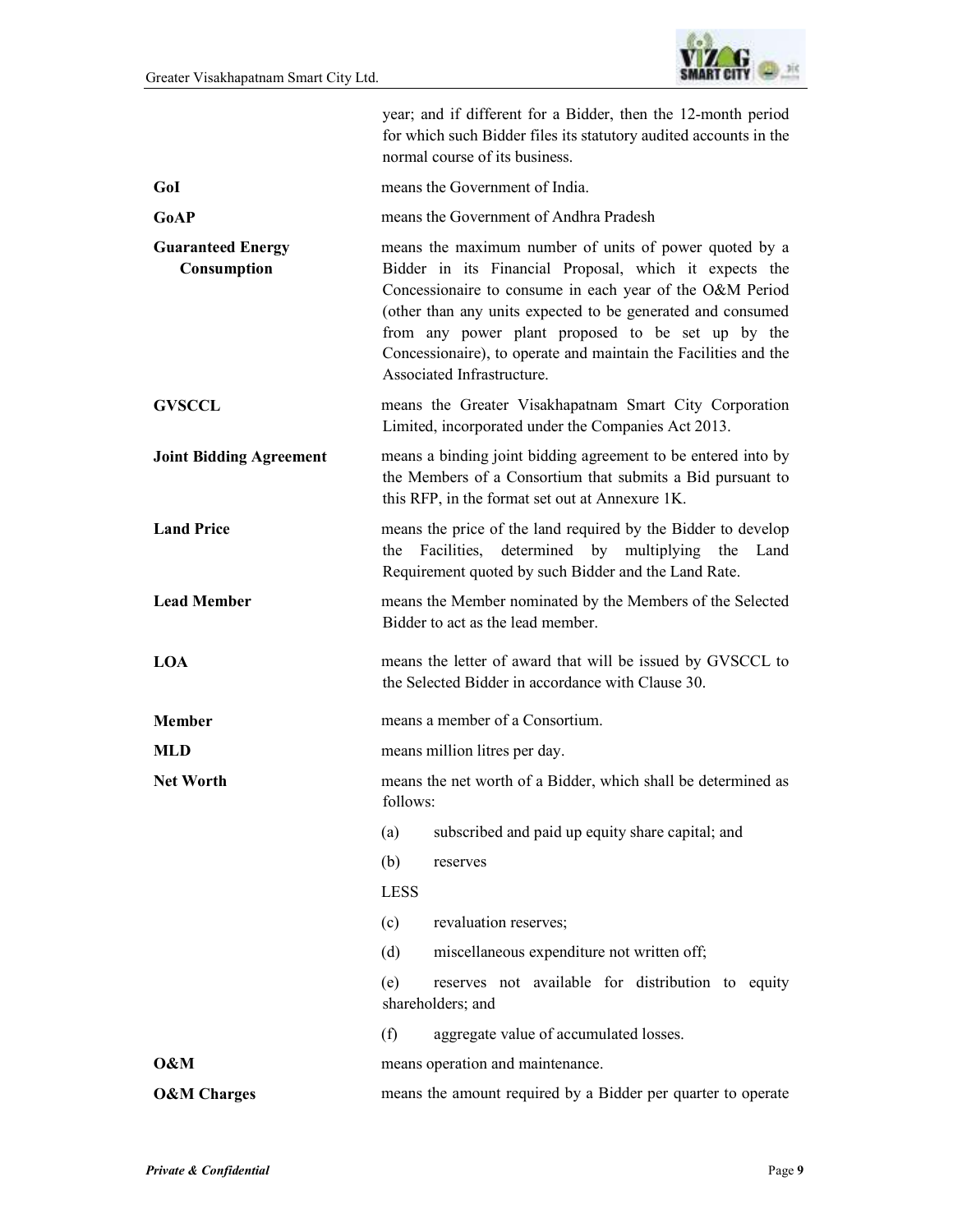

|                             | and maintain the Facilities and the Associated Infrastructure,<br>excluding the Power Charges, during the O&M Period. The<br>O&M Charges for the first quarter after the COD will be<br>determined on the basis of the O&M Charges quoted by the<br>Bidder for the first month from the COD, in its Financial<br>Proposal, which amount shall be adjusted to account for<br>inflation, in accordance with the Concession Agreement.                                                                                                                                            |  |  |  |  |
|-----------------------------|--------------------------------------------------------------------------------------------------------------------------------------------------------------------------------------------------------------------------------------------------------------------------------------------------------------------------------------------------------------------------------------------------------------------------------------------------------------------------------------------------------------------------------------------------------------------------------|--|--|--|--|
| <b>O&amp;M</b> Period       | means the period of 10 years from the COD during which the<br>Concessionaire is required to operate and maintain the<br>Facilities and the Associated Infrastructure.                                                                                                                                                                                                                                                                                                                                                                                                          |  |  |  |  |
| <b>Payment Milestones</b>   | means the milestones listed in the Concession Agreement for<br>release of 40% of the Bid Project Cost to the Concessionaire.                                                                                                                                                                                                                                                                                                                                                                                                                                                   |  |  |  |  |
| <b>Performance Security</b> | means a performance security that must be submitted by the<br>Selected Bidder or the Concessionaire to GVSCCL on or<br>before execution of the Concession Agreement to secure the<br>obligations of the Concessionaire during the Construction<br>Period in accordance with Clause 16.                                                                                                                                                                                                                                                                                         |  |  |  |  |
| Person                      | means any individual, company, corporation, partnership, joint<br>venture, trust, society, sole proprietor, limited liability<br>partnership, co-operative society, government company,<br>unincorporated organization or any other legal entity.                                                                                                                                                                                                                                                                                                                              |  |  |  |  |
| <b>Power Charges</b>        | means the cost of power for each Bidder determined by<br>multiplying the Guaranteed Energy Consumption quoted by<br>such Bidder and the Power Unit Rate (along with all other<br>applicable charges as per applicable guidelines of the relevant<br>authorities).                                                                                                                                                                                                                                                                                                              |  |  |  |  |
| <b>Power Unit Rate</b>      | means the cost per unit of power drawn from the grid (through<br>a distribution licensee), which for the purpose of evaluation of<br>the Financial Proposals is INR 7 (Rupees seven) per kWh. For<br>the purpose of reimbursement of Power Charges to the<br>Concessionaire during the O&M Period, the Concessionaire<br>will be paid on the basis of the then prevailing cost per unit of<br>power charged by the relevant distribution licensee and/or the<br>cost of fuel for any power consumed from any diesel generator<br>back-up set, installed by the Concessionaire. |  |  |  |  |
| <b>PPP</b>                  | means public private partnership.                                                                                                                                                                                                                                                                                                                                                                                                                                                                                                                                              |  |  |  |  |
| <b>Pre-Bid Meeting</b>      | means the meeting to be held in accordance with Clause 8.2.                                                                                                                                                                                                                                                                                                                                                                                                                                                                                                                    |  |  |  |  |
| <b>Preferred Bidder</b>     | means the Bidder which: (a) meets the Qualification Criteria<br>and the eligibility criteria; and (b) quotes the lowest Bid Price.                                                                                                                                                                                                                                                                                                                                                                                                                                             |  |  |  |  |
| Project                     | means:<br>development,<br>(a)<br>finance,<br>the<br>design,<br>construction,                                                                                                                                                                                                                                                                                                                                                                                                                                                                                                   |  |  |  |  |
|                             | operation and maintenance of the Facilities at the Site; and                                                                                                                                                                                                                                                                                                                                                                                                                                                                                                                   |  |  |  |  |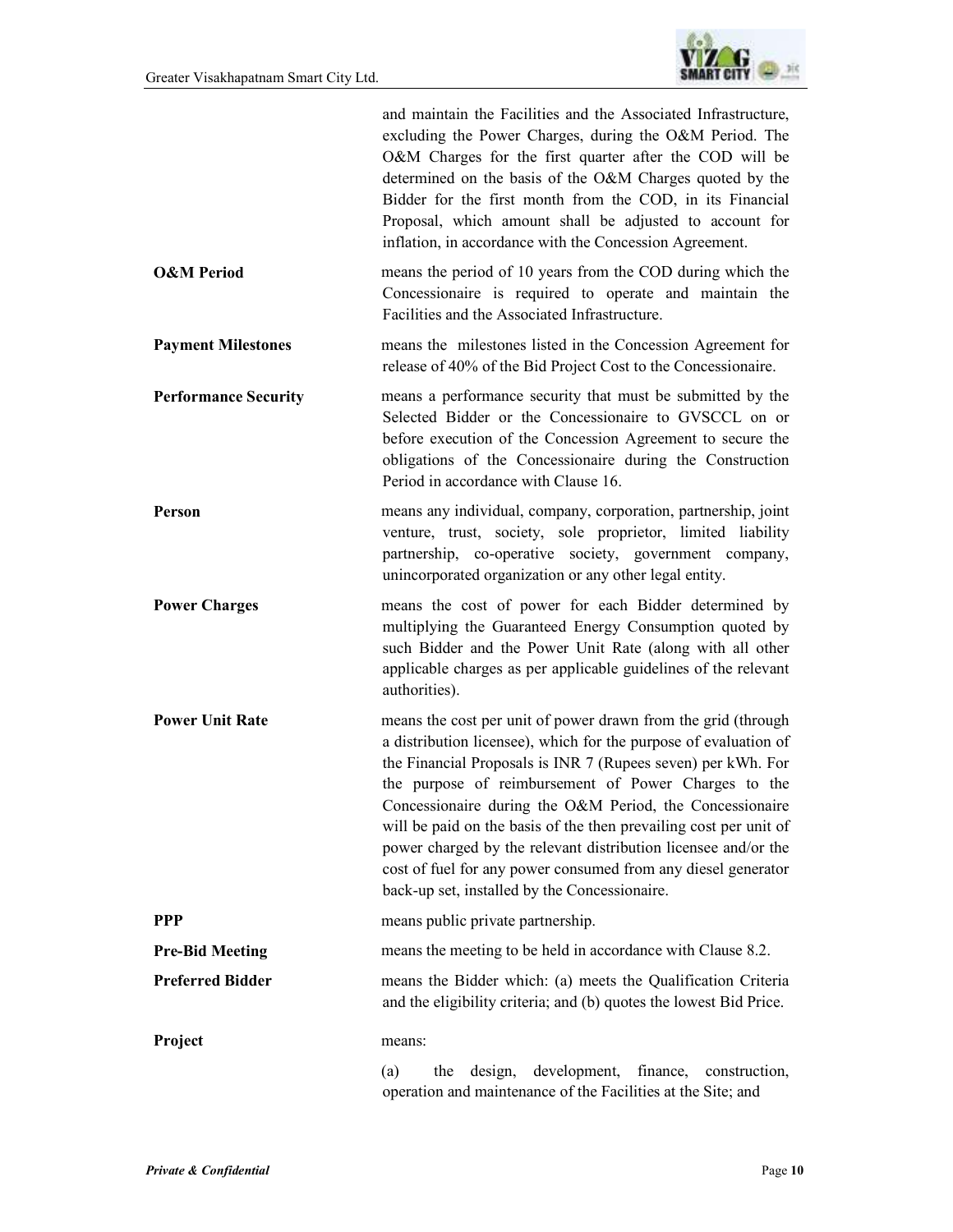

|                                                         | the design, finance, rehabilitation, operation and<br>(b)<br>maintenance of the Associated Infrastructure,                                                                                                                                     |  |  |  |  |  |  |  |
|---------------------------------------------------------|------------------------------------------------------------------------------------------------------------------------------------------------------------------------------------------------------------------------------------------------|--|--|--|--|--|--|--|
|                                                         | in accordance with the Concession Agreement.                                                                                                                                                                                                   |  |  |  |  |  |  |  |
| <b>Project Engineer</b>                                 | means the engineering firm appointed by GVSCCL, in<br>accordance with the Concession Agreement.                                                                                                                                                |  |  |  |  |  |  |  |
| <b>Qualification Criteria</b>                           | means the qualification criteria set out in Clause 4 that a<br>Bidderis required to satisfy (in addition to the eligibility<br>criteria), to be qualified for evaluation of the Financial<br>Proposal.                                         |  |  |  |  |  |  |  |
| <b>Qualification Proposal</b>                           | means the proposal to be submitted by each Bidder to<br>demonstrate that it meets the Qualification Criteria and the<br>other eligibility criteria as set out in Clause 3 and Clause 4.                                                        |  |  |  |  |  |  |  |
| <b>RFP</b>                                              | means the request for proposal dated 30 <sup>th</sup> May 2017along with<br>its Schedules, Sections and Annexures and includes any<br>Addenda/Corrigenda, if issued.                                                                           |  |  |  |  |  |  |  |
| <b>Rupee or INR</b>                                     | means Indian Rupees, the lawful currency of India.                                                                                                                                                                                             |  |  |  |  |  |  |  |
| <b>Schedule</b>                                         | means a schedule of this RFP.                                                                                                                                                                                                                  |  |  |  |  |  |  |  |
| <b>Scheduled Bank</b>                                   | means a bank as defined under section $2(e)$ of the Reserve<br>Bank of India Act, 1934.                                                                                                                                                        |  |  |  |  |  |  |  |
| <b>Scheduled Construction</b><br><b>Completion Date</b> | means the date which is 18 months from the Effective Date.                                                                                                                                                                                     |  |  |  |  |  |  |  |
| <b>Scope of Work</b>                                    | as provided as a part of the RFP, at Schedule 1.                                                                                                                                                                                               |  |  |  |  |  |  |  |
| <b>Second Preferred Bidder</b>                          | means the Bidder who: (a) meets the Qualification Criteria and<br>the eligibility criteria; and (b) quotes the second lowest Bid<br>Price.                                                                                                     |  |  |  |  |  |  |  |
| <b>Section</b>                                          | means a section of this RFP.                                                                                                                                                                                                                   |  |  |  |  |  |  |  |
| <b>Selected Bidder</b>                                  | means the eligible Bidder selected by GVSCCL for award of<br>the Project.                                                                                                                                                                      |  |  |  |  |  |  |  |
| <b>Site</b>                                             | Area Based Development (ABD) comprising of Ward No<br>17,18,19 and 20 collectively of Greater Visakhapatnam<br>Municipal Corporation (GVMC) as described in Figure 1 and<br>2 of Section 1.                                                    |  |  |  |  |  |  |  |
| <b>SPV or Special Purpose</b><br><b>Vehicle</b>         | means a company incorporated under the Companies Act by<br>the Selected Bidder to carry out the obligations of the<br>Concessionaire under the Concession Agreement.                                                                           |  |  |  |  |  |  |  |
| <b>Supporting Infrastructure</b>                        | means the supporting infrastructure facilities required for the<br>operation of the Facilities and the Associated Infrastructure,<br>which will be provided, operated and maintained by GVSCCL<br>during the term of the Concession Agreement. |  |  |  |  |  |  |  |
| <b>Taxes</b>                                            | means all taxes, levies, imposts, cesses, duties and other forms                                                                                                                                                                               |  |  |  |  |  |  |  |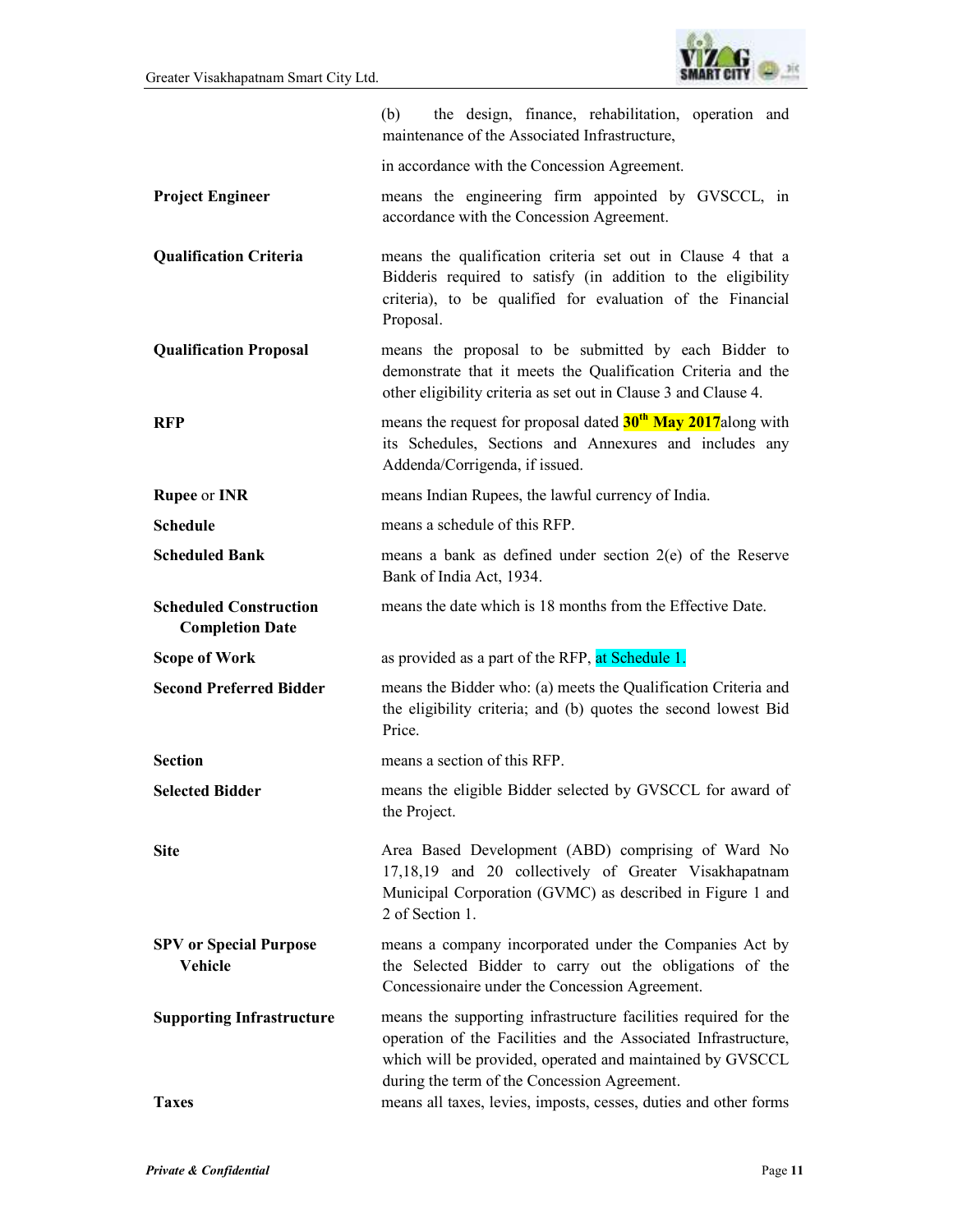

|                                 | of taxation, including (but without limitation) income tax,<br>sales tax, value added tax, service tax, goods and services tax,<br>octroi, entry tax, corporation profits tax, advance corporation<br>tax, capital gains tax, residential and property tax, customs and<br>other import and export duties, excise duties, stamp duty or<br>capital duty, and any interest, surcharge, penalty or fine in<br>connection therewith, as applicable from time to time, payable<br>by the Selected Bidder. |
|---------------------------------|-------------------------------------------------------------------------------------------------------------------------------------------------------------------------------------------------------------------------------------------------------------------------------------------------------------------------------------------------------------------------------------------------------------------------------------------------------------------------------------------------------|
| <b>Technical Capacity</b>       | means the technical capacity and experience of a Bidder, as<br>determined in accordance with Clause 4.1.                                                                                                                                                                                                                                                                                                                                                                                              |
| <b>Technical Specifications</b> | means the technical specifications for design, construction,<br>rehabilitation, operation and maintenance of the Facilities and<br>the Associated Infrastructure which the Concessionaire and/or<br>its subcontractors must comply with, as set out in the<br>Concession Agreement.                                                                                                                                                                                                                   |
| <b>Trial Operations</b>         | means the operation of the Facilities and the Associated<br>Infrastructure on a trial basis for 3 (three) months post the<br>Construction Completion Date in accordance with the<br>Concession Agreement.                                                                                                                                                                                                                                                                                             |
| Website                         | means the web portal of GVSCCL available at the url:<br>www.gymc.comand www.apeprocurement.gov.in                                                                                                                                                                                                                                                                                                                                                                                                     |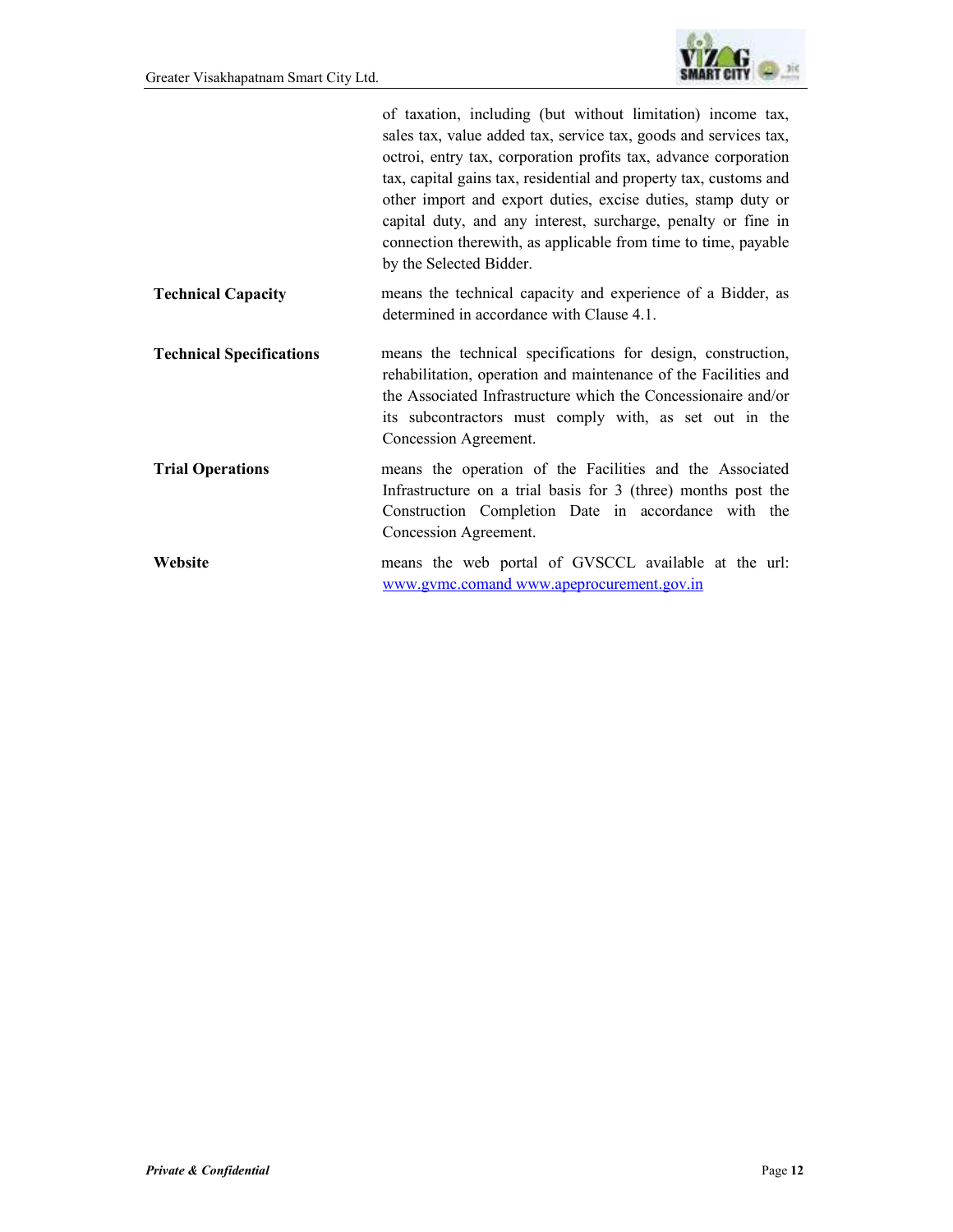

## **SECTION I**

## **INTRODUCTION**

## **1. BACKGROUND**

## 1.1 **Background**

With the India Smart Cities Challenge, the Government of India took the first step towards realising its vision of building 100 smart cities in the country. As part of the India Smart Cities Challenge (first round), Visakhapatnam (Vizag) is one of the cities that was selected amongst top 20, in a nationwide competition between 100 cities (ranked  $8<sup>th</sup>$ ).

Vizag is now working on an implementation plan to convert the Smart City Proposal (SCP) ideas into reality, beginning with retrofitting a designated area within the city known as the Area Based Development (ABD) that will catalyse future scalability to entire city.

Vizag is the  $5<sup>th</sup>$  fastest growth industrial metropolis in the Asian subcontinent, largest city in the state of Andhra Pradesh, 3rd largest on east coast of India and has a strong education and health facilities. The Greater Visakhapatnam Municipal Corporation (GVMC) spread is around 625 sq.km and includes 72 Wards plus Anakapalli and Bheemili. According to 2011 census, the City's population is around 1.9 million. ABD area is around 6 sq.km with a population of around 80,000. The location map of GVMC and ABD is show in Fig 1.

The Smart City vision for Vizag revolves around the vision of creating - "**A Resilient and Healthy Metropolis for People"**. The city of destiny, as Vizag is also known as, is envisioned to become a leader in sustainability, healthy living, equality and innovation.

Vizag is also envisioned to be the most healthy and livable city in India by 2030 (Source: Strategic focus and blueprint of Vizag Smart City Proposal). Such a strategic focus for Vizag will ensure that it becomes a benchmark city in the country where economic development and healthy living can coexist.

Water, is a scarce commodity and it requires efficient and appropriate management (especially the management of supply) without compromising the quality of services. Even after several projects that are taking up shape in several municipalities, 24x7 water supply has not materialized as far as the public is concerned. With the initiative of Smart Cities Mission by GoI, ABD area of Visakhapatnam is gearing for implementation of 24X7 water supply with complete SCADA control. GoI has ambitious plans to implement the success stories of ABD on pan city basis at later stages for the benefit of all citizens.

Aligning with the Smart City Vision, Vizag will focus on managing its water resources for safe and potable drinking water to its citizens. GVMC has around 70km of road network within its Area Based Development (ABD) and the approximate water network in the ABD area is 65km. The existing water network is shown in Fig 2.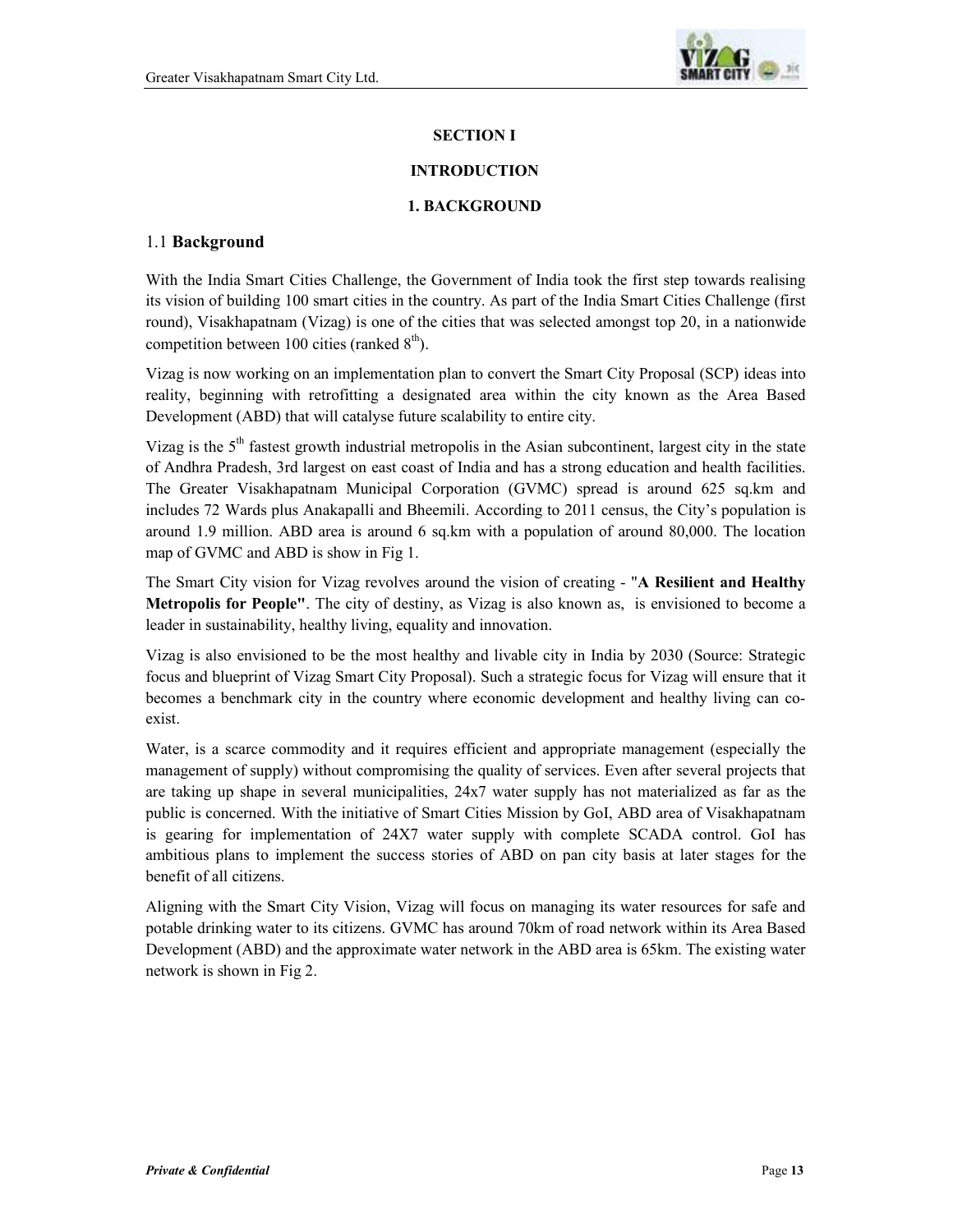

# 1.2 **Existing Conditions Assessment**



Fig 1: Location map of GVMC and ABD

Fig 2: Existing water supply Network - Area Based Development (ABD) Area

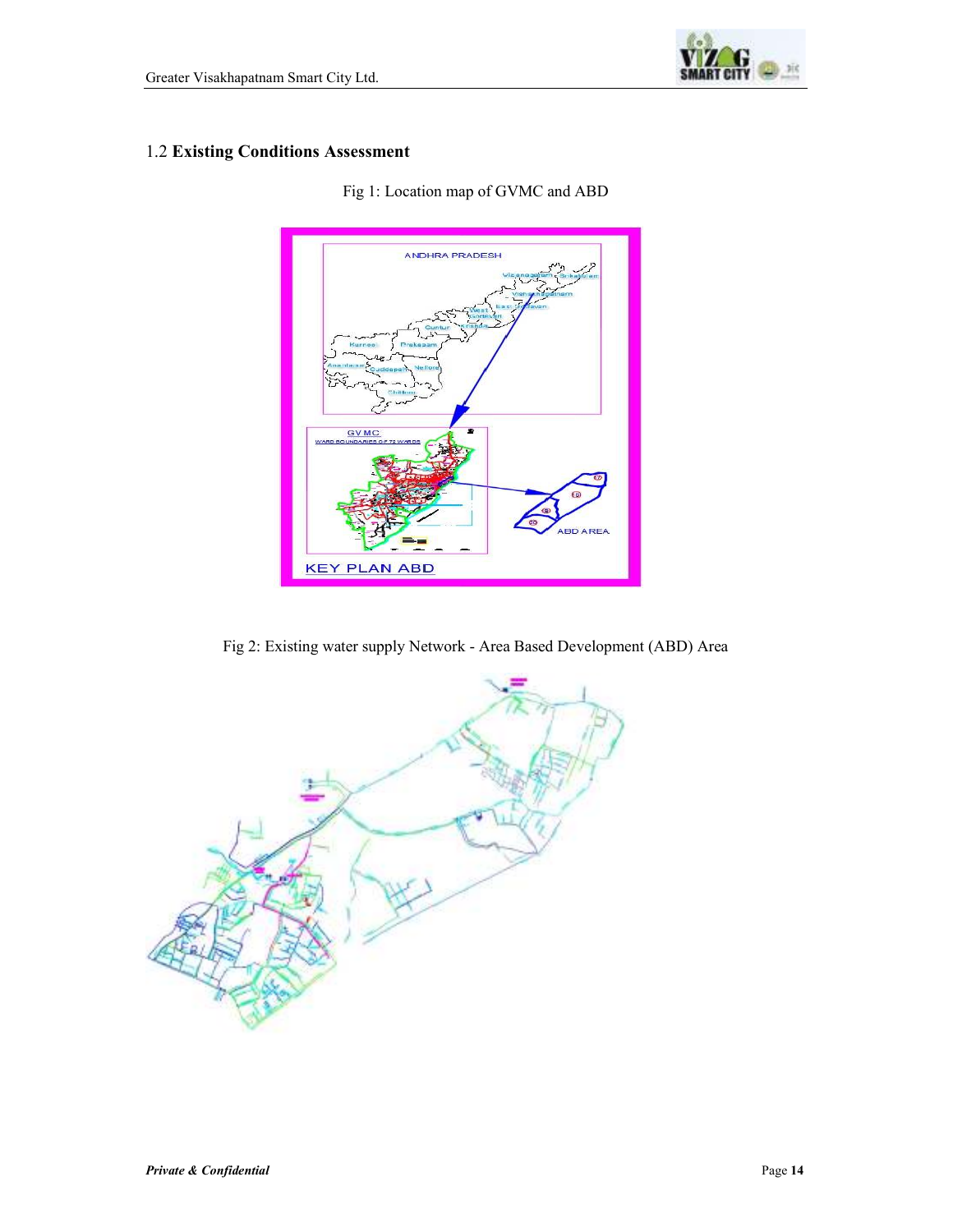

# **Table 1: Details of Tentative Network, Material and Age of pipes is given in the table below**

|                       |                             |                |          |                |          |       |        |      |     | Material wise / Dia Wise / Age wise lengths                     |                 |      |                |                       |
|-----------------------|-----------------------------|----------------|----------|----------------|----------|-------|--------|------|-----|-----------------------------------------------------------------|-----------------|------|----------------|-----------------------|
|                       | Sum of Length Column Labels |                |          |                |          |       |        |      |     |                                                                 |                 |      |                |                       |
| Row Labels            | 3                           | $\overline{4}$ | 5        | $\overline{7}$ |          | 10 11 | $12 -$ | 15   | 16  | 20                                                              | 25 <sub>1</sub> | 30   |                | <b>40 Grand Total</b> |
| $\sqsupseteq$ AC      | 164                         |                |          | 255 1638       |          |       |        | 3070 | 308 |                                                                 | 7720 1496 3159  |      |                | 17810                 |
| 100                   |                             |                | 255      |                |          |       |        | 2038 | 78  | 6253                                                            |                 | 3159 |                | 11783                 |
| 150                   | 164                         |                |          |                |          |       |        | 619  | 230 |                                                                 | 1467 1496       |      |                | 3976                  |
| 200                   |                             |                |          |                |          |       |        | 49   |     |                                                                 |                 |      |                | 49                    |
| 400                   |                             |                |          | 1006           |          |       |        |      |     |                                                                 |                 |      |                | 1006                  |
| 500                   |                             |                |          | 632            |          |       |        | 364  |     |                                                                 |                 |      |                | 996                   |
| $\boxminus$ CI        |                             |                |          |                | 1010 394 |       | 881    | 359  | 948 | 2105                                                            |                 |      | 332 3732 10795 | 20556                 |
| 100                   |                             |                |          |                |          |       |        |      |     |                                                                 |                 | 1048 |                | 1048                  |
| 150                   |                             |                |          |                | 1010 394 |       | 70     |      | 948 | 914                                                             | 332             | 765  | 3212           | 7645                  |
| 200                   |                             |                |          |                |          |       | 220    | 331  |     |                                                                 |                 | 529  | 115            | 1195                  |
| 225                   |                             |                |          |                |          |       |        |      |     | 1191                                                            |                 |      | 917            | 2108                  |
| 300                   |                             |                |          |                |          |       | 591    | 28   |     |                                                                 |                 | 713  | 2468           | 3800                  |
| 400                   |                             |                |          |                |          |       |        |      |     |                                                                 |                 | 677  | 2800           | 3477                  |
| 500                   |                             |                |          |                |          |       |        |      |     |                                                                 |                 |      | 1283           | 1283                  |
| $\boxminus$ DI        |                             |                |          |                |          |       |        | 1124 |     |                                                                 |                 | 193  |                | 1317                  |
| 300                   |                             |                |          |                |          |       |        | 1124 |     |                                                                 |                 | 193  |                | 1317                  |
| <b>⊟</b> Ductile Iron | 218                         |                | 190      |                | 333      |       | 113    | 203  |     | 339                                                             |                 | 473  | 247            | 2116                  |
| 100                   |                             |                |          |                | 333      |       |        |      |     | 339                                                             |                 |      |                | 672                   |
| 150                   | 218                         |                | 190      |                |          |       |        | 72   |     |                                                                 |                 | 62   | 247            | 789                   |
| 300                   |                             |                |          |                |          |       | 113    | 131  |     |                                                                 |                 | 411  |                | 655                   |
| $\boxdot$ GI          |                             |                |          |                |          |       | 295    |      |     | 179                                                             |                 | 872  |                | 1346                  |
| 75                    |                             |                |          |                |          |       | 295    |      |     | 89                                                              |                 | 872  |                | 1256                  |
| 100                   |                             |                |          |                |          |       |        |      |     | 90                                                              |                 |      |                | $90\,$                |
| $\boxminus$ HDPE      |                             |                | 324 8172 |                | 6796     |       |        | 1834 |     |                                                                 | 451 1740        |      |                | 19317                 |
| 50                    |                             |                |          |                | 582      |       |        |      |     |                                                                 |                 |      |                | 582                   |
| 110                   |                             |                | 3797     |                | 4247     |       |        | 735  |     | 441                                                             | 685             |      |                | 9905                  |
| 150                   |                             |                |          |                | 366      |       |        | 279  |     |                                                                 |                 |      |                | 645                   |
| 160                   |                             |                | 2152     |                | 1258     |       |        | 820  |     |                                                                 | 10 1055         |      |                | 5295                  |
| 180                   |                             |                | 2013     |                | 298      |       |        |      |     |                                                                 |                 |      |                | 2311                  |
| 200                   |                             |                | 324 210  |                | 45       |       |        |      |     |                                                                 |                 |      |                | 579                   |
| $\boxminus$ RCC       |                             |                |          |                |          |       |        | 2167 |     |                                                                 |                 |      |                | 2167                  |
| 800                   |                             |                |          |                |          |       |        | 2167 |     |                                                                 |                 |      |                | 2167                  |
| <b>Grand Total</b>    |                             |                |          |                |          |       |        |      |     | 382 324 8617 1638 8139 394 1289 8757 1256 10794 3568 8429 11042 |                 |      |                | 64629                 |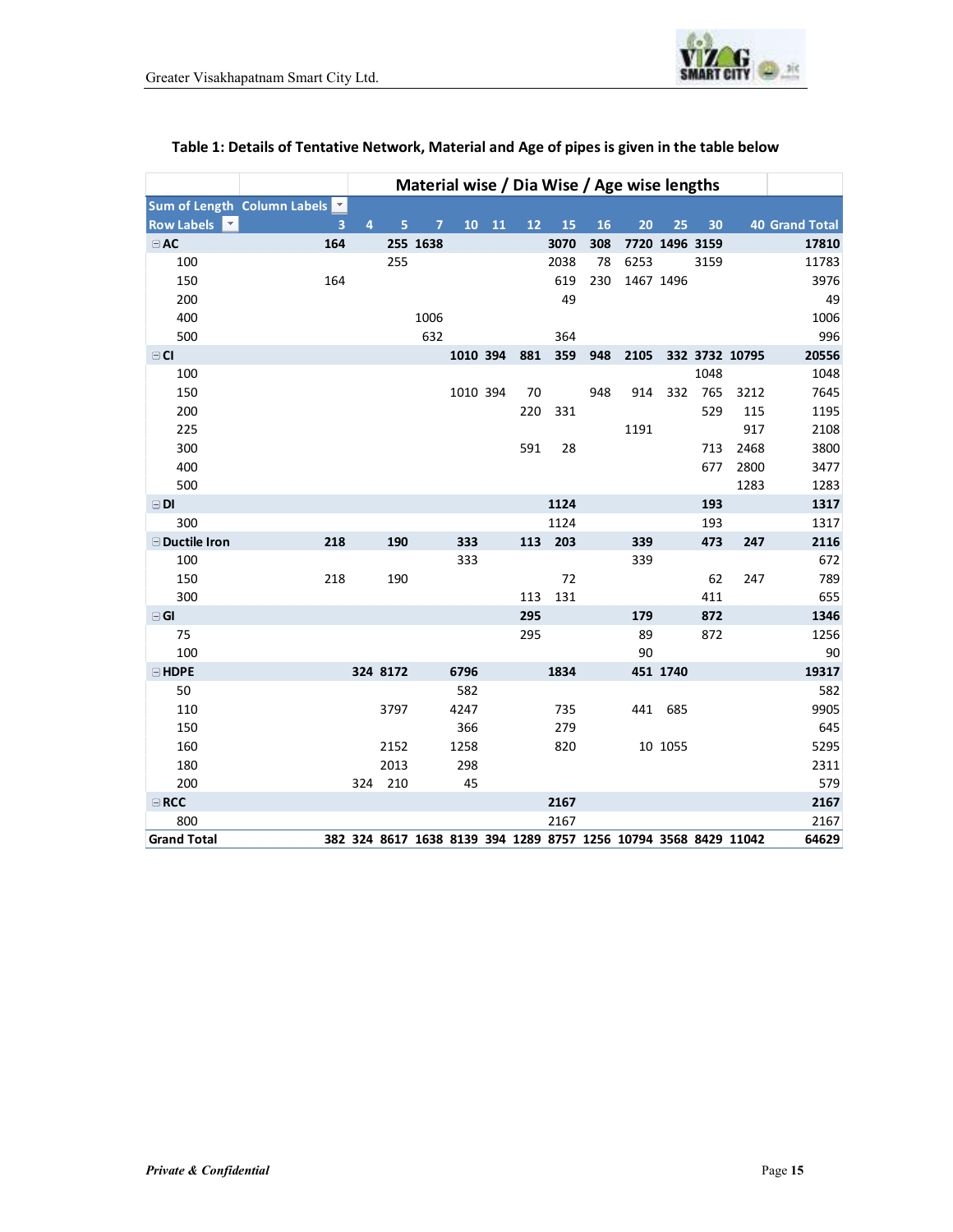

# 1.3 **PROJECT OBJECTIVE AND KEY COMPONENTS**

Transforming the present water network into a network for 24x7 water supply by necessary modifications to the existing system, supply of safe and potable water to the consumer with a high degree and ensured quality by monitoring the online quality of water, minimizing the Non-Revenue Water (NRW) to 10%, equitable distribution of water, 95% consumer satisfaction, 100% consumer connections, all operations using SCADA control till consumer end etc. has been conceptualized by GVSCCL, to create 21st century public realm infrastructure for all strata of the society. This entails comprehensive up-gradation of the existing network using latest tools and techniques.

The Basic Objective of this Smart Water Project for ABD includes:

- Transforming the present water network into one required for 24x7 water supply by necessary modifications to the existing system,
- Supply of safe and potable water to the consumer end with high degree reliability and ensured quality by monitoring the online quality of water
- Minimising the NRW to less than 10 %
- Equitable distribution of water,
- 100% consumer connections for water
- 95% consumer satisfaction and all operations using SCADA control till consumer end.

#### 1.4 **The main features of the Project are set out below:**

- (a) The Concessionaire will be required to design, finance, construct and complete the Facilities on or prior to the Scheduled Construction Completion Date. As part of the Project, the Concessionaire will also be required to design, finance, rehabilitate and restore the Associated Infrastructure on or prior to the Scheduled Construction Completion Date, in accordance with the Concession Agreement.
- (b) GVSCCL will provide, operate and maintain the Supporting Infrastructure, to enable the Concessionaire to operate the Facilities and the Associated Infrastructure in accordance with the Concession Agreement.
- (c) On and from the COD and until the expiry of the O&M Period, the Concessionaire will be required to operate and maintain the Facilities and the Associated Infrastructure in accordance with the Concession Agreement, such that the Facilities and the Associated Infrastructure meet the key performance indicators specified in the Concession Agreement.
- (d) Upon the expiry of the O&M Period, the Facilities, the Associated Infrastructure and any power plant set up by the Concessionaire, will be transferred to GVSCCL in good working condition after the rectification of any defects or deficiencies, in accordance with the Concession Agreement.
- (e) The construction, rehabilitation and O&M of the Facilities and the Associated Infrastructure must be in accordance with Applicable Laws, Applicable Permits and other requirements specified in the Concession Agreement.
- (f) Prior to the Effective Date, GVSCCL will appoint a Project Engineer to assist GVSCCL in supervising the construction, operation and maintenance of the Facilities and the Associated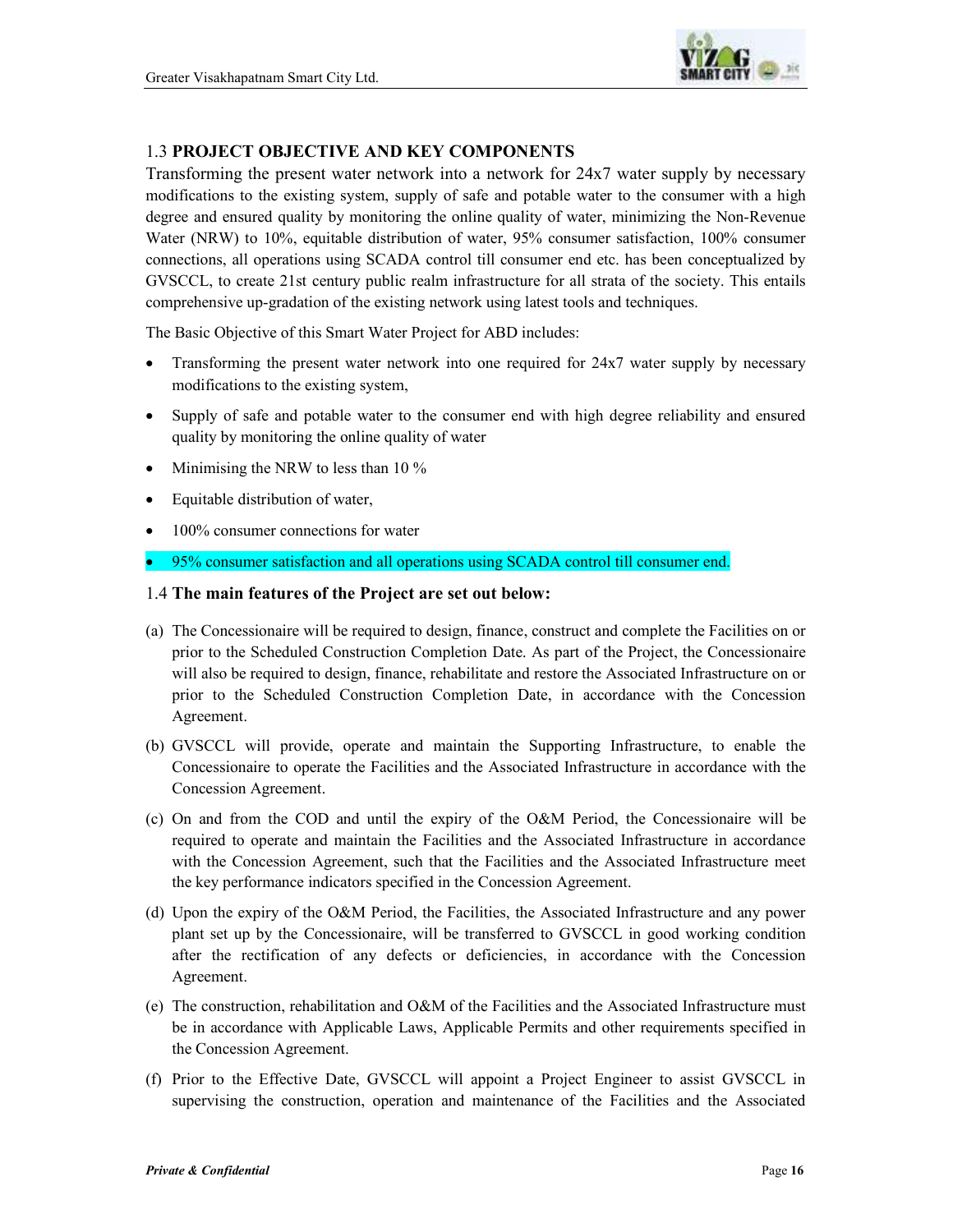

Infrastructure. The Project Engineer shall support GVSCCL to monitor compliance with the key performance indicators to be specified in the Concession Agreement. GVSCCL will solely bear the costs of the Project Engineer.

- (g) The Concessionaire shall operate the Facilities and the Associated Infrastructure at its risk for the term of the Concession Agreement.
- (h) 40% of the Bid Project Cost will be reimbursed to the Concessionaire during the Construction Period, which will be linked to completion and certification of the works corresponding to specified Payment Milestones. From the COD, the Capex Annuity, the O&M Charges and the Power Charges at actual (subject to a cap of the Power Charges based on the Guaranteed Energy Consumption) will be paid on a quarterly basis to the Concessionaire. If the Concessionaire consumes more than the Guaranteed Energy Consumption in any given quarter, it will be liable to pay damages to GVSCCL in accordance with the Concession Agreement.
- (i) GVSCCL will set up a revolving escrow account for the Project, and all Payment Milestone linked construction payments, Capex Annuities, O&M Charges and the Power Charges will be paid to the Concessionaire through this escrow account.From the Effective Date and until the Construction Completion Date, GVSCCL will ensure that the escrow account is funded with an amount equivalent to the construction payments due to the Concessionaire for the next Payment Milestone. From the COD and at all times thereafter until the expiry or termination of the Concession Agreement, GVSCCL shall keep the escrow account funded with the Capex Annuities, the O&M Charges and the estimated Power Charges for the subsequent 2 (two) years.
- (j) Subject to early termination, the Concession Agreement shall be valid until the expiry of the O&M Period (i.e., 10 years from the COD).
- 1.5 GVSCCL is now inviting interested Companies to submit Bids to implement the Project.
- 1.6 The Selected Bidder is required to incorporate a Special Purpose Vehicle to implement the Project and such Special Purpose Vehicle will be required to execute the Concession Agreement with GVSCCL in the format attached to this RFP.
- 1.7 The statements and explanations contained in this RFP are intended to provide the Bidders with an understanding of the subject matter of this RFP and the Project. Such statements and explanations should not be construed or interpreted as limiting in any way or manner:

 (a) the scope of the rights and obligations of the Concessionaire, which will be set out definitively in the Concession Agreement; or

 (b) GVSCCL's right to alter, amend, change, supplement or clarify the rights and obligations of the Concessionaire or the terms and conditions that will be set out in the Concession Agreement in accordance with this RFP.

 Consequently, any omissions, conflicts or contradictions between this RFP and the Concession Agreement are to be noted, interpreted and applied appropriately to give effect to this intent. GVSCCL will not entertain any claims on account of such omissions, conflicts or contradictions.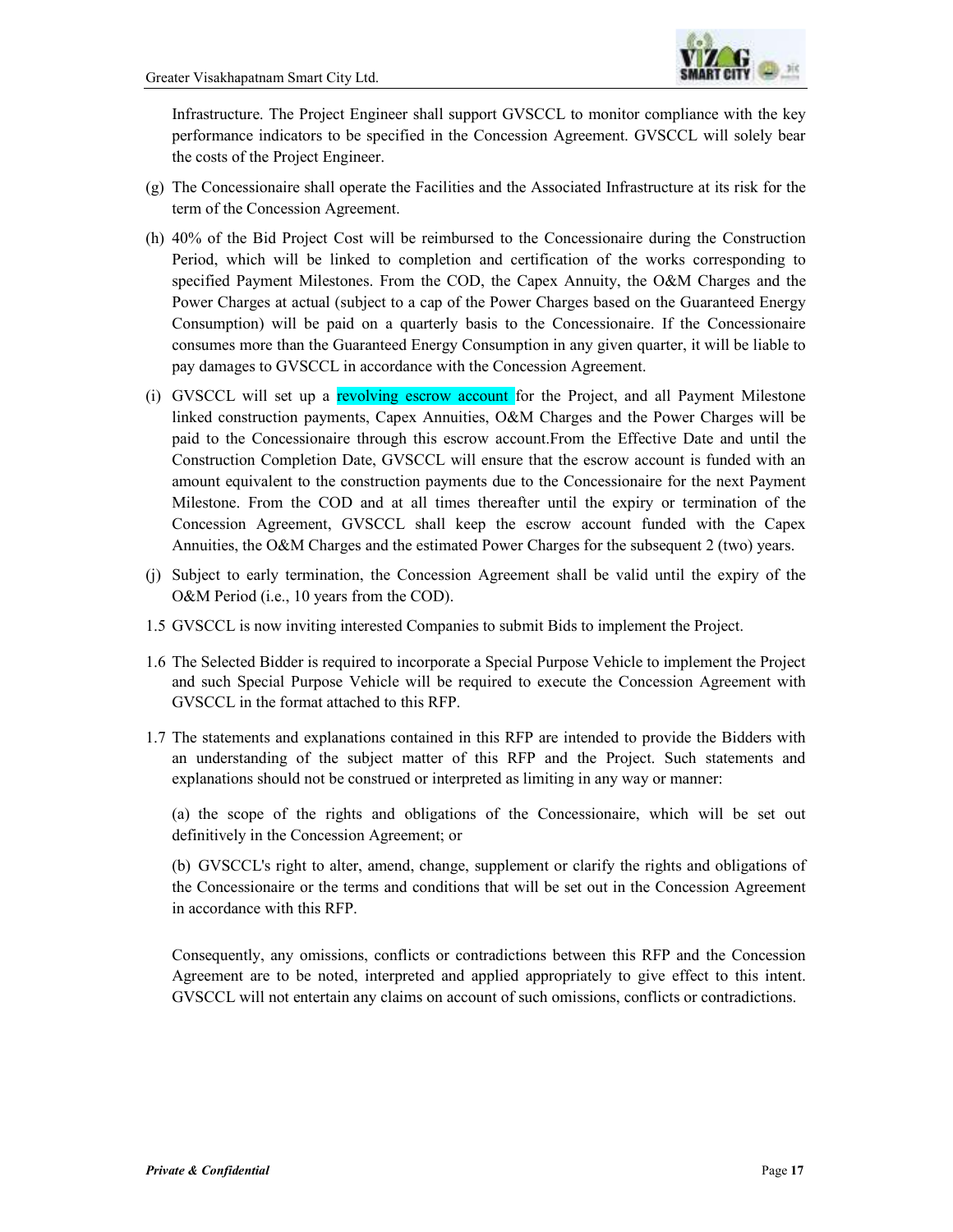

## **2. BRIEF DESCRIPTION OF THE BID PROCESS**

2.1 GVSCCL has adopted a single-stage Bid Process for declaration of the Selected Bidder for award of the Project, which is divided into 2 sub-stages.

## **The Bidders may download the RFP from the Website. GVSCCL is not responsible for the completeness of the RFP, if it is not downloaded directly from the Website.**

2.2 Each Bidder is required to submit a single Bid, which should consist of 2 parts: (a) the Qualification Proposal; and (b) the Financial Proposal.

#### 2.3 **Evaluation stages**

The evaluation of the Bids will be carried out in 2 sub-stages:

- (a) The first sub-stage will involve qualification of the Bidders based on the evaluation of their Qualification Proposals to determine compliance with the Qualification Criteria and the eligibility criteria in accordance with Clauses 3 and 4. Only those Bidders who are found to meet the eligibility criteria and the Qualification Criteria will be qualified for the next sub-stage.
- (b) The second sub-stage will involve evaluation of the Financial Proposals of those Bidders whose Qualification Proposals meet the requirements set out in this RFP, to identify the Selected Bidder for the Project.

#### 2.4 **Bid parameter**

 Each Bidder will be required to quote in the Bid Price Sheet the following 3 components: (a) the Bid Project Cost; (b) the O&M Charges for the first month after COD; (c) the Guaranteed Energy Consumption for each year of the O&M Period;

 Based on the above 3 components quoted by the Bidders in the Bid Price Sheet, the Bidder shall calculate the Bid Price using the following formula:

Bid Price = Bid Project Cost +  $(O&M)$  Charges x120) + Power Charges

The only criterion for evaluation and comparison of Financial Proposals will be the Bid Price.

- 2.5 Generally, the Preferred Bidder shall be the Selected Bidder for the Project. If the Preferred Bidder withdraws its Bid or is not selected for any reason, then GVSCCL may, in its discretion, select the Second Preferred Bidder as the Selected Bidder or annul the Bid Process.
- 2.6 Bidders are required to submit the Bid Security along with their Bids. The Bidders shall provide the Bid Security in the form of a bank guarantee issued by a Scheduled Bank in India and payable at Vishakhapatnam in favour of "Managing Director, Greater Visakhapatnam Smart City Corporation Limited" in the format set out at Annexure 1I. The Bid shall be summarily rejected if it is not accompanied by the Bid Security.
- 2.7 All Bids are required to be prepared and submitted in accordance with the terms of this RFP on or before the Bid Due Date.
- 2.8 The Bidders may inspect the Site and carry out, at their own cost, such inspections as may be required to submit their respective Bids at any time prior to the date specified in the Bid Schedule. GVSCCL shall facilitate such site visits provided that the Bidder gives GVSCCL at least 2 days' prior written notice of its intention to visit the Site.
- 2.9 It will be assumed that the Bidders have accounted for all relevant factors, including technical data, status and condition of the Associated Infrastructure, the Supporting Infrastructure, the Site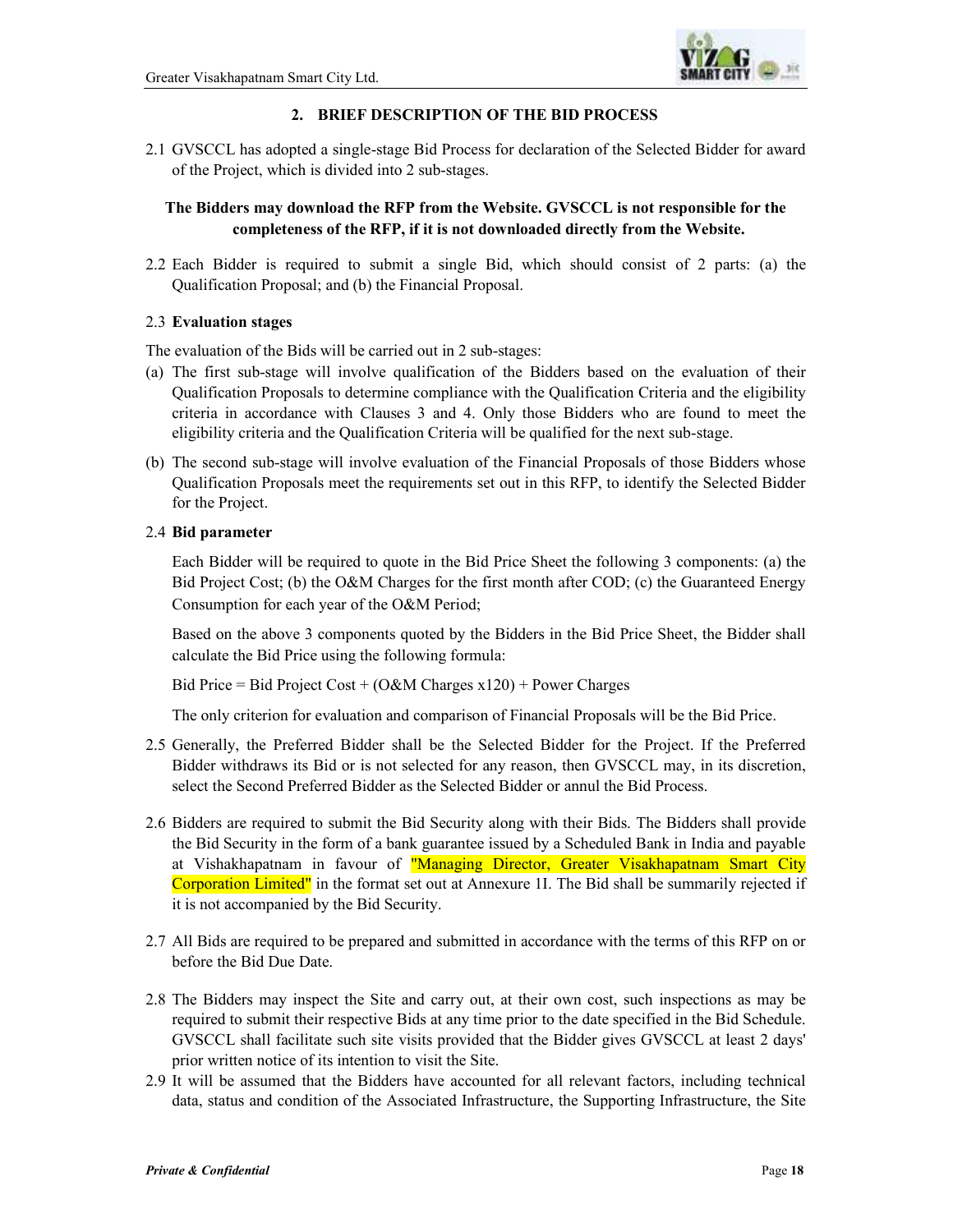

conditions, climate, weather conditions, availability of power (including the requirement of any power back-up), water and other utilities for construction of the Facilities and rehabilitation of the Associated Infrastructure, access to Site, handling and storage of materials, Applicable Laws and Applicable Permits while submitting their Bids. The Bidders will be deemed to have full knowledge of the Project, including the scope of activities required to be undertaken by the Bidders to undertake the Project.

2.10 Any queries or requests for additional information relating to this RFP should be submitted in writing or e-mail to the officer designated below. The envelopes or communications must clearly bear the following subject line– "**Performance-Based Augmentation of Existing Water Supply Management Services- Questions or Request for Additional Information**".

*Attention: Managing Director Greater Visakhapatnam Smart City Corporation Limited Room No. 306, Tenneti Bhavan, Asilmetta, Visakhapatnam - 530003 Andhra Pradesh, India. Tel.: +91 - 891 - 2746301-7 Fax: +91-891-2568545* 

2.11 GVSCCL shall endeavour to adhere to the following schedule for the Bid Process:

| Sl.No.           | Event                                | <b>Date</b>                                   |
|------------------|--------------------------------------|-----------------------------------------------|
| $\mathbf{1}$ .   | Issue of RFP                         | $30^{th}$ May, 2017, 15:00 Hrs                |
|                  |                                      | Managing Director                             |
|                  |                                      | Greater Visakhapatnam<br><b>Smart</b><br>City |
|                  |                                      | Corporation Limited                           |
| 2.               | Site Visit                           | 9 <sup>th</sup> June 2017 11.00hrs            |
| 3.               | Last date for receiving queries from | $15th$ June 2017                              |
|                  | <b>Bidders</b>                       |                                               |
| $\overline{4}$ . | Pre-Bid Meeting                      | 19th June 2017, 5.00 PMs                      |
| 5.               | Issue of Addendum by GVSCCL          | $24th$ June 2017                              |
|                  | latest by                            |                                               |
| 6.               | <b>Bid Due Date</b>                  | $5th$ July 2017, 5.00 PM                      |
| 7.               | Opening of Technical Proposals       | $5th$ July 2017, 5.30 PM                      |
| 8.               | Notification of qualified Bidders    | Within 7 days from the date of opening of     |
|                  |                                      | <b>Qualification Proposals</b>                |
| 9.               | Opening of Financial Proposals       | Within 5 days from the date of notification   |
|                  |                                      | of qualified Bidders                          |
| 10.              | Issue of LOA                         | Within 21 days from the date of opening of    |
|                  |                                      | <b>Financial Proposals</b>                    |
| 11.              | Signing of the Concession            | Within 30 days from the date of acceptance    |
|                  | Agreement                            | of LOA by the Selected Bidder                 |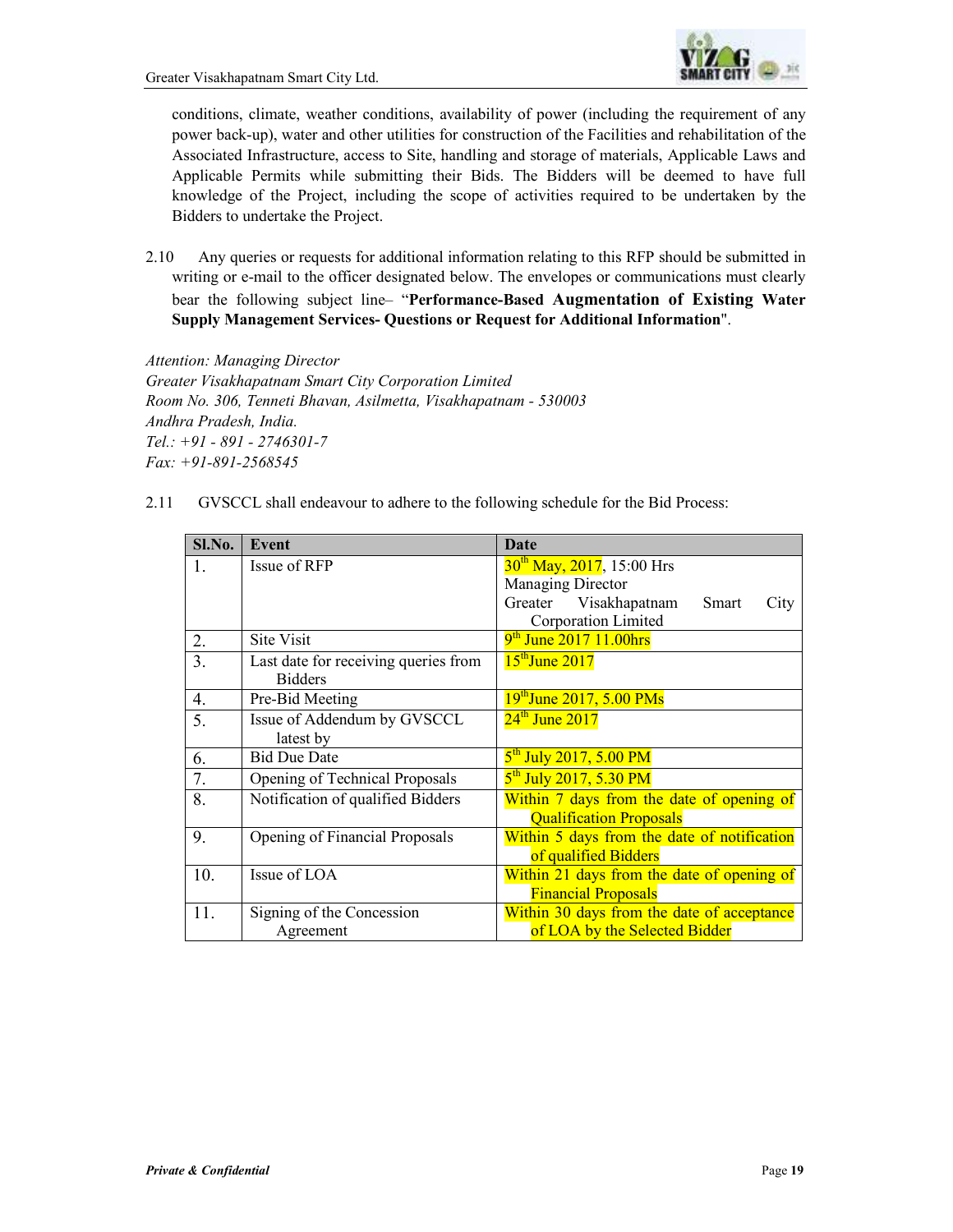

## **SECTION II**

#### **ELIGIBILITY AND QUALIFICATION CRITERIA**

#### **3. ELIGIBILITY OF BIDDERS**

#### 3.1 **Nature of Bidder**

- (a) A Bidder may be a Company registered under the Companies Act or an equivalent law outside India, acting in its individual capacity or as a Consortium. The term Bidder used in this RFP shall apply to both a single entity as well as a Consortium.
- (b) If a Bidder is a Consortium, then the Consortium and its Members shall comply with the following conditions:
- (i) The number of Members in such Consortium shall not exceed 2.
- (ii) The Bid submitted by the Consortium should contain the required information for each Member and a brief description of the roles and responsibilities of each Member.
- (iii)The Consortium will nominate one of the Members as the Lead Member with a minimum share of 51% in the Consortium. Such nomination will be supported by a power of attorney signed by all the Members of the Consortium and will be in the format set out in Annexure 1J. The Lead Member will have the authority to represent and bind all the Members during the Bid Process.
- (iv) The Consortium is required to submit a binding and enforceable Joint Bidding Agreement, in the format set out in Annexure 1K, and the Members will not be permitted to amend or terminate the Joint Bidding Agreement, at any time during the validity of the Bid without the prior consent of GVSCCL. The Other Consortium member shall have a minimum of 26% in the Consortium.

#### 3.2 **Lock-in Restrictions and Change in Control**

- (a) Each Bidder (whether a single entity or Consortium) is required to incorporate a Special Purpose Vehicle to implement the Project.
- (b) If the Selected Bidder is a Consortium, then the Members are required to comply with the following conditions with respect to the SPV to be incorporated by the Selected Bidder to implement the Project:
- (i) the Lead Member shall hold not less than 51% of the total Capital and voting rights of the Concessionaire until 3 (three) years after the COD;
- (ii) any Member, other than the Lead Member, whose Technical Capacity or Financial Capacity is being assessed for the purpose of qualification, shall hold at least 26% of the total Capital and voting rights of the Concessionaire for 3 (three) years after the COD; and
- (iii) after the expiry of 3 years from the COD, the Lead Member and/or other Members can exit the Concessionaire, subject to: (A) the Member who demonstrated the O&M experience for the purposes of qualification continuing to be part of the Consortium; or (B) the entity acquiring the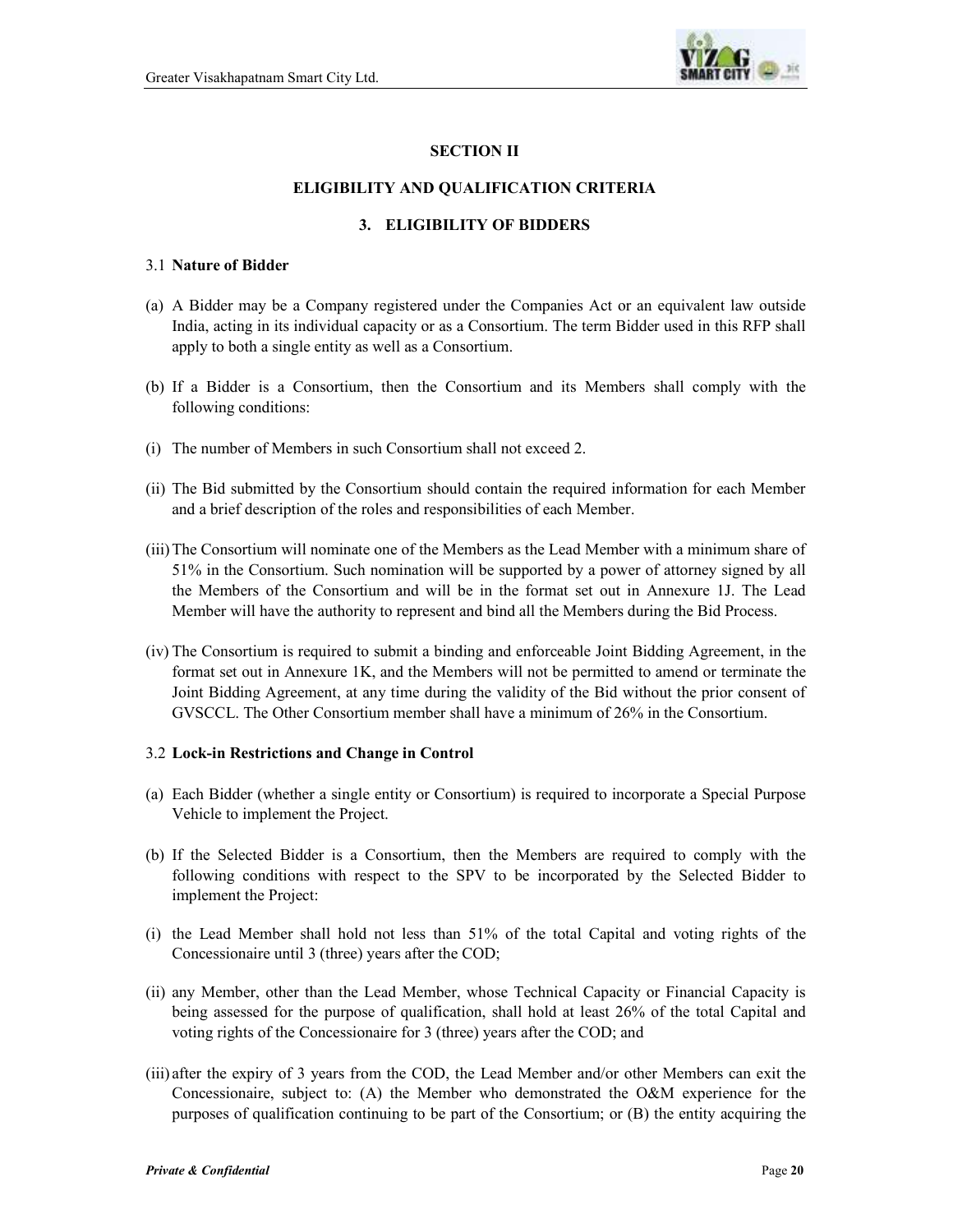

shareholding of the Lead Member/any other Member in the Concessionaire meeting the technical qualification criteria set out in Clause  $4.1(b)$ ; or (C) the Concessionaire appointing an O&M contractor who complies with the technical qualification criteria set out in Clause 4.1(b).

- (c) If the Selected Bidder is a single entity, then:
	- (i) the Selected Bidder shall hold at least 51% of the total Capital and voting rights of the Concessionaire until the COD, and voting rights of the Concessionaire for 3 years after the COD; and
	- (ii) after the expiry of 3 years from the COD, the Selected Bidder can exit the Concessionaire, subject to: (A) the entity acquiring the shareholding of the Selected Bidder in the Concessionaire meeting the technical qualification criteria set out in Clause 4.1(b); or (B) the Concessionaire appointing an O&M contractor who complies with the technical qualification criteria set out in Clause 4.1(b).
- (d) If:
	- (i) a Bidder is likely to breach or breaches its undertaking under this Clause 3.2;
	- (ii) post submission of the Bid, there occurs a change in Control of a Bidder or a Member of a Consortium or any of their Associates whose credentials have been taken into consideration for determining Technical Capacity; or
	- (iii) post submission of the Bid, if any Associate, whose credentials have been taken into consideration for determining Technical Capacity, ceases or will cease to be an Associate of the Bidder or such Member,

then, the Selected Bidder shall give GVSCCLnotice of such occurrence along with all relevant details and shall seek the approval of GVSCCL for such occurrence. If GVSCCL is of the view that such occurrence is likely to affect the Technical Capacity or the Financial Capacity of the Bidder adversely, then GVSCCL may disqualify the Bidder from participation in the Bid Process; or, if the Bidder has been declared as the Selected Bidder, withdraw the LOA or treat such occurrence as a Concessionaire event of default in accordance with the Concession Agreement, without GVSCCL incurring any liability towards the Selected Bidder for such withdrawal or possible termination. While GVSCCL will not unreasonably withhold or delay such approval, the decision of GVSCCL will be final in this regard.

## 3.3 **Conflict of Interest**

A Bidder shall not have a conflict of interest (**Conflict of Interest**) that affects the Bid Process. Any Bidder found to have a Conflict of Interest will be disqualified. A Bidder may be considered to have a Conflict of Interest if the Bidder:

- (a) Controls, is Controlled by or is under common Control with any of the other Bidders;
- (b) Receives or has received any direct or indirect subsidy, grant, loan, subordinated debt or other funded or non-funded financial assistance from any of the other Bidders;
- (c) is also a shareholder of any other Bidder. Provided that this disqualification shall not apply in cases where the direct or indirect shareholding of a Bidder, its Member or an Associate thereof (or any shareholder having a shareholding of more than 5% of the paid up and subscribed share capital of such Bidder, Member or Associate, as the case may be) in the other Bidder, its Member or Associate is less than 5% of the subscribed and paid up equity share capital thereof; provided further that this disqualification shall not apply to any ownership by a bank, insurance company, pension fund or a public financial institution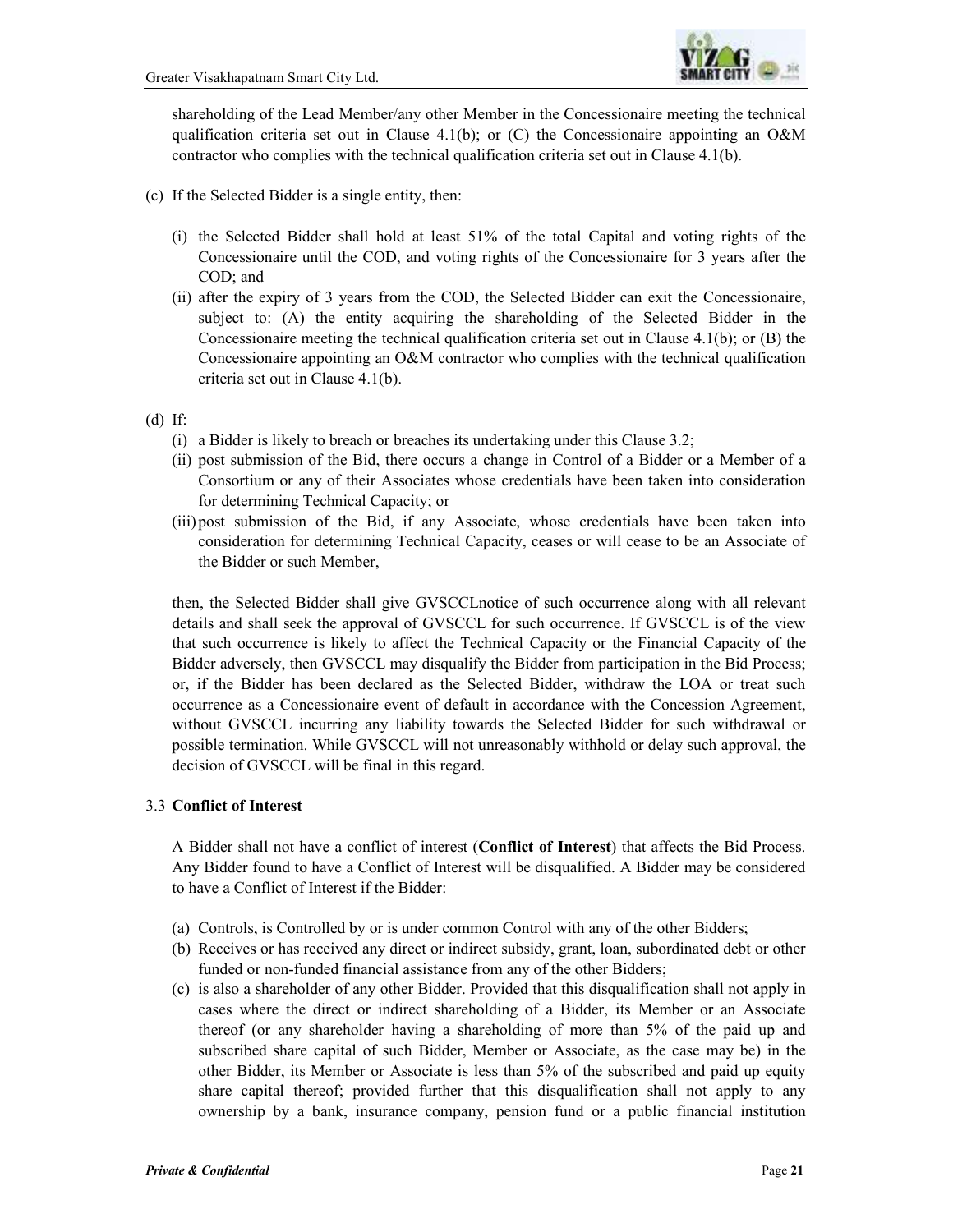

referred to in subsection (72) of section 2 of the Companies Act;

- (d) has hired or appointed the same legal, financial or technical advisor as those hired by any of the other Bidders for this Project;
- (e) has a relationship with any of the other Bidders, directly or through common third parties, that puts them in a position to have access to information that may have an influence on the Bid of one or more of such Bidders, or influence the decisions of GVSCCL regarding the Bid Process;
- (f) submits more than one Bid for the Project either individually or through an Associate. This will result in the disqualification of all such Bids submitted by the Bidder and/or its Associates; or
- (g) has participated directly or through an Associate as a consultant or advisor in the preparation of the design of or technical specifications for the Project.

#### 3.4 **Fraud and Corrupt Practices**

- (a) Bidders and their respective officers, employees, agents and advisors are required to observe the highest standards of ethics during the Bid Process. Notwithstanding anything to the contrary contained in this RFP, GVSCCL may reject a Bid without being liable in any manner whatsoever to the Bidder, if it determines that a Bidder has, directly or indirectly or through an agent, engaged in a corrupt, fraudulent, coercive, undesirable or restrictive practice in or affecting the Bid Process.
- (b) Without prejudice to the rights of GVSCCL under Clause 3.4(a) above, in the event that a Bidder is found by GVSCCL to have directly or indirectly or through an officer, employee, agent or advisor engaged or indulged in any corrupt, fraudulent, coercive, undesirable or restrictive practice during the Bid Process, such Bidder will not be eligible to participate in any tender or request for qualification issued by GVSCCL for 5 (five) years, from the date such Bidder is found by GVSCCL to have directly or indirectly or through an officer, employee, agent or advisor engaged or indulged in any of the activities mentioned above.
- (c) For the purposes of this Clause 3.4, the following terms will have the meanings given to them below:
- (i) **corrupt practice** means:
- (A) offering, giving, receiving or soliciting, directly or indirectly, of anything of value to influence the actions of any Person connected with the Bid Process (for the avoidance of doubt, offering of employment to, or employing, or engaging in any manner whatsoever, directly or indirectly, any official of GVSCCL who is or has been associated in any manner, directly or indirectly, with the Bid Process or has dealt with matters relating to the Project or arising from it, before or after its execution, at any time prior to the expiry of 1 (one) year from the date that such official resigns or retires from or otherwise ceases to be in the service of GVSCCL, will be deemed to constitute influencing the actions of a Person connected with the Bid Process); or
- (B) appointing or engaging in any manner whatsoever, whether during or after the Bid Process or after the execution of the Concession Agreement, as the case may be, any Person for any matter relating to the Project or the Bid Process, who at any time has been or is a legal, financial or technical advisor of GVSCCL on the Project;
- (ii) **fraudulent practice** means any act or omission, including a misrepresentation, that knowingly or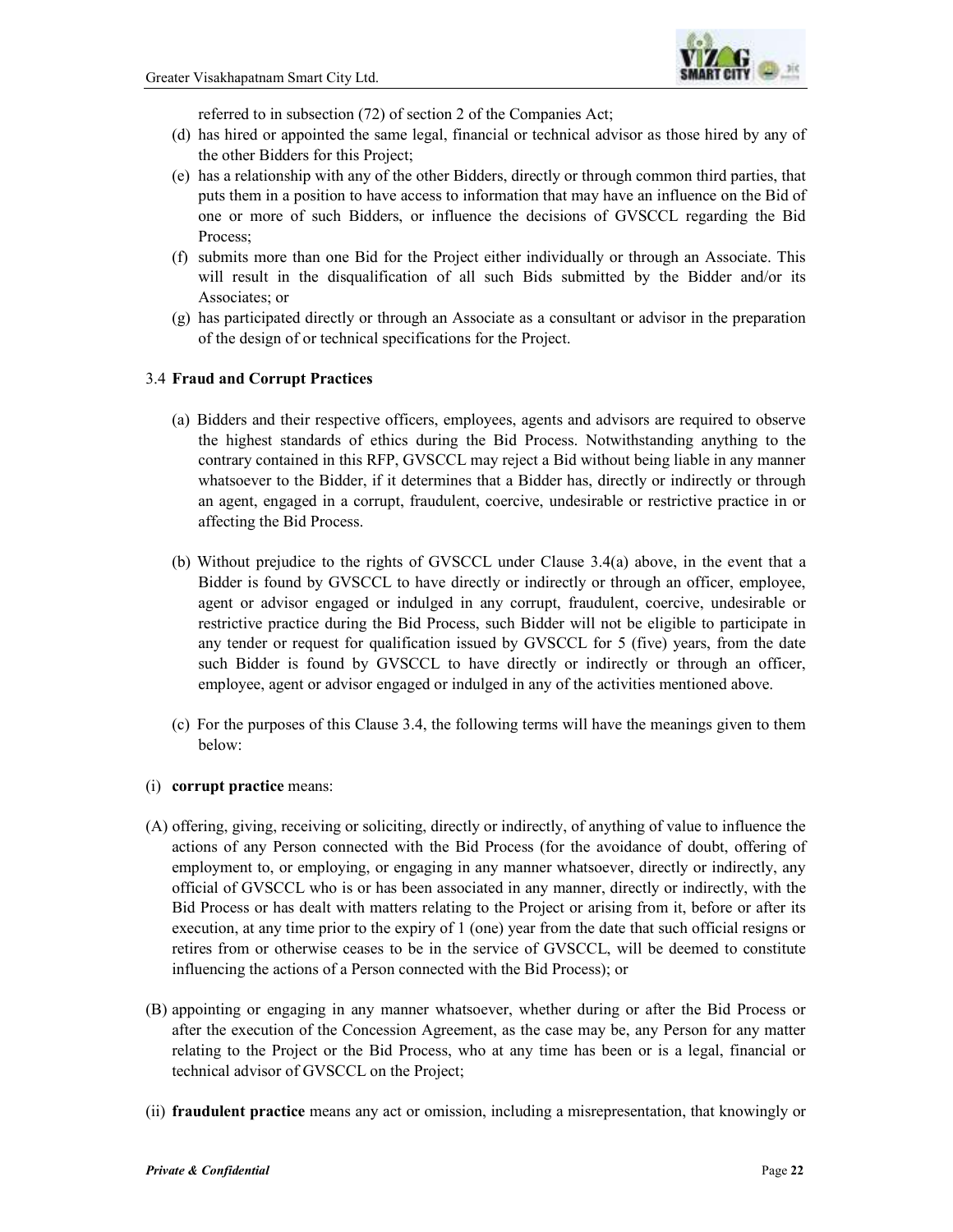

recklessly misleads, or attempts to mislead, a Person to obtain a financial or any other benefit or to avoid an obligation;

- (iii) **coercive practice** means impairing or harming, or threatening to impair or harm, directly or indirectly, any Person or the property of the Person to influence improperly the actions of a Person;
- (iv) **undesirable practice** means: (A) establishing contact with any Person connected or employed or engaged by GVSCCL with the objective of canvassing, lobbying or in any manner influencing or attempting to influence the Bid Process; or (B) having a Conflict of Interest (as defined in Clause 3.3); and
- (v) **restrictive practice** means forming a cartel or arriving at any understanding or arrangement among Bidders with the objective of restricting or manipulating full and fair competition in the Bid Process.

## 3.5 **Other Eligibility Criteria**

- (a) If a Company has or its Associates have been barred by the Government of India (GoI), the Government of Andhra Pradesh (GoAP) or any of its instrumentalities from participating in any project or being awarded any contract and the bar subsists on the Bid Due Date, such Company will not be eligible to submit a Bid.
- (b) If the Bidder or any Member (in case of a Consortium) is party to any litigation (required to be disclosed as per Annexure 1H), which, in GVSCCL's opinion, affects or could have a material adverse effect on the financial condition, prospects or business of such Bidderor Member or its ability to fulfil its obligations under the Concession Agreement, the Bid will not be evaluated further by GVSCCL.

Bidders will provide such evidence of their continued eligibility as GVSCCL may request at any time during or after the Bid Process.

If a Bidder is a Consortium, then the term "**Bidder**" as used in Clause 3.3, Clause 3.4 and Clause 3.5 shall include each Member of such Consortium, and the term "**Associate**" as used in Clause 3.3, Clause 3.4 and Clause 3.5 shall include Associates of each Member of the Consortium.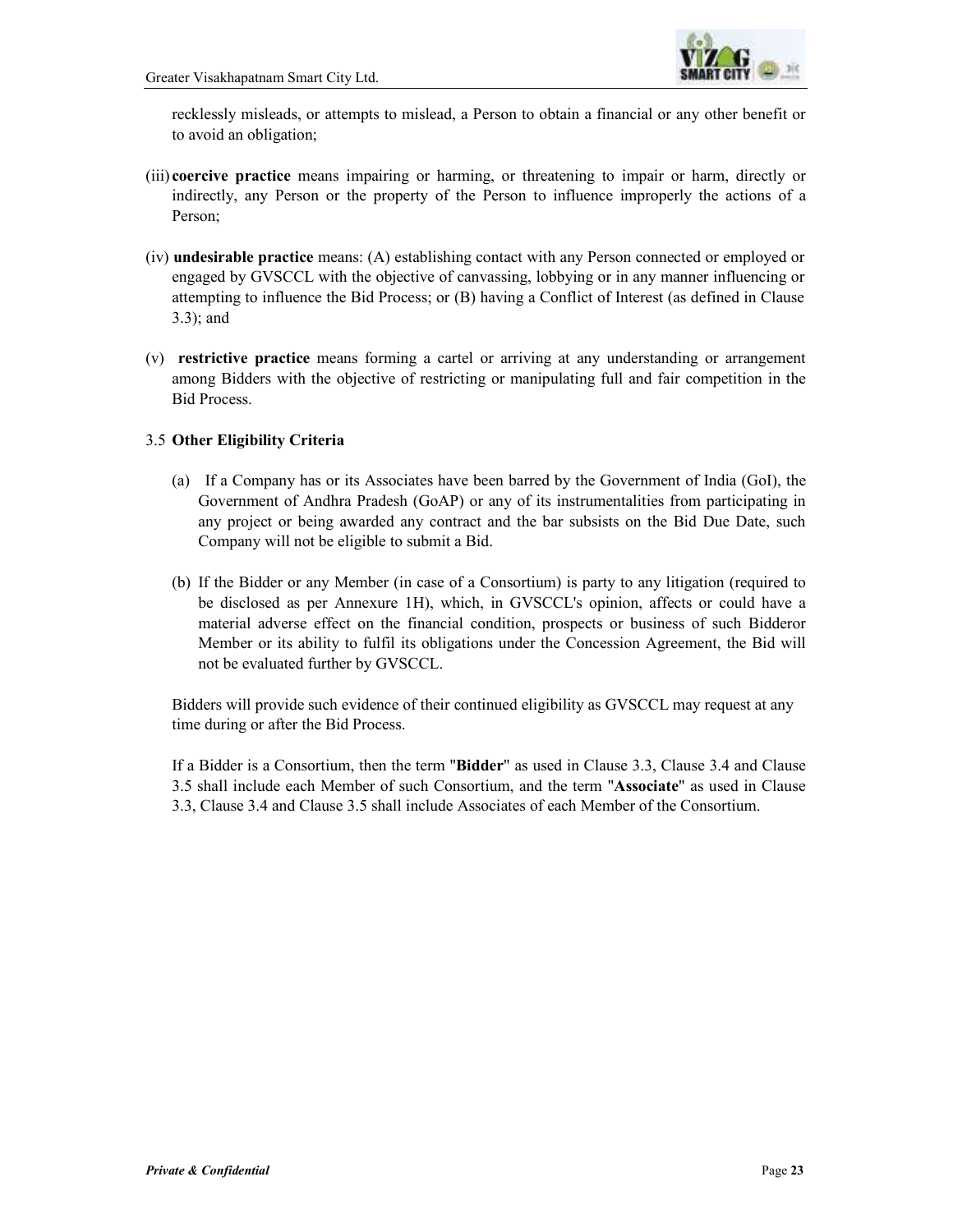

# **4. QUALIFICATION CRITERIA**

 The Bidders should satisfy the following minimum technical criteria and financial criteria set out in Clause 4.1 and Clause 4.2 respectively to qualify for evaluation of the Financial Proposals:

## 4.1 **Technical Criteria**

To demonstrate its technical capacity and experience (**Technical Capacity**), the Bidder must have the following experience:

## (h) Development/Design and Construction experience

- Experience in construction and commissioning of urban water distribution network improvement on District Metering Area (DMA)/Zone basis and making house service connections in a project area or town or township\* serving a minimum of 6,000 (six thousand) house service connections under single contract in the last 10 Financial Years preceding the Bid Due Date [\* For the purpose of computing experience of house connections, the bidder will be granted benefit up to 50% of such work executed in an integrated township (including private, subject to providing certificate of corresponding/ competent Government/ PSU entity)].
- Experience in design, installation commissioning and operation of Instrumentation and SCADA system for urban water supply systemin the last 10 (ten) Financial Years preceding the Bid Due Date[may be met by the nominated sub-contractor. A Memorandum of Agreement (MOA) with sub contactor is required to be submitted with the bid].

## (i) Operation and maintenance experience

- Experience in operation and maintenance/ management of DMA/Zone based urban water distribution system in a project area or town or township\* serving a minimum of 6,000 (six thousand) house service connections under a single contract with O&M experience of completed/ongoing contract for a minimum period of 1(one) year (excluding defect liability period) in the last 5 (five) Financial Years preceding the Bid Due Date [Could be met by subcontractor. A Memorandum of Agreement (MOA) with sub contactor is required to be submitted with the bid].\*For the purpose of computing experience of house connections, the bidder will be granted benefit up to 50% of such work executed in an integrated township (including private, subject to providing certificate of corresponding/ competent Government/ PSU entity)
- Successful completion as main supplier within the last 3 (three) Financial Years preceding the Bid Due Date, of at least 1 (one) contract with supply and installation of 3,500 (three thousand and five hundred) AMR (Automatic Meter Reading) water meters confirming to conforming IS:779:1994 or ISO: 4064: 1993 with ISI/EEC/01ML/MLD certification in India / Abroad and Operation and maintenance for at least 1 (one) year.

The Bidder shall also demonstrate that the AMR meters offered have been in production for at least 5 (five) years, and

- sold a minimum of 50,000 (fifty thousand) units of similar type and specification over the last 3 (three) Financial Years preceding the Bid Due Date;
- been in operation for a minimum of 1 (one) year.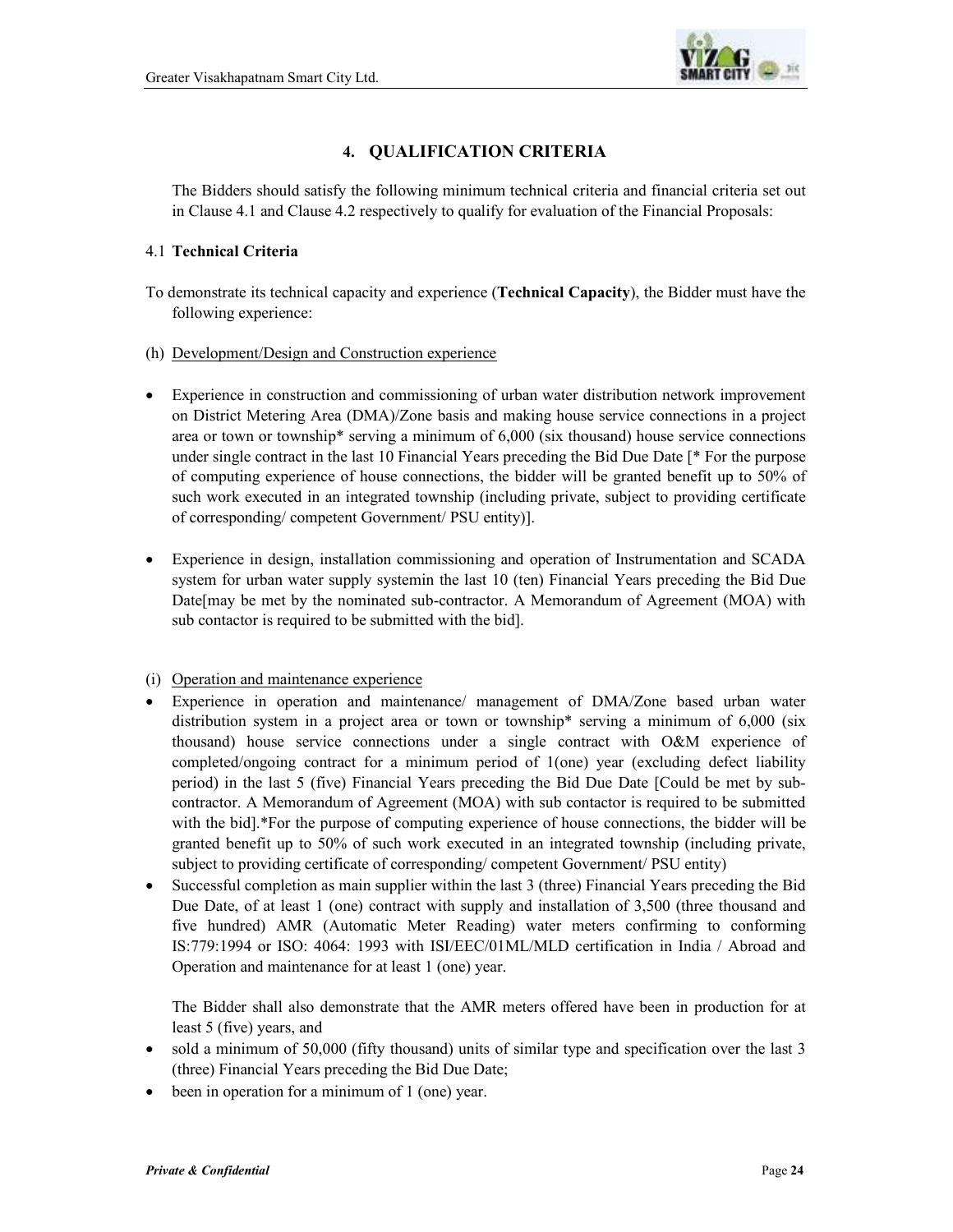

• Minimum manufacturing capacity shall be 6,000 (six thousand) AMR meters/month having size varying from 15mm to 100mm. (Evidence shall be provided for production output by manufacturer)

(May be met by the nominated sub-contractor. A Memorandum of Agreement (MOA) with sub contactor is required to be submitted with the bid)

- For this purpose, the Bidder claiming the experience will be required to submit a certificate issued by the relevant government authority.
- (j) It is clarified that:
- (i) the Bidder must demonstrate both development/design and construction experience specified in Clause 4.1(a) above and O&M experience specified in Clause 4.1(b) above to be technically qualified for evaluation of the Financial Proposals.
- (ii) the Bidder/Member may rely on the experience of its Associate(s) for demonstrating the Technical Capacity;
- (iii)in case of a Consortium, the development/design and construction experience set out in Clause 4.1(a) must be demonstrated by one Member and the O&M experience set out in Clause 4.1(b) may be claimed by a different Member;
- (iv) if the development/design and construction experience and the O&M experience is being claimed by a different Member, then the Member who demonstrates development/design and construction experience and the Member who demonstrates the O&M experience must each hold 26% of the total capital and voting rights of the Concessionaire for 3 (three) years post COD;
- (v) for certificates claiming development/design and construction and O&M experience that are issued overseas, the document will also have to be legalised by the Indian Embassy and notarised in the jurisdiction where the certificate is being issued. However, the certificate provided by the Bidders from countries that have signed the Hague Legislation Convention, 1961 are not required to be legalised by the Indian Embassy if it carries a conforming Apostille certificate.

## 4.2 **Financial Criteria**

- To demonstrate its financial capacity to undertake the Project (**Financial Capacity**), the Bidder must meet each of the financial qualification criteria specified in this Clause 4.2.
- (a) Net worth
- (i) In each of the 3 (three)Financial Years immediately preceding the Bid Due Date, the Bidder's Net Worth (as per the annual financial statements) shall be at least **INR 25,00,00,000 (Rupees Twenty** FiveCrores).
- (ii) If the Bidder is a Consortium, then the Net Worth, as required in Clause 4.2 (a)(i) above will be demonstrated cumulatively, i.e., the Consortium as a whole should meet the requirement. Provided further that if the Bidder is subsequently declared the Selected Bidder for the Project, then any Member of the Consortium whose Net Worth was assessed for the purposes of demonstrating that the Consortium has the Financial Capacity to undertake the Project, shall hold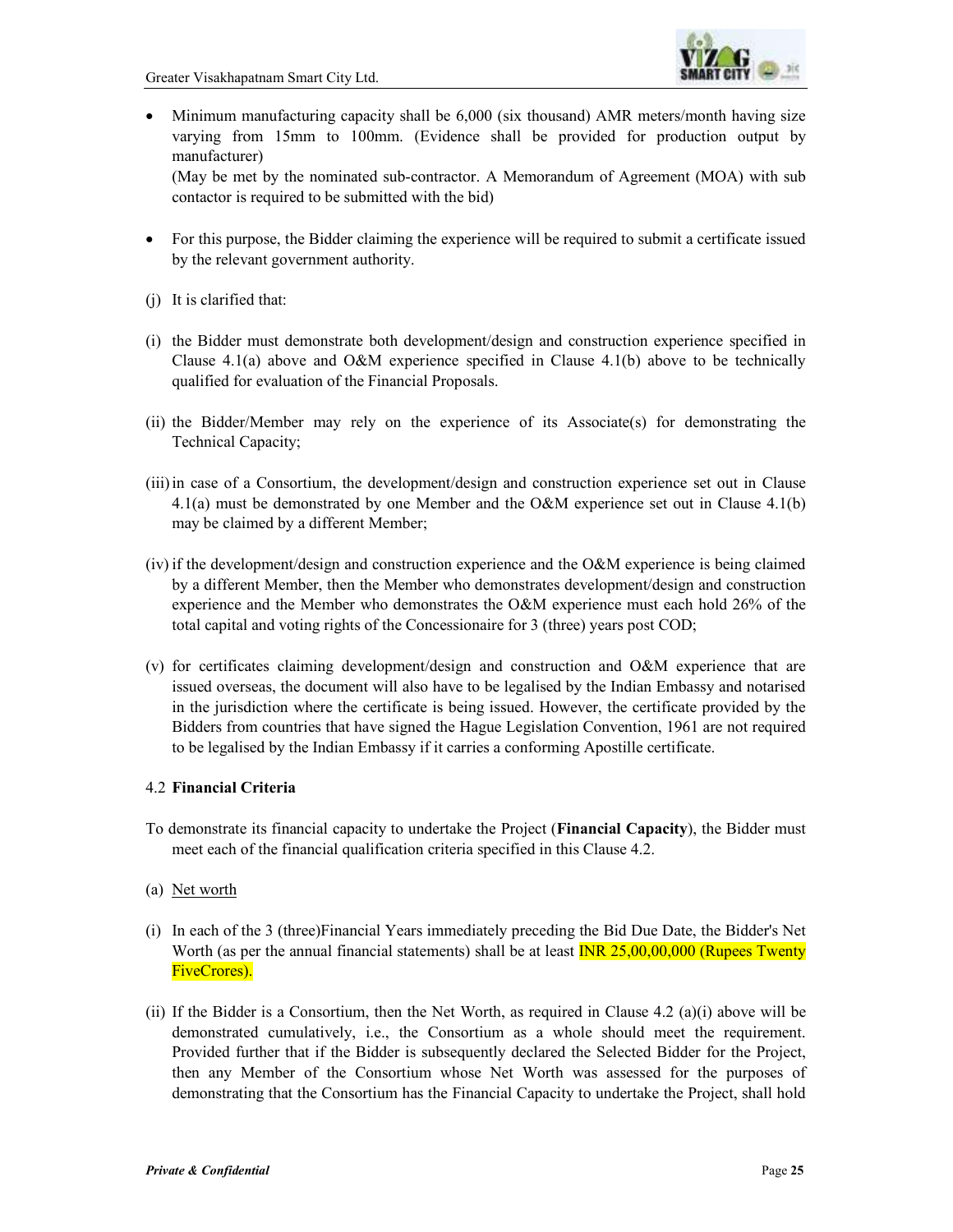

at least 26% of the total Capital and voting rights of the SPV incorporated by the Selected Bidder for the Project for 3 (three) years post the COD.

- (iii) The calculation of Net Worth must be based on the unconsolidated audited annual accounts of the Bidder for the preceding Financial Year. If the annual accounts for the Financial Year immediately preceding the Bid Due Date are not audited, the Bidder shall provide the provisional annual accounts for such Financial Year. The provisional annual accounts shall be accompanied by an undertaking by the Bidder to the effect that:
- (A) if it is chosen as the Selected Bidder, the Bidder will submit the audited annual accounts for the Financial Year immediately preceding the Bid Due Date prior to the Effective Date; and
- (B) the Net Worth as per such audited annual accounts shall not vary by more than 5% from the provisional accounts submitted by it with its Bid.

A Bidder or a Member of a Consortium is not permitted to rely on the Net Worth of its Associate for demonstrating its Financial Capacity.

- (b) In each of the 3 (Three) Financial Years immediately preceding the Bid Due Date, the Bidder (and in case of a Consortium, each Member) shall have had positive cash flows i.e., cash flows greater than zero(as certified by the statutory auditor of the Bidder, and in case of a Consortium, the statutory auditor of a Member) and an Annual Turnover for a period of 3 (three) years INR 100 Crores (Rupees One Hundred Crores Only).
- (c) In the 3 (Three) Financial Years immediately preceding the Bid Due Date, the Bidder (and in case of a Consortium, any Member) has not,
- (i) failed to perform any contract, as evidenced by the imposition of a penalty by an arbitral or judicial authority or arbitration award or a judicial pronouncement against such Bidder or its Associates;
- (ii) been expelled from any project or contract by the GoI or the GoAP or its instrumentalities; or
- (iii) had any contract terminated by the GoI or the GoAP, or its instrumentalities for breach by such Bidder or its Associates, as the case may be.
- (d) The Bidder(and in case of a Consortium, any Member) is not affected by and has not been affected by any of the following events, conditions or circumstances in the 3(three) Financial Years immediately preceding the Bid Due Date, as certified by the statutory auditor of the Bidder (and in case of a Consortium, the statutory auditor of a Member):
- (i) the Bidder undergoing any corporate debt restructuring or similar process under the laws of the country of its incorporation;
- (ii) the Bidder having been categorized as a willful defaulter in accordance with Applicable Laws;
- (iii) the Bidder being subject to proceedings for declaration of or being declared bankrupt, being wound up, or having its affairs administered or conducted by any court, administrator, receiver;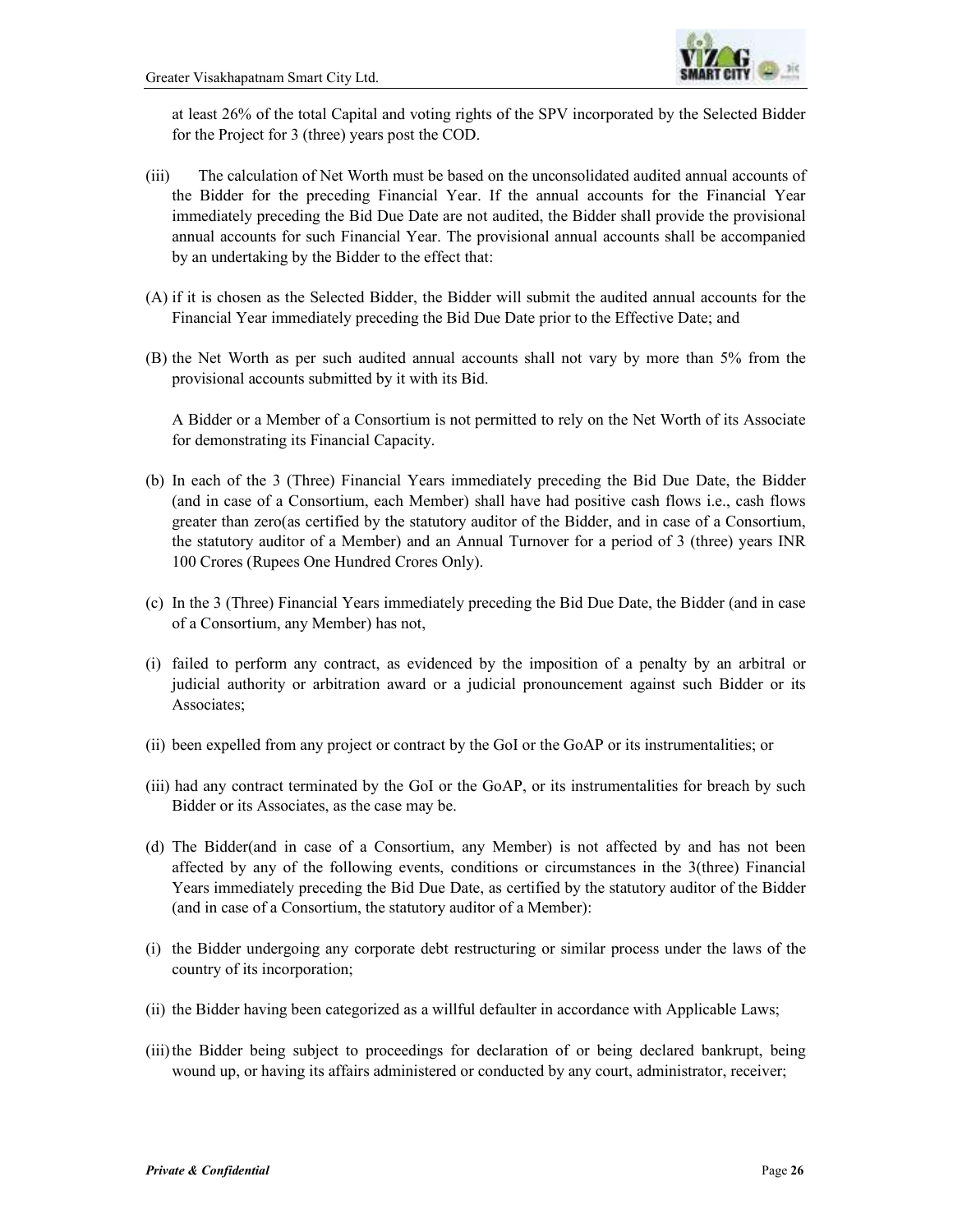

- (iv) the Bidder having been declared by a court or other competent authority as being unable to pay its debts, or having made any composition or arrangements with creditors or having had the repayment of its debts suspended; or
- (v) the Bidder being convicted or otherwise being found responsible (or having any of its directors, partners, trustees, officers or managers convicted or being found responsible) by any court, tribunal, regulatory, public or other competent authority for a breach of any laws or regulations which:
- (A) related to any act of fraud or dishonesty for which a fine, penalty, damages, compensation or other payment was levied against the Bidder or any of its directors, partners, trustees, officers or managers;
	- or
- (B) resulted in the permanent or temporary suspension of the rights of the Bidderto provide any service or carry on any type of business or operations.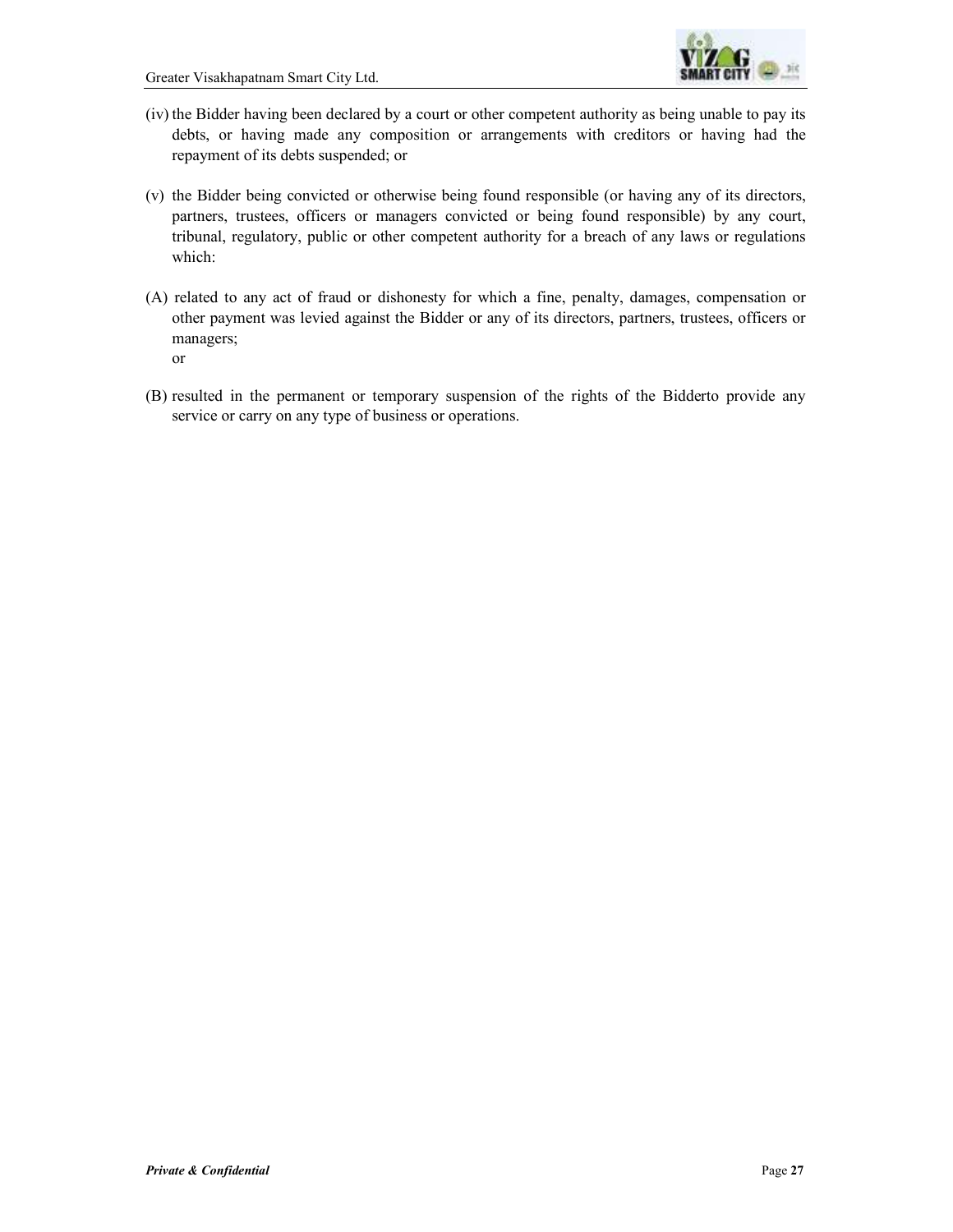

#### **SECTION III**

#### **INSTRUCTION TO BIDDERS**

#### **PART A. GENERAL**

## **5. SCOPE OF RFP**

- 5.1 GVSCCL wishes to receive Bids in accordance with this RFP for award of the Project.
- 5.2 The RFP must be read as a whole. If any Bidder finds any ambiguity or lack of clarity in this RFP, the Bidder must inform GVSCCL at the earliest. GVSCCL will then direct the Bidders regarding the interpretation of the RFP. If any discrepancy, ambiguity or contradiction arises between the terms of the RFP and the Concession Agreement in relation to:
- (a) the Bid Process, the provisions of the RFP shall prevail; and
- (b) the scope of services or any other terms or conditions of the Concession Agreement, including technical specifications, the provisions of the Concession Agreement shall prevail.
- 5.3 This RFP is not transferable.

#### **6. ACKNOWLEDGEMENT BY THE BIDDER**

6.1 It shall be deemed that by submitting the Bid, the Bidder has:

 (a) made a complete and careful examination of the RFP (including all instructions, forms, terms and specifications) and any other information provided by GVSCCL under this RFP and the Bidder acknowledges that its submission of a Bid that is not substantially responsive to the RFP in every respect will be at the Bidder's risk and may result in rejection of the Bid;

(b) received all relevant information requested from GVSCCL;

 (c) accepted the risk of inadequacy, error or mistake in the information provided in the RFP or furnished by or on behalf of GVSCCL;

 (d) satisfied itself about all things, matters and information, necessary and required to submit a Bid;

 (e) acknowledged and agreed that inadequacy, lack of completeness or incorrectness of information provided in the RFP or ignorance of any matter in relation to the Project shall not be a basis for any claim for compensation, damages, extension of time for performance of its obligations or loss of profits or revenue from GVSCCL, or a ground for termination of the Concession Agreement;

- (f) satisfied itself regarding the suitability of the Site conditions to undertake the Project; and
- (g) agreed to be bound by the undertakings provided by it under and in terms of this RFP.
- 6.2 GVSCCL shall not be liable for any omission, mistake or error in respect of any of the above or on account of any matter or thing arising out of or relating to the RFP or the Bid Process.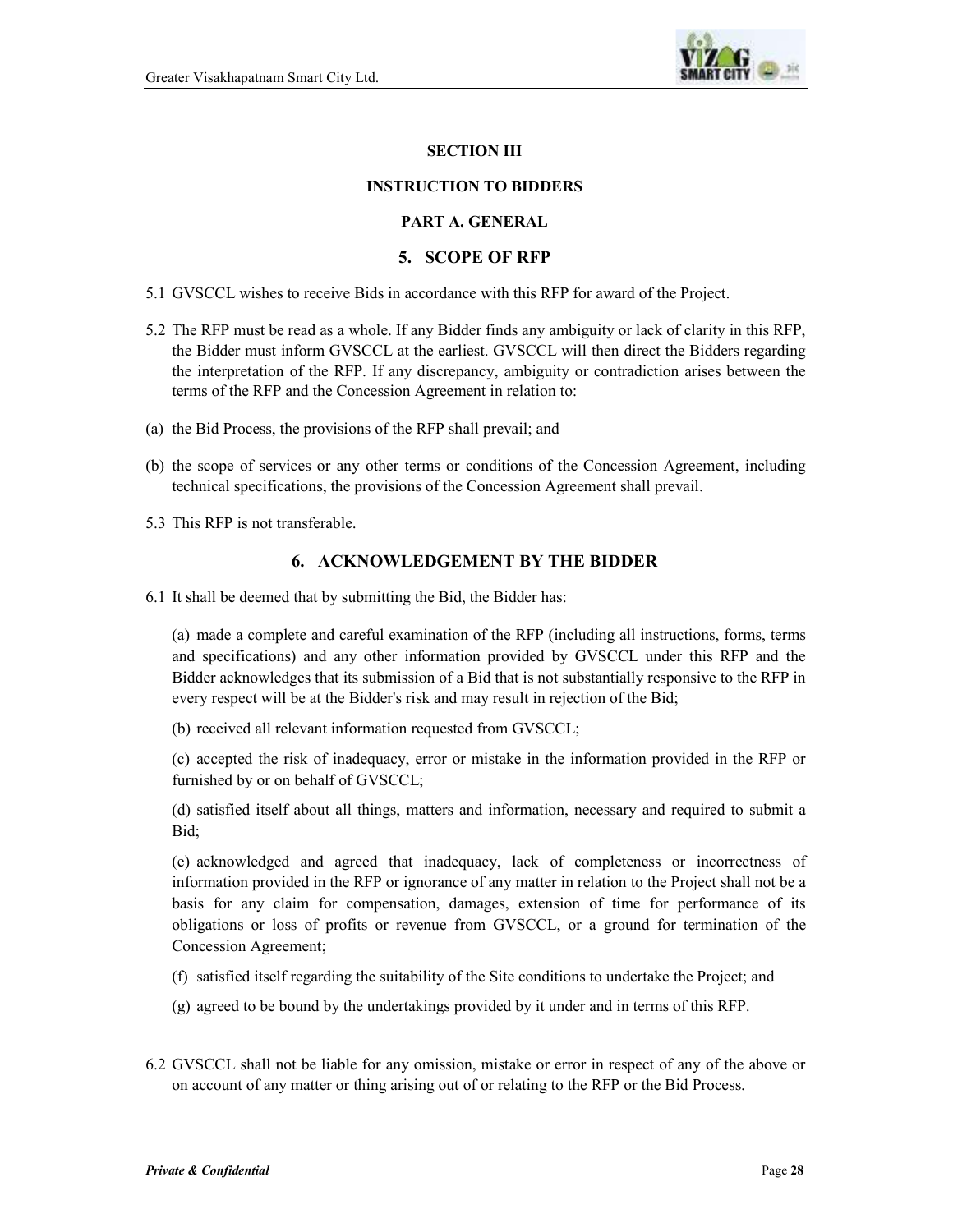

# **7. RIGHTS OF GVSCCL**

7.1 GVSCCL, in its sole discretion and without incurring any obligation or liability, reserves the right, at any time, to:

 (a) suspend he Bid Process and/or amend and/or supplement the Bid Process or modify the dates or other terms and conditions relating thereto;

 (b) consult with any Bidder in order to receive clarification or further information at any stage of the Bid Process;

 (c) retain any information, documents and/or evidence submitted to GVSCCL by and/or on behalf of any Bidder;

 (d) independently verify, disqualify, reject and/or accept any and all documents, information and/or evidence submitted by or on behalf of any Bidder;

(e) reject any Bid, if:

(i) at any time, a material misrepresentation is made or uncovered; or

 (ii) the Bidder in question does not provide, within the time specified by GVSCCL, the supplemental information sought by GVSCCL for evaluation of the Bid; or

 (f) accept or reject a Bid, annul the Bid Process and reject all Bids, at any time, without any liability or any obligation for such acceptance, rejection or annulment and without assigning any reasons whatsoever to any Person, including the Bidders.

 If GVSCCL annuls the Bid Process and rejects all Bids, it may in its sole discretion invite fresh Bids for the Project.

- 7.2 If GVSCCL exercises its right under this RFP to reject a Bid and consequently, the Preferred Bidder for the Project gets disqualified or rejected, then GVSCCL reserves the right to:
	- (a) select the Second Preferred Bidder as the Selected Bidder for the Project; or
	- (b) take any such measure as may be deemed fit in the sole discretion of GVSCCL, including inviting fresh Financial Proposals from the qualified Bidders or annulling the entire Bid Process.
- 7.3 If it is found during the Bid Process, at any time before signing the Concession Agreement or after its execution and while it is in force, that one or more of the Qualification Criteria and/or the eligibility criteria have not been met by a Bidder or that the Bidder has ceased to meet them, or a Bidder has made material misrepresentations or has given any materially incorrect or false information, then such Bidder will be disqualified.

 If such Bidder has been declared as the Selected Bidder or has already been issued the LOA or has entered into the Concession Agreement, the LOA or the Concession Agreement, as the case may be, shall be liable to be terminated, by a notice in writing from GVSCCL to the Selected Bidder.

Upon any disqualification, cancellation or termination in accordance with this Clause 7.3,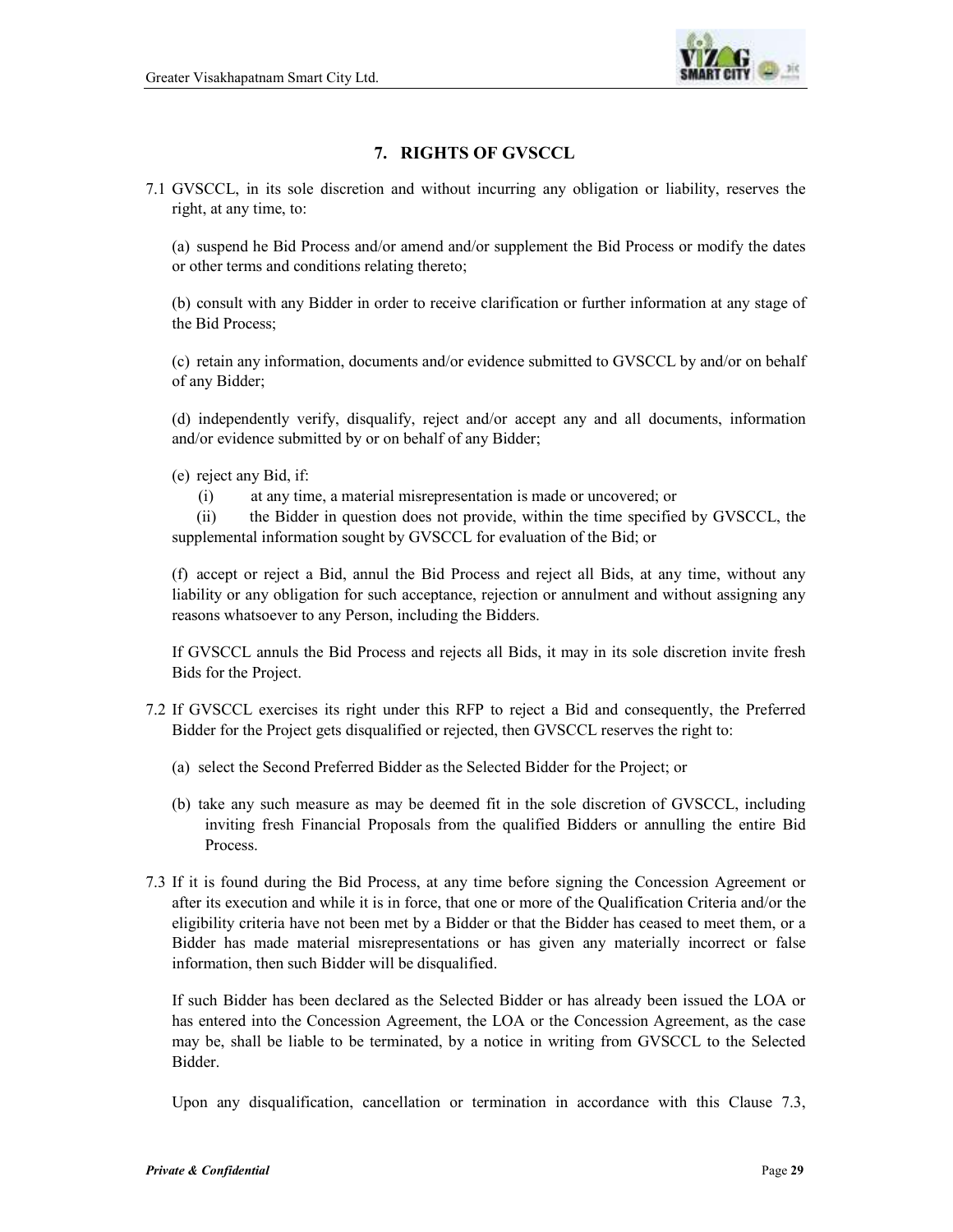

GVSCCL will not be liable in any manner whatsoever to the Bidder. Additionally, GVSCCL will have the right to forfeit and appropriate the Bid Security or, as the case may be, appropriate an equivalent amount from the Performance Security if the Concession Agreement has been executed, as a mutually agreed genuine pre-estimate of the loss suffered by GVSCCL for, amongst others, GVSCCL's time, cost and efforts in conducting the Bid Process. Such forfeiture will be without prejudice to any other right or remedy that GVSCCL may have under the RFP, the Concession Agreement or Applicable Law.

# **8. CLARIFICATIONS ON THE RFP**

#### 8.1 **Clarifications and Queries**

- (a) If a Bidder requires any clarification on or has any query in relation to the RFP, it should submit such query or request for clarification to GVSCCL in writing by e-mail to visakhapatnamsmartcity@gmail.com, fax to 0891-2746300or by speed post or courier to the address specified in Clause 2.11. In case of any e-mail queries or clarifications, the subject of the e-mail must clearly bear the following subject: "Performance-Based Water Supply and Sewage Treatment and Management Services". All queries or clarification requests should be received on or before the date and time mentioned in the Bid Schedule.
- (b) GVSCCL shall make reasonable efforts to respond to the queries or requests for clarifications on or before the date mentioned in the Bid Schedule. However, GVSCCL reserves the right to not respond to any query or provide any clarification, in its sole discretion. GVSCCL's responses (including an explanation of the query but not identification of its source) will be made available to all the Bidders and shall be uploaded on the Website.
- (c) GVSCCL may, on its own initiative, if deemed necessary, issue clarifications to all the Bidders. All clarifications and interpretations issued by GVSCCL shall be deemed to be part of the RFP. Should GVSCCL deem it necessary to amend the RFP as a result of a request for clarification, it will do so following the procedure under Clause 9.
- (d) It shall be the responsibility of the Bidders to check the Website for the response to the queries or requests for clarifications. GVSCCL may, but shall not be obliged to communicate with the Bidders by e-mail, notice or any other means it may deem fit about the issuance of the clarifications.
- (e) Verbal clarifications and information given by GVSCCL or any other Person for or on its behalf shall not in any way or manner be binding on GVSCCL.

#### 8.2 **Pre-Bid Meeting**

- (a) All interested Companies shall be invited to attend the Pre-Bid Meeting on the date, time and place mentioned in the Bid Schedule. The purpose of the Pre-Bid Meeting will be to clarify issues and answer questions on any matter relating to the RFP, the Bid Process and the Project.
- (b) All interested Companies may nominate up to 3 (three) authorized representatives to participate in the Pre-Bid Meeting, by confirming the participation of its authorized representatives at the Pre-Bid Meeting at least 3 (three) days prior to the date of the Pre-Bid Meeting. Such confirmation shall be sent by e-mail to visakhapatnamsmartcity@gmail.com.
- (c) During the course of the Pre-Bid Meeting, all interested Companies will be free to seek clarifications and make suggestions to GVSCCL.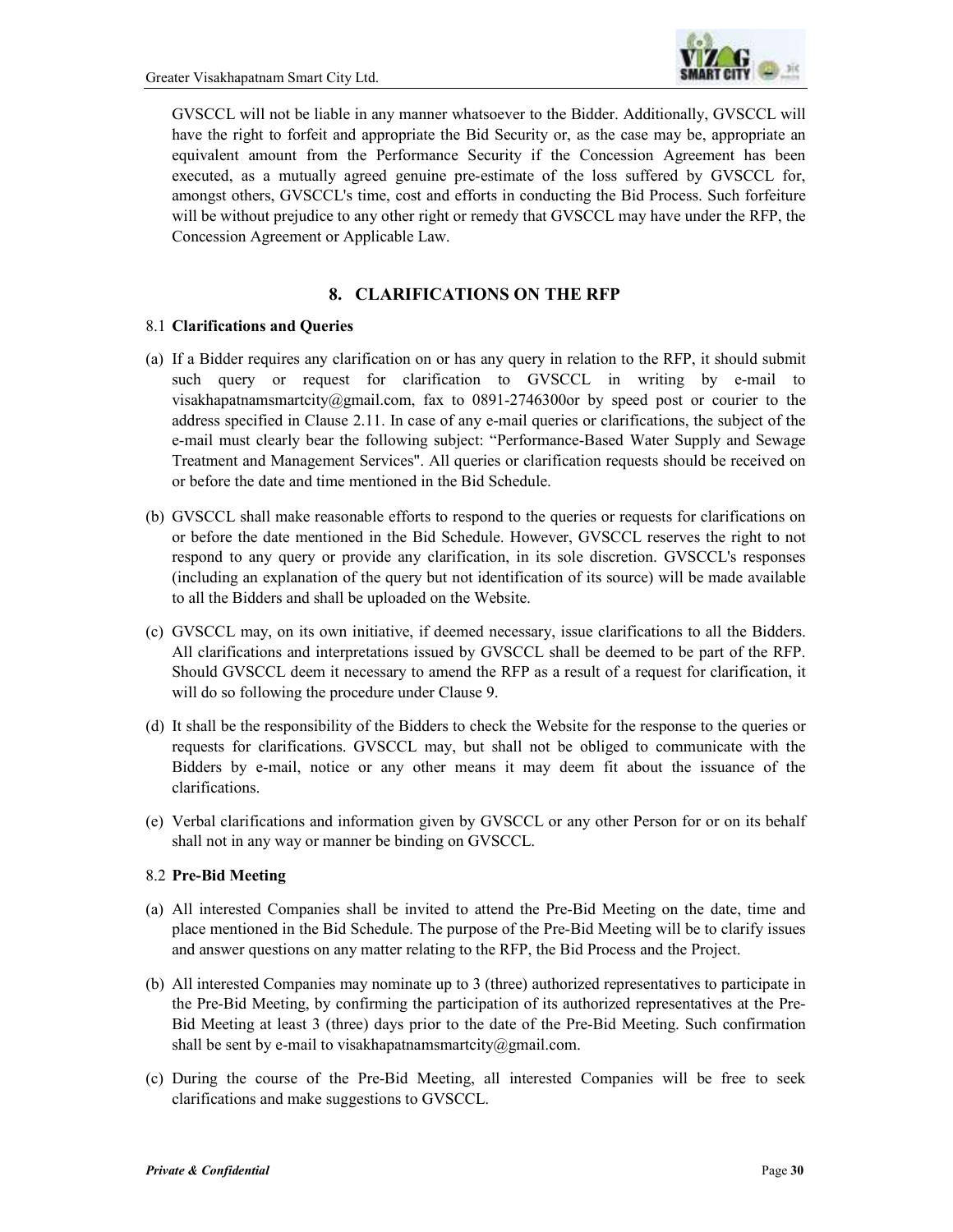

(d) Non-attendance at the Pre-Bid Meeting will not be a cause for disqualification of an interested Bidder from participating in the Bid Process.

## **9. AMENDMENT OF THE RFP**

- 9.1 Up until the date that is mentioned in the Bid Schedule, GVSCCL may, for any reason, whether on its own initiative or in response to a query raised or clarifications requested by a Bidder in writing, amend the RFP by issuing an Addendum/Corrigendum.
- 9.2 All Addenda/Corrigenda will be issued on the Website.
- 9.3 The Bidders are required to read the RFP with any Addendum/Corrigendum that may be issued in accordance with this Clause 9.
- 9.4 Each Addendum/Corrigendum will be binding on the Bidders, whether or not the Bidders convey their acceptance of the Addendum/Corrigendum.
- 9.5 Any oral statements made by GVSCCL or its advisors regarding the Bid Process, the RFP or on any other matter, shall not be considered as amending the RFP.
- 9.6 GVSCCL will assume that the information contained in the Addendum//Corrigendumwill have been taken into account by the Bidder in its Bid. GVSCCL assumes no responsibility for the failure of a Bidder to submit the Bid in accordance with the terms of the Addendum//Corrigendumor for any consequent losses suffered by the Bidder.

## **10. AVAILABILITY OF INFORMATION**

- 10.1 The information relating to or in connection with the Project, the Bid Process and this RFP, including all notices issued by GVSCCL to all Bidders in accordance with this RFP; queries and responses or clarifications and any Addendum/Corrigendum will be uploaded on the Website.
- 10.2 All such information will be made available for review by the Bidders until the Bid Due Date.
- 10.3 If a Bidder faces any technical issue or technical error in accessing the Website, the Bidder may seek assistance from GVSCCL by sending an e-mail request tovisakhapatnamsmartcity@gmail.com, no later than 7 (seven) days prior to the Bid Due Date.
- 10.4 GVSCCL will use its best endeavours to respond to a written e-mail request and resolve the technical issue or error or provide an alternative solution to the Bidder within 3 (three) days of receipt of such request.

## **11. CORRESPONDENCE WITH BIDDERS**

 Save as expressly provided in this RFP, GVSCCL will not entertain any correspondence with the Bidders, whether in connection with the acceptance or rejection of their Bids or otherwise.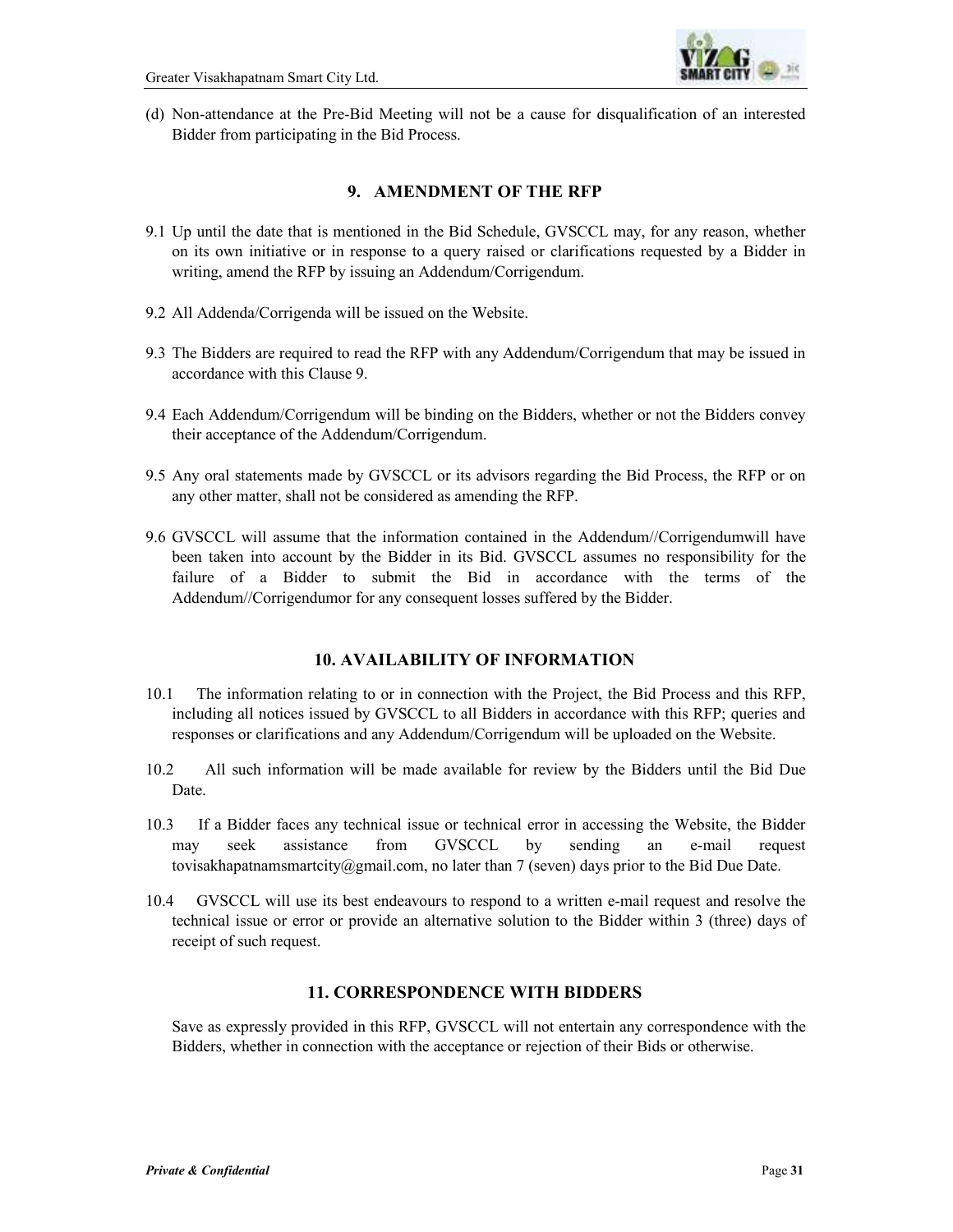

# **12. CONFIDENTIAL INFORMATION AND PROPRIETARY DATA**

## 12.1 **Proprietary Data**

 All documents and other information provided by GVSCCL or submitted by aBidder to GVSCCL will remain or become the property of GVSCCL, as the case may be. Bidders are required to treat all information provided by GVSCCL in the RFP as strictly confidential and not to use them for any purpose other than for preparation and submission of their Bids.

## 12.2 **Confidentiality Obligations of GVSCCL**

 GVSCCL will treat all information, submitted as part of aBid in confidence and will require all those who have access to such material to treat it in confidence. GVSCCL may not divulge any such information or any information relating to evaluation of Bids or the qualification of Bidders unless:

(a) such publication is contemplated under this RFP;

 (b) such publication is made to any Person who is officially involved with the Bid Process or is a retained professional advisor advising GVSCCL, or the Bidder on matters arising out of or in connection with the Bid Process;

 (c) it is directed to do so by any statutory authority that has the power under law to require its disclosure;

 (d) such publication is to enforce or assert any right or privilege of the statutory authority and/or GVSCCL or as may be required by law (including under the Right to Information Act, 2005); or

(e) in connection with any legal process.

# **13. GOVERNING LAW AND JURISDICTION**

#### 13.1 **Governing Law**

 The Bid Process, this RFP and the Bids shall be governed by, and construed in accordance with, the laws of India.

#### 13.2 **Exclusive Jurisdiction**

 The competent courts at Visakhapatnam shall have exclusive jurisdiction over all disputes arising under, pursuant to and/or in connection with the Bid Process, this RFP and the Bids.

# **14. VALIDITY OF THE BIDS**

- 14.1 The Bids shall remain valid for a period of 180 days from the Bid Due Date. A Bid valid for a shorter period shall be rejected by GVSCCL as being non-responsive.
- 14.2 In exceptional circumstances, prior to the expiry of the Bid validity period, GVSCCL may request Bidders to extend the Bid validity period.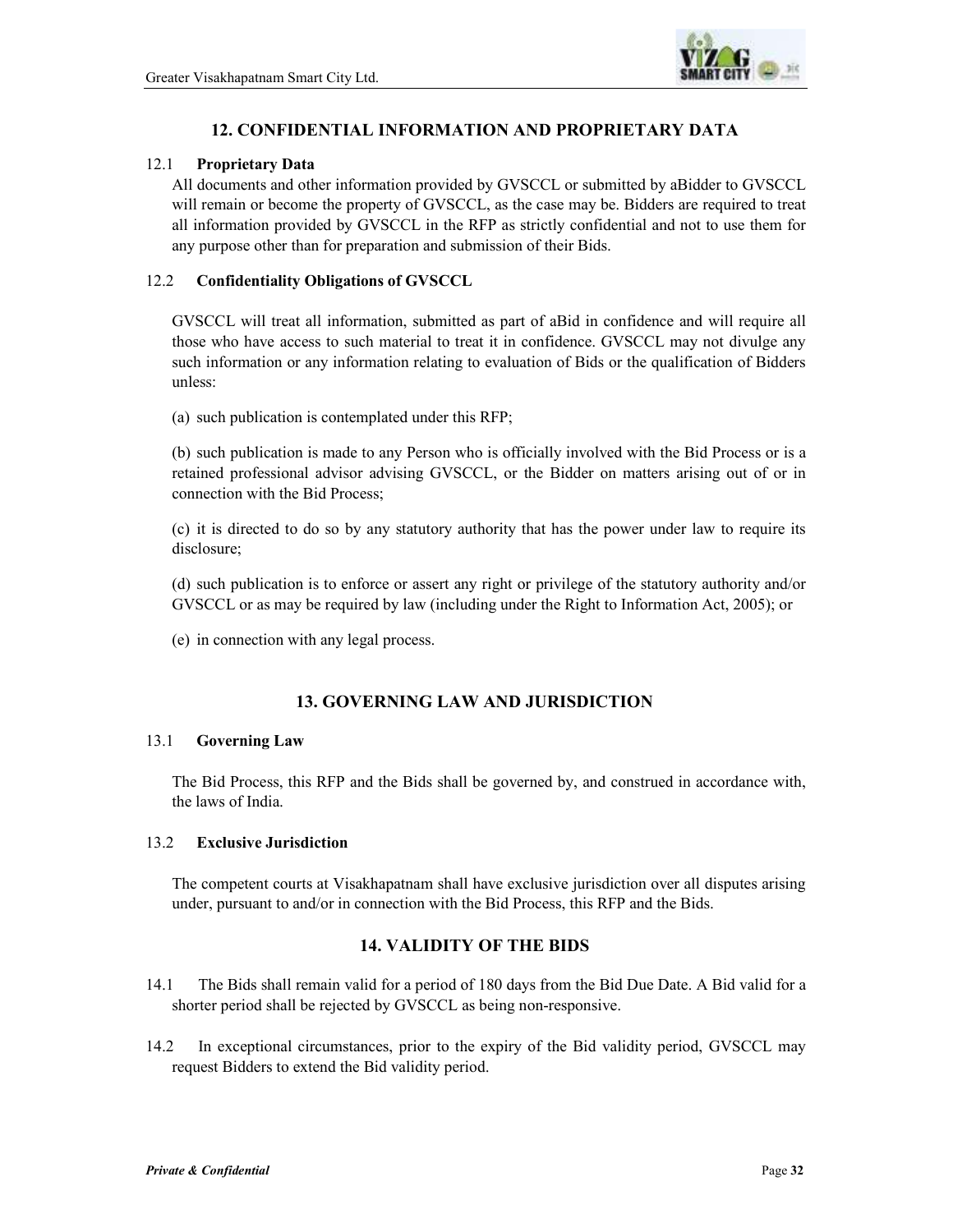

## **PART B. BID SECURITY AND PERFORMANCE SECURITY**

#### **15. BID SECURITY**

- 15.1 The Bidder shall furnish as part of its Bid, a bid security for the Project (the Bid Security). The Bid Security shall be for an amount equivalent to **INR(Rupees)**.
- 15.2 The Bid Security shall remain valid for the Bid validity period as specified in Clause 14.
- 15.3 The Bidder shall provide the Bid Security in the form of a bank guarantee issued by a Scheduled Bank in India. The Bid Security shall be issued in favor of the "Managing Director, Greater Visakhapatnam Smart City Corporation Limited, Visakhapatnam", payable at Visakhapatnam and in the format set out in Annexure 1I.
- 15.4 If any Bid is not accompanied by a Bid Security, then such Bid shall be rejected by GVSCCL as non-responsive. Unless forfeited in accordance with Clause 15.5 below, the Bid Security of the unsuccessful Bidders will be returned by GVSCCL no later than 30 (thirty) days from the date of execution of the Concession Agreement with the Selected Bidder.
- The Bid Security of the Selected Bidder will be returned upon the Selected Bidder furnishing the Performance Security in accordance with Clause 16.
- 15.5 The Bid Security shall be forfeited and appropriated by GVSCCL as mutually agreed genuine pre-estimated compensation and damages payable to GVSCCL for time, cost and effort of GVSCCL, without prejudice to any other right or remedy that may be available to GVSCCL hereunder or otherwise, under the following conditions:
- (a) if a Bidder engages in corrupt, fraudulent, coercive or undesirable practice or restrictive practice as specified in Clause 3.4;
- (b) if a Bidder is disqualified in accordance with, Clause 3.2(*Lock-in Restrictions and Change in Control*), Clause 3.3 (*Conflict of Interest*), Clause 3.5 (*Other Eligibility Criteria*), Clause 7.3 (*Rights of GVSCCL*), Clause 17 (*Number of Bids*) and Clause 31.3 *(Execution of Concession Agreement)*;
- (c) if, after the Bid Due Date, a Bidder withdraws its Bid during the Bid validity period; or
- (d) if a Bidder is selected as the Selected Bidder and it fails, within the specified time limit, to:
- (i) sign and return, as acknowledgement, the duplicate copy of the LOA;
- (ii) furnish the Performance Securityin accordance with Clause 16;
- (iii)fulfil any other condition precedent to the execution of the Concession Agreement; or
- (iv) execute the Concession Agreement.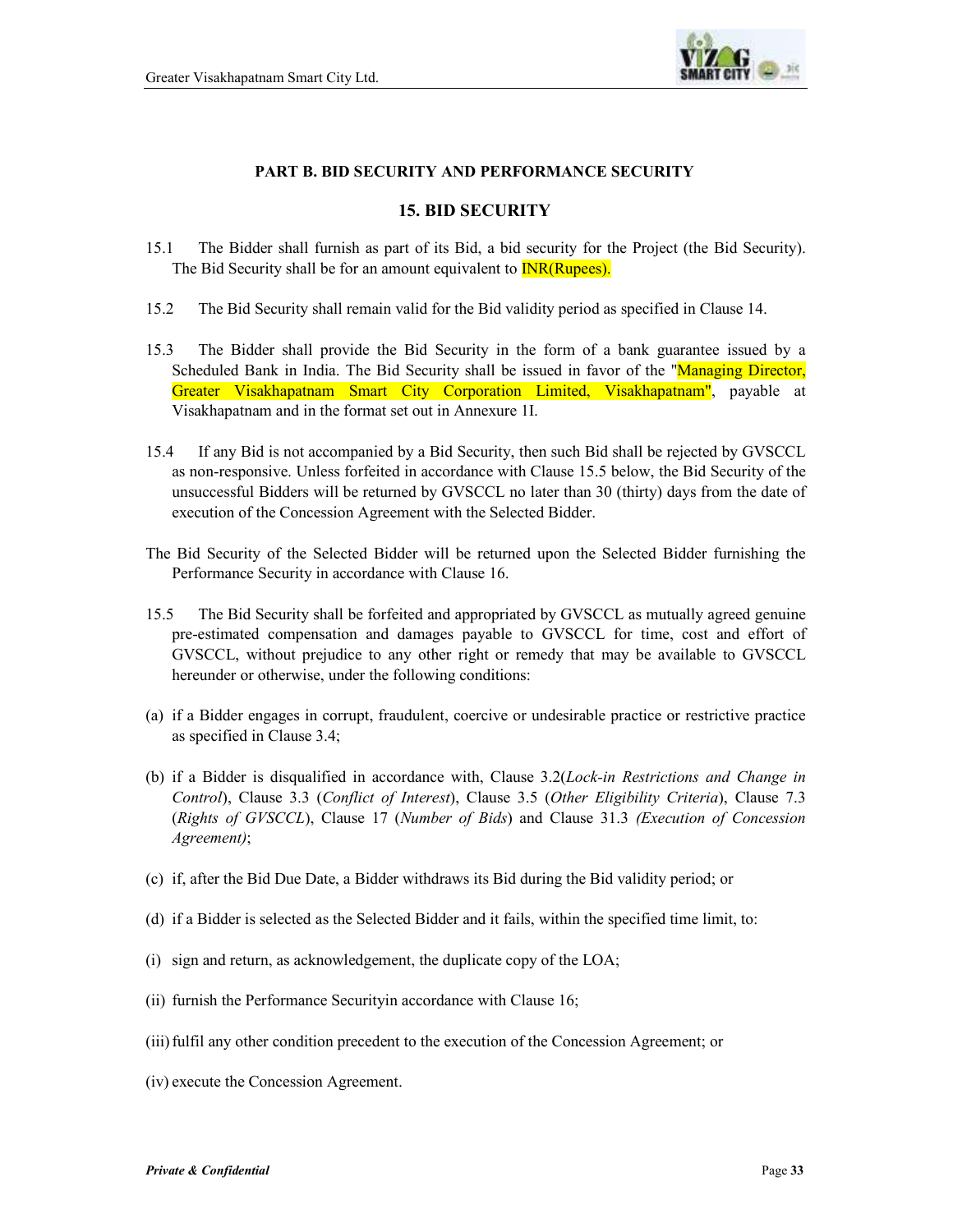

## **16. PERFORMANCE SECURITY**

- 16.1 The Selected Bidder shall furnish to GVSCCL the Performance Security for a value equal to 10% of the Bid Project Cost, on or before execution of the Concession Agreement to secure the obligations of the Concessionaire under the Concession Agreement.
- 16.2 The Performance Security shall remain valid until 25 (twenty five) months from the Effective Date or 1 (one) month from the COD, whichever is later.
- 16.3 The Selected Bidder shall provide the Performance Security in the form of a bank guarantee issued by a Scheduled Bank in India. The Performance Security shall be issued in favor of "**Managing Director, Greater Visakhapatnam Smart City Corporation Limited, Visakhapatnam**" payable at Visakhapatnam and in the format set out in Appendix F.
- 16.4 If the Selected Bidder fails to furnish the Performance Security in accordance with this Clause 16 on or before the execution of the Concession Agreement, then GVSCCL shall have the right to forfeit the Bid Security of the Selected Bidder in accordance with Clause 15.5(d).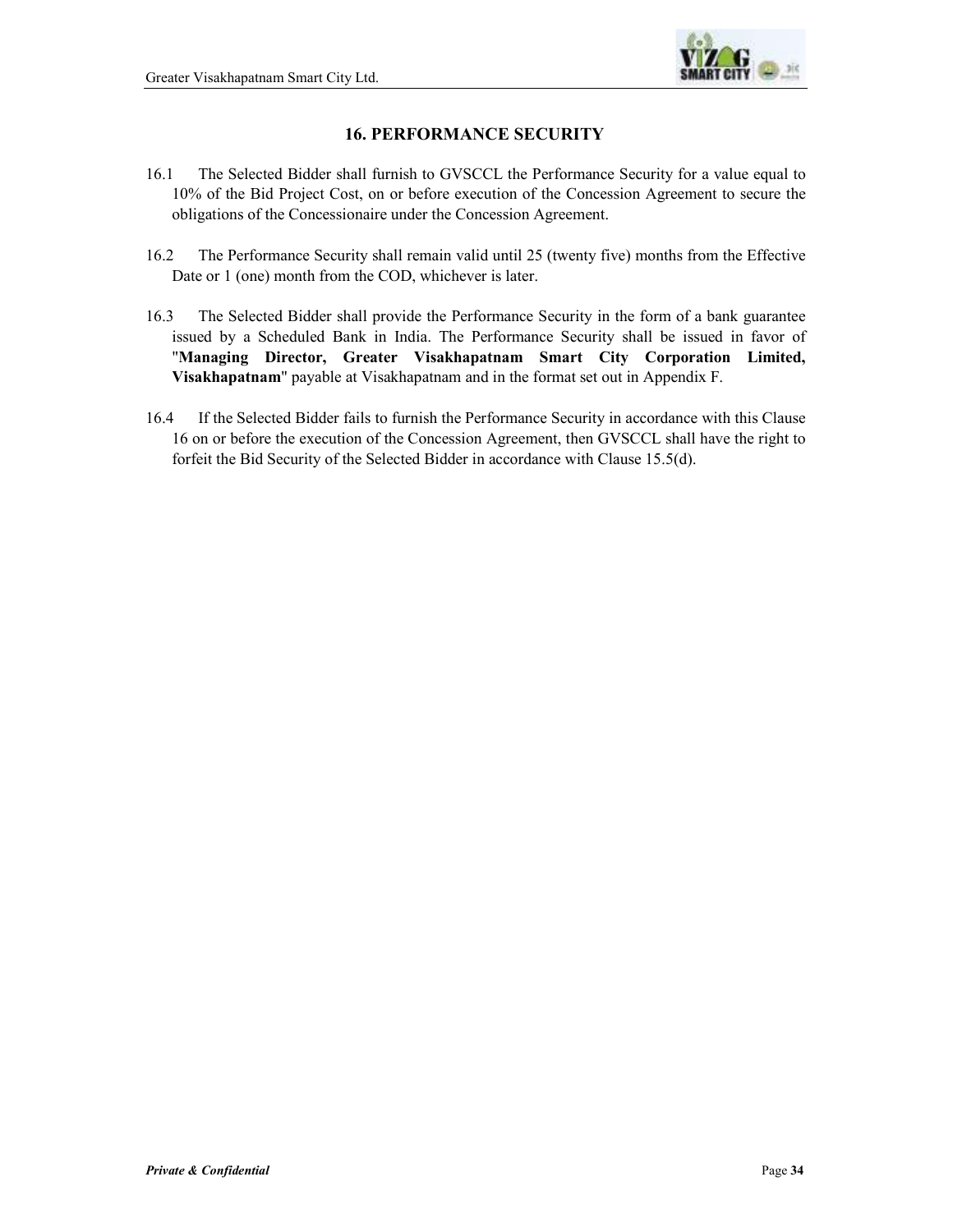

## **PART C. PREPARATION AND SUBMISSION OF BIDS**

## **17. NUMBER OF BIDS**

Each Bidder shall be permitted to submit only 1 (one) Bid for the Project, either individually or as a Member of a Consortium. A Bidder applying individually or as a Member of a Consortium shall not be entitled to submit another Bid either individually or as a Member of any other Consortium, as the case may be. A Bidder who submits or participates in more than 1 (one)Bid for the Project shall cause all the Bids with the Bidder's participation to be disqualified.

## **18. LANGUAGE OF BIDS AND CORRESPONDENCE**

- 18.1 The Bid prepared by the Bidder and all correspondence and documents related to the Bid exchanged by the Bidder and GVSCCL shall be in English.
- 18.2 Any document furnished by the Bidder may be in another language, as long as such document is accompanied by an English translation, in which case, for purposes of interpretation of the Bid, the English translation shall govern. If any document submitted by a Bidder is in a local language, then the English translation must be certified by an advocate and notarised. If any document submitted by a Bidder is in a foreign language, then the English translation must be certified by the embassy/consulate/high commission of the relevant foreign country in India. Supporting materials which are not translated into English or certified/notarised in accordance with this Clause 18.2 may not be considered by GVSCCL.

## **19. BID DUE DATE**

- 19.1 The Bid shall be submitted on or before the date, time and place specified in the Bid Schedule.
- 19.2 GVSCCL may, at its discretion and for any reason, extend the Bid Due Date for all Bidders by issuing an Addendum/Corrigendum in accordance with Clause 9, in which case all rights and obligations of GVSCCL and the Bidders will thereafter be subject to the Bid Due Date as extended.
- 19.3 Bids received by GVSCCL after the specified time on the Bid Due Date will not be eligible for consideration and will be summarily rejected.

## **20. QUALIFICATION PROPOSAL**

- 20.1 The Qualification Proposal submitted by a Bidder shall comprise the following:
	- (a) bid letter in the format set out in **Annexure 1A**;
	- (b) description of the Bidder /Consortium in the format set out in **Annexure 1B**;
	- (c) Power of Attorney in the format set out in **Annexure 1C**, executed by the Bidder or the Lead Member authorizing the signatory of the Bid to commit the Bidder;
	- (d) certificate issued by the statutory auditor of the Bidder, in the format set out in **Annexure 1D**,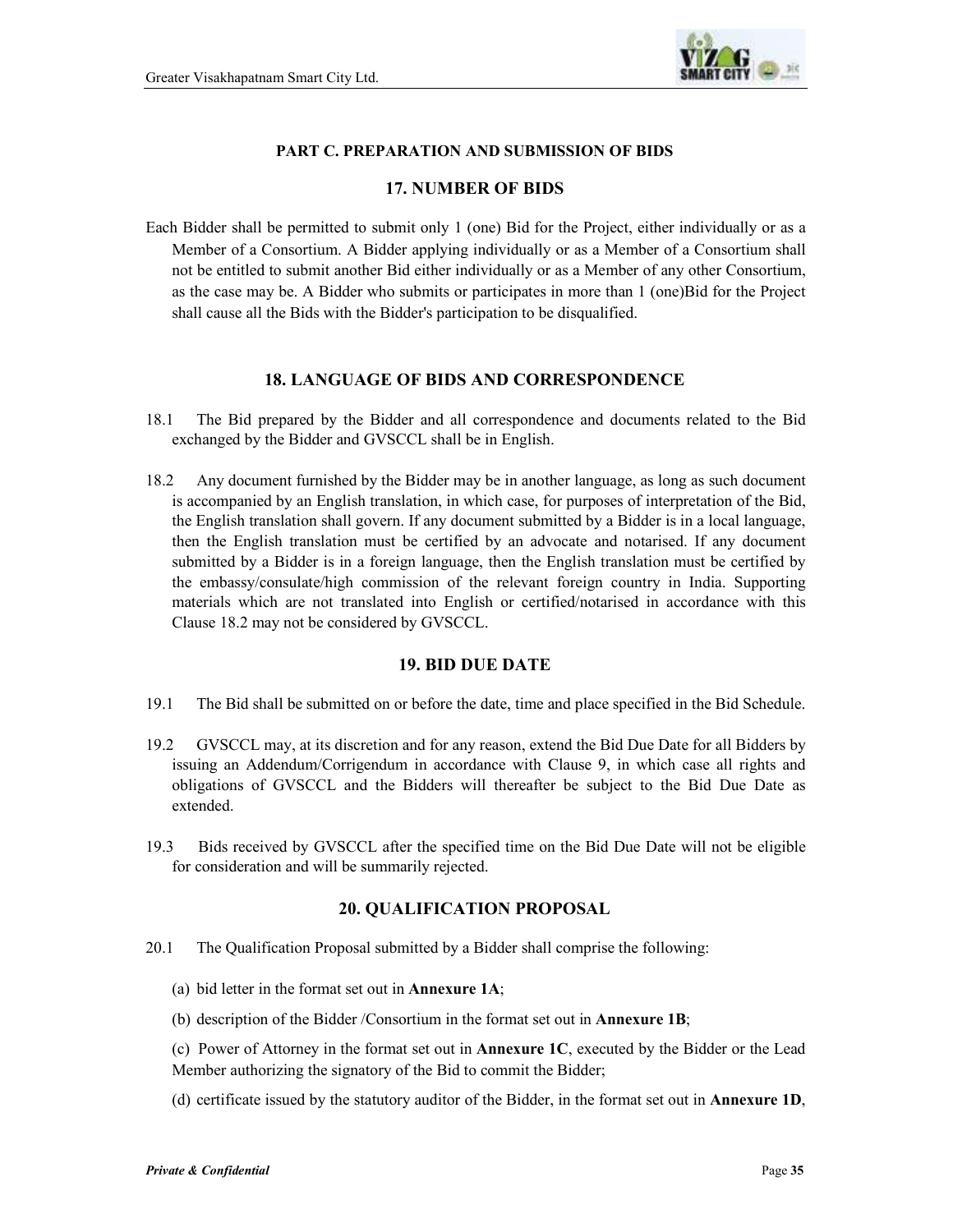

certifying the Net Worth of the Bidder and compliance with other financial qualification criteria specified in Clause 4.2;

 (e) details of the eligible projects for which development/design and construction experience is being claimed in the format set out in **Annexure 1E – Part 1** and details of the eligible Projects for which O&M experience is being claimed in the format set out in **Annexure 1E – Part 2**;

 (f) certificate from the statutory auditor certifying the shareholding of the Bidder (or in case of a Consortium, the relevant Member) in the entity developing the eligible projects for which development is being claimed by the Bidder in the format set out in **Annexure 1F**;

 (g) self-attested certificate regarding Associate, if applicable, in the format set out in **Annexure 1G**;

- (h) information on any litigation that the Bidder is a party to, in the format set out at **Annexure 1H**;
- (i) Bid Security in the format set out at **Annexure 1I**;
- (j) certificate from the relevant government authority/client certifying that the eligible project has been completed/commissioned in the last 10(ten) Financial Years immediately preceding the Bid Due Date, in accordance with the relevant concession agreement or similar contract executed for such projects;
- (k) certificate from the relevant government authority/client certifying that the Bidder (or, in case of a Consortium, the relevant Member) has successfully operated and maintained the eligible project for which O&M experience is being claimed, for at least 1 (one)year**(excluding defect liability period),**in the last 5 (five) Financial Years immediately preceding the Bid Due Date, in accordance with the relevant concession agreement or similar contract executed for such Projects;

 (l) annual financial statements of the Bidder (including profit and loss statements) for the 3 (three) Financial Years immediately preceding the Bid Due Date;

 (m) self-attested copies of the certificate of incorporation, memorandum of association and articles of association. If the Bidder is a Consortium, then each Member shall submit self-attested copies of its certificate of incorporation, memorandum of association and articles of association;

- (n) a demand draft of  $\overline{INR}$  20,000 (Rupees twenty thousand) as Bid processing fees, issued by a Scheduled Bank in India and payable at Visakhapatnamin favour of the **"Managing Director, Greater Visakhapatnam Smart City Corporation Limited, Visakhapatnam"**and
- (o) copy of the RFP (including the draft Concession Agreement), with every page initialled by the authorised signatory of the Bidder, as acknowledgement of acceptance of all terms and conditions of the RFP (including the draft Concession Agreement).
- 20.2 If the Bidder is a Consortium, it will also be required to submit the following documents:
- (a) Power of Attorney in the format set out at **Annexure 1J**, executed by the Members of the Consortium authorizing the Lead Member of the Consortium to act on behalf of and commit the Consortium.
- (b) Joint Bidding Agreement in the format set out at **Annexure 1K**.
- 20.3 All the above mentioned documents shall be submitted in e-portal www.apeprocurement.gov.in along with the two hardbound copies of the online submitted technical proposal.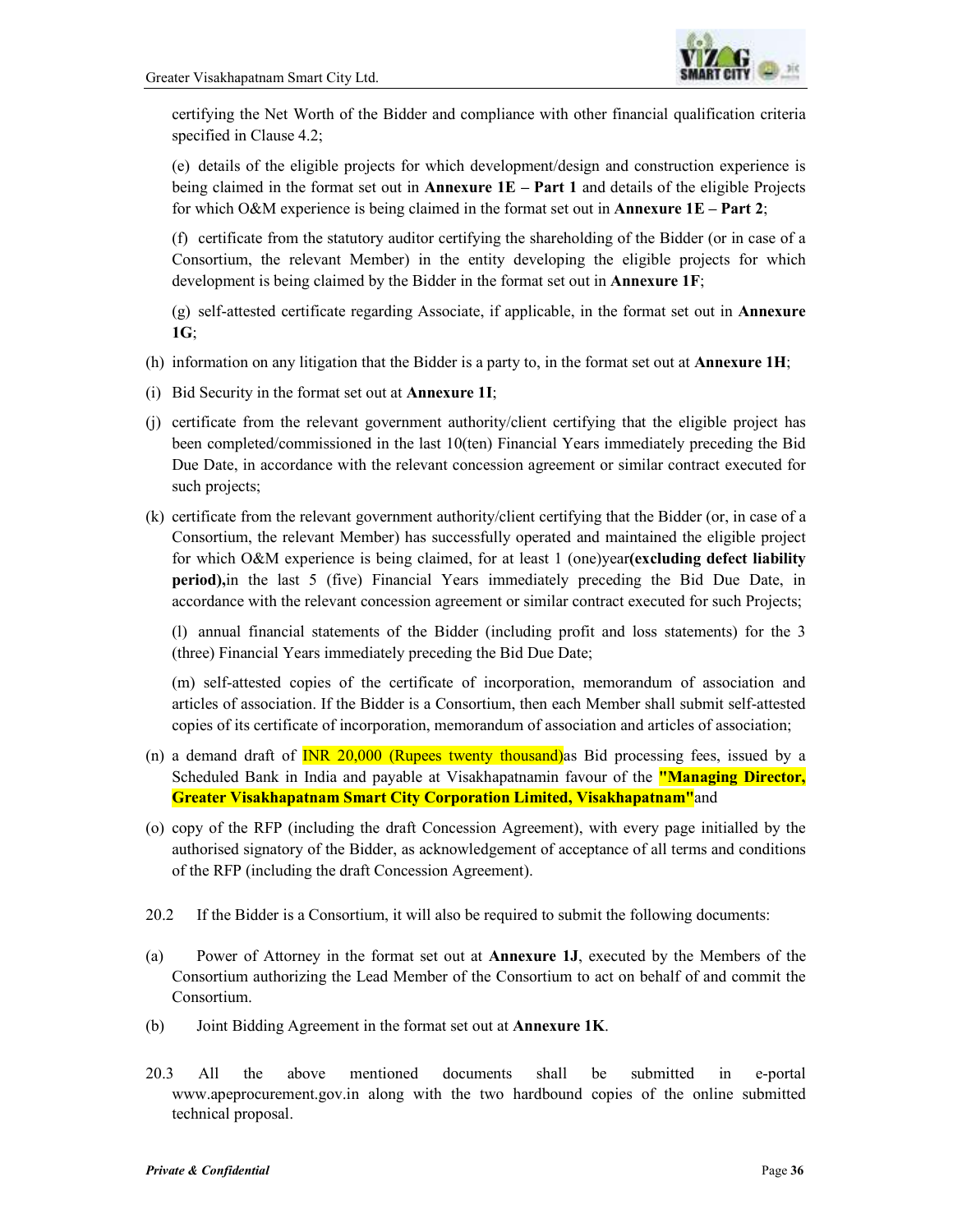

# **21. FINANCIAL PROPOSAL**

- 21.1 The Financial Proposal submitted by a Bidder shall comprise the following:
	- (a) covering letter in the format set out in **Annexure 2A**; and
	- (b) Bid Price Sheet in the format set out in **Annexure 2B.**
- 21.2 The Bidders shall quote in the Bid Price Sheet the:(a) the Bid Project Cost; (b) the O&M Charges for the first month after COD; (c) the Guaranteed Energy Consumption for each year of the O&M Period.Based on these 3 (three) components quoted by a Bidder, the Bidder shall calculate its Bid Price, using the formula set out in Clause 2.5.
- 21.3 If the Bidder quotes more than 1 (one) figure for any of the components of the Bid Price or if the Bidder offers a discount on any or all of the components of the Bid Price, the Financial Proposal of such Bidder will be deemed to be non-responsive.
- 21.4 **The Financial Proposal shall be submitted vide e-portal only**. **If the Bidder submits Financial Proposal in the Hard Copy, the Proposal of such Bidder will be deemed to be nonresponsive.**

## **22. COST AND CURRENCY OF BIDS**

## 22.1 **Cost of the Bid**

The Bidders will bear their own costs associated with or relating to the preparation and submission of their Bids, including copying, postage, delivery charges and expenses associated with any presentations which may be required by GVSCCL or any other costs incurred in connection with or relating to their Bids, including any costs incurred on conducting any due diligence. All such costs and expenses will be borne by the Bidders and GVSCCL, and their employees and advisors will not be liable in any manner whatsoever for such costs and expenses, regardless of the conduct or outcome of the Bid Process.

## 22.2 **Currency of the Bid**

#### **All amounts in the Bid should be stated in Rupees.**

## **23. SIGNING OF BIDS**

- 23.1 Each Bid must be typed or written in indelible ink and should be physically signed by the authorised signatory. The name and position held by the Person signing the Bid must be typed or printed below the signature.A Bid submitted by a Consortium must be signed by the Lead Member's authorized signatory and shall be legally binding on all Members.
- 23.2 All pages of the Bid must be physically initialled by the authorized signatory of the Bidder (and in case of a Consortium, of the Lead Member).If any pages of the Bid are not physically initialed by the Bidder's (and in case of a Consortium, the Lead Member's)authorized signatory, then GVSCCL may reject such Bid or require the authorized signatory of such Bidder (and in case of a Consortium, of the Lead Member) to initial the pages that were not initialed at GVSCCL's office.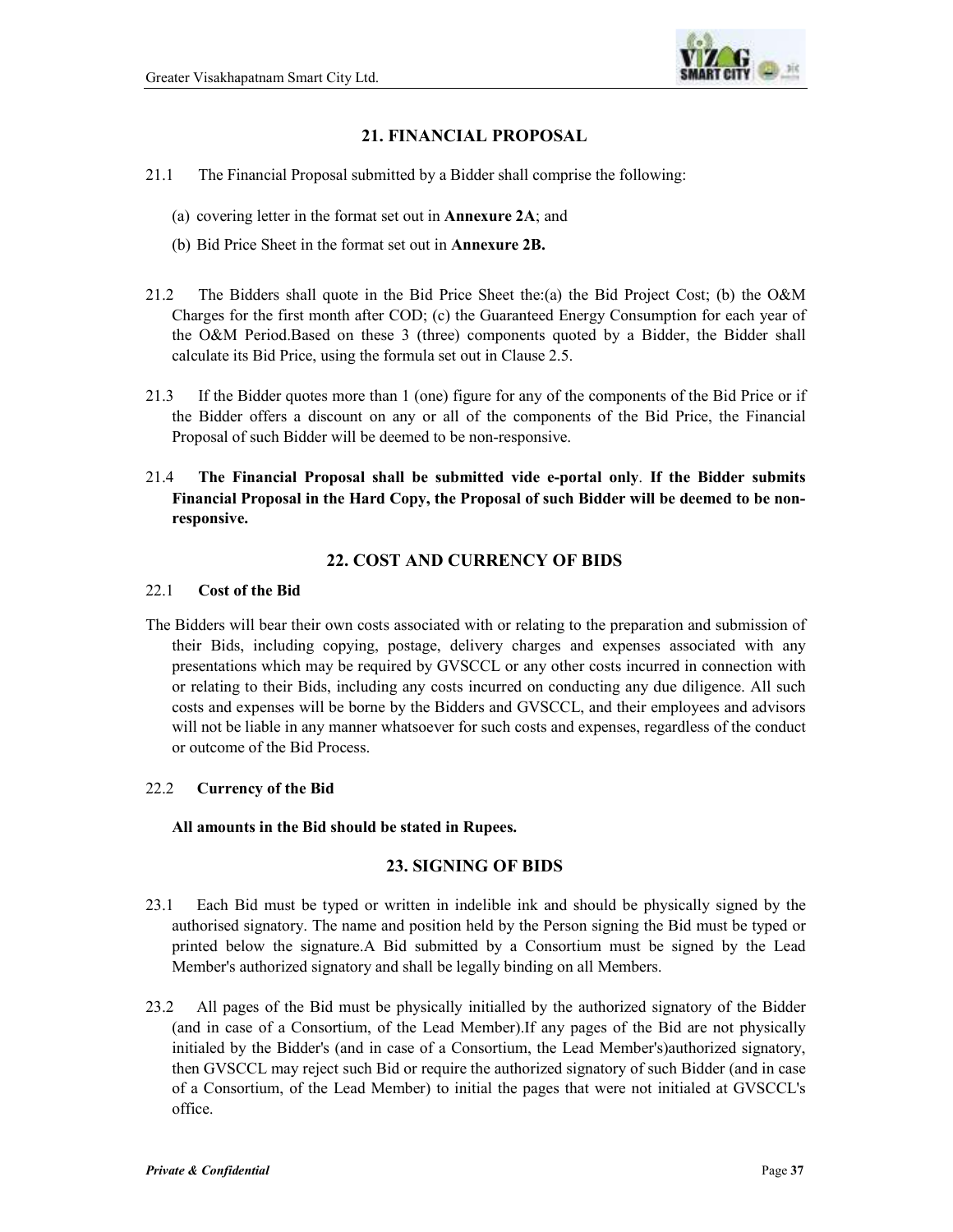

# **24. MARKING, SEALING AND SUBMISSION OF BIDS**

- 24.1 Each Bidder shall submit as part of its Bid:
- (a) two copy of the Qualification Proposal. The hard bound copy shall be labelled "TECHNICAL PROPOSAL". The Bidder will also be required to provide a copy of the Qualification Proposal in digital form, which will be provided in a compact disc; and
- (b) Financial Proposal shall be uploaded in e-portal only.If the Bidder submits Financial Proposal in the Hard Copy, the Proposal of such Bidder will be deemed to be non-responsive.
- In the event of any discrepancy between the uploaded and the hard copy of the Qualification Proposal, the uploaded will prevail.
- 24.2 The Bid will contain no alterations, omissions or additions, unless such alterations, omissions or additions are signed by the Bidder or its authorized signatory. Any interlineations, erasures, or overwriting will be valid only if they are signed by the Bidder or its authorized signatory.
- 24.3 The Qualification Proposal (including all the documents listed in Clause 20 above), in hard copy and the compact disc containing the digital copy, will be duly sealed in an envelope, which will be super-scribed as follows:

## **"Performance-Based Augmentation of Existing Water Supply and Management Services within ABD area (Output-based Service Contract) ON ANNUITY BASIS QUALIFICATION PROPOSAL DO NOT OPEN BEFORE SPECIFIED TIME ON BID DUE DATE**"

- 24.4 The Financial Proposal will be submitted vide web portal www.apeprocurement.gov.in
- 24.5 The sealed envelopes containing the Qualification Proposal shall be placed in a sealed outer envelope, which will be super-scribed as follows:

## **"Performance-Based Augmentation of Existing Water Supply Management Services within ABD area (Output-based Service Contract) ON ANNUITY BASIS DO NOT OPEN BEFORE SPECIFIED TIME ON BID DUE DATE**"

- 24.6 The sealed envelopes containing the Bid will clearly indicate the name, address and contact details of the Bidder. If the envelope is not sealed, marked and submitted as instructed in this Clause 24, GVSCCL assumes no responsibility for the misplacement or premature opening of the contents of the Bid and consequent losses, if any, suffered by the Bidder.
- 24.7 The Bidwill either be hand delivered or sent by registered post acknowledgement due or courier to the address below:

Managing Director,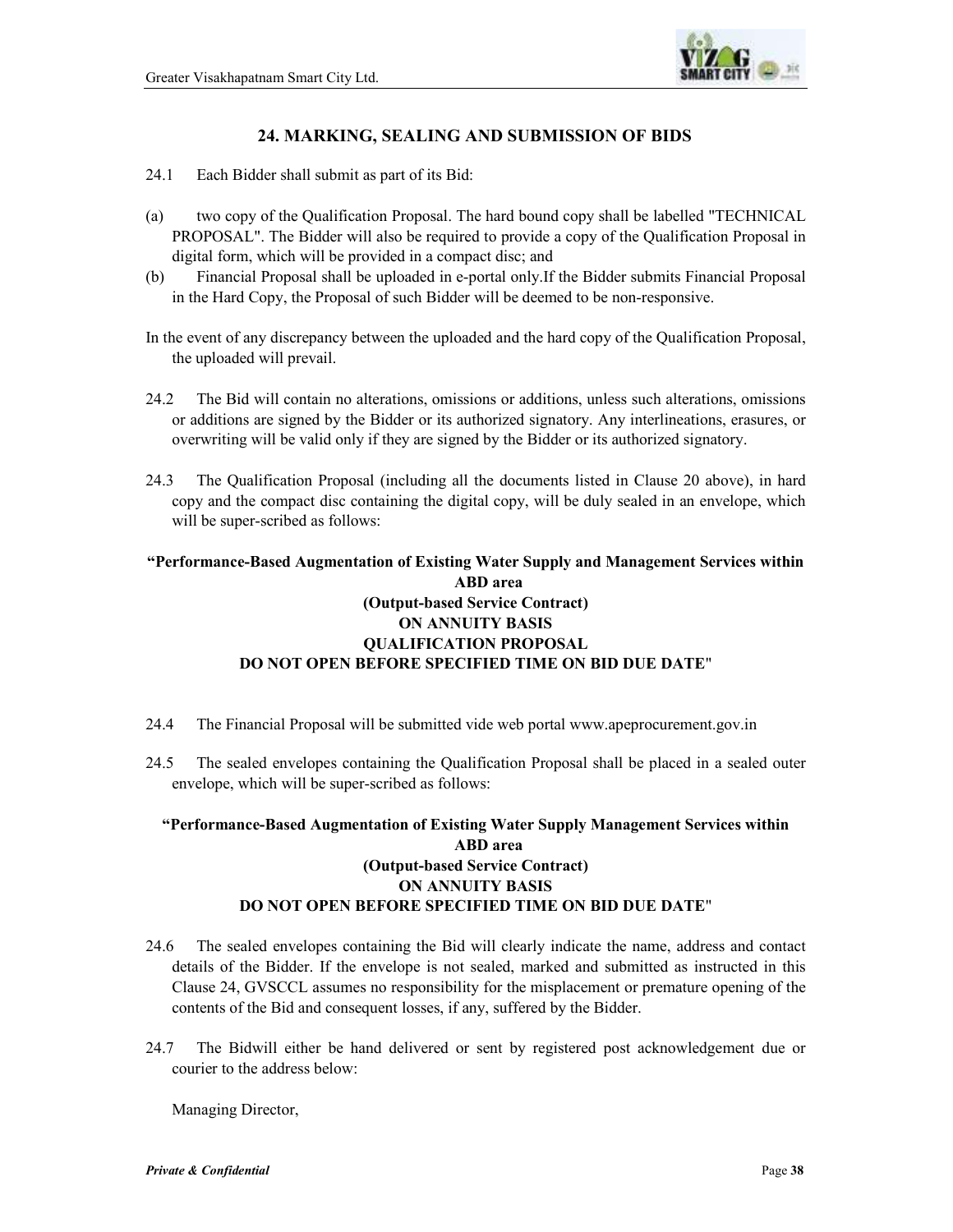

 Greater Visakhapatnam Smart City Corporation Limited, Room No.306, Tenneti Bhavan, Asilmetta, Visakhapatnam- 530003, Andhra Pradesh, India. Tel.: +91 - 891 - 2746301-7 Fax: +91-891-2568545

 Please note that a Bid submitted by a Bidder to any address other than the above mentioned address will not be considered for evaluation.

Bids submitted by fax, telex, telegram or e-mail shall not be entertained and will be rejected.

24.8 GVSCCL will not be responsible for any delays, loss or non-receipt of Bids.

## **25. SUBSTITUTION/WITHDRAWAL OF BIDS**

- 25.1 The Bidder may substitute or withdraw its Bid after submission, provided that written notice of the substitution or withdrawal is received by GVSCCL prior to the specified time on the Bid Due Date. No Bid will be substituted or withdrawn by the Bidder on or after the specified time on the Bid Due Date.
- 25.2 The substitution or withdrawal notice will be prepared, sealed, marked, and delivered in accordance with Clause 24, with the envelopes being additionally marked "SUBSTITUTION" or "WITHDRAWAL", as appropriate.
- 25.3 Any alteration/modification in the Bid or additional information supplied after the specified time on the Bid Due Date, unless such additional information has been expressly sought for by GVSCCL, will be disregarded.
- 25.4 If GVSCCL receives a substitution notice from a Bidder before the specified time on the Bid Due Date, then the Bidder will be allowed to substitute its original Bid, which will be returned unopened.
- 25.5 If GVSCCL receives a withdrawal notice before the specified time on the Bid Due Date, then GVSCCL will return the Bid to such Bidder unopened.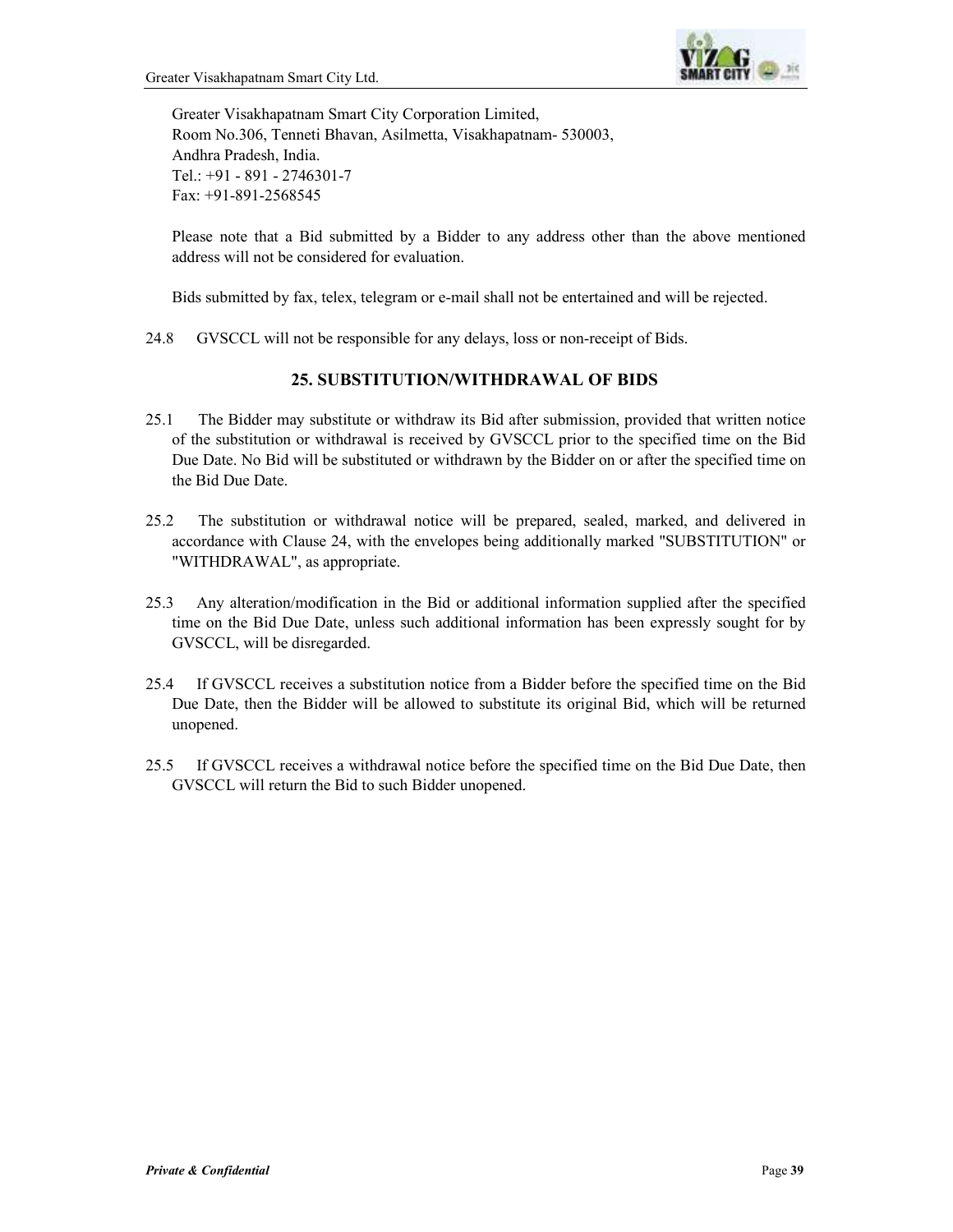

## **PART D. OPENING AND EVALUATION OF BIDS**

## **26. OPENING OF BIDS**

- 26.1 GVSCCL will open only those Bids that are submitted as per the above mentioned Clause no 24 and 25 on or before the specified time on the Bid Due Date. If any Bid is received after the specified time on the Bid Due Date, it will be rejected and will be returned unopened to the Bidder.
- 26.2 GVSCCL will open the outer envelopes of the Bids and the Qualification Proposals at the time and on the date specified in the Bid Schedule at the following address:

 Managing Director, Greater Visakhapatnam Smart City Corporation Limited, Room No.306, Tenneti Bhavan, Asilmetta, Visakhapatnam- 530003, Andhra Pradesh, India.

 The Bids will be opened in the presence of the Bidders whose designated representatives choose to be present.

- 26.3 The names of all Bidders who have submitted Bids will be read out, and such other details GVSCCL, at its sole discretion, may consider appropriate, will be announced at the opening of Bids.
- 26.4 GVSCCL will prepare a record of the opening of the Bids that will include, as a minimum, the names of the Bidders from whom Bids have been received. The Bidders' representatives who are present will be requested to sign the record. The omission of a Bidder's representative's signature on the record will not invalidate the contents and effect of the record.
- 26.5 Once all the Qualification Proposals have been opened, they will be evaluated for responsiveness and to determine whether the Bidders are qualified for opening of the Financial Proposals. The procedure for evaluation of the Qualification Proposals is set out in Clause 27.
- 26.6 Once the Qualification Proposals have been evaluated, all Bidders whose Qualification Proposals meet the Qualification Criteria and the eligibility criteria, will be informed of a date, time and place for opening of their Financial Proposals. The Financial Proposals will be opened in the presence of the representatives of the qualified Bidders that choose to be present. The procedure for evaluation of the Financial Proposals is set out in Clause 28.
- 26.7 The qualification of Bidders will be entirely at the discretion of GVSCCL. Bidders will be deemed to have understood and agreed that no explanation or justification on any aspect of the Bid Process or selection will be given.
- 26.8 Any information contained in a Bid will not in any manner be construed as binding on GVSCCL, its agents, successors or assigns; but will be binding on the Bidder.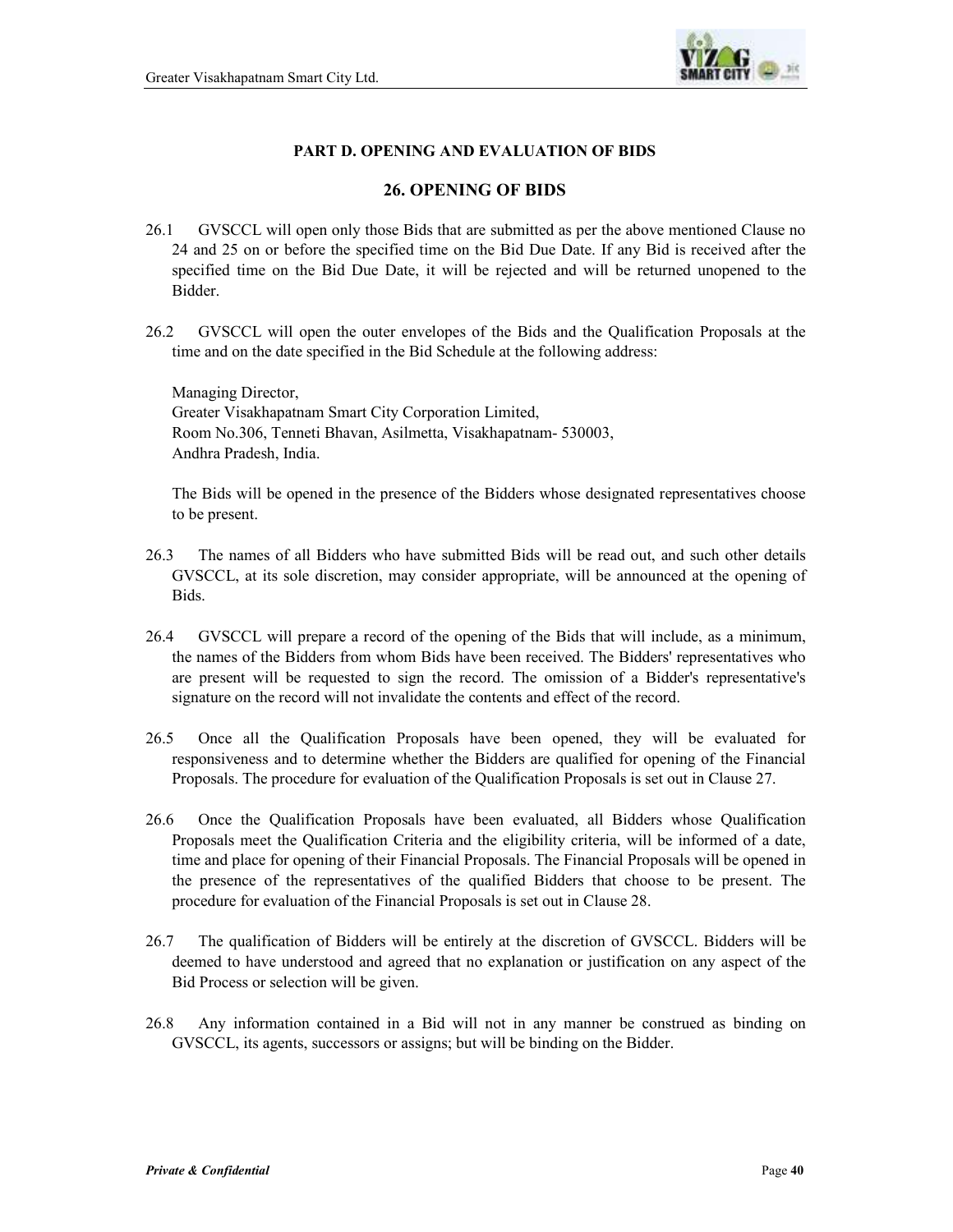

# **27. DETERMINATION OF RESPONSIVENESS AND EVALUATION OF QUALIFICATION PROPOSALS**

- 27.1 GVSCCL will examine the Qualification Proposals downloaded to determine whether they are complete, whether the documents have been properly signed, and whether the Qualification Proposals are generally in order. If any Bidder is found to be disqualified in accordance with the terms of the RFP or if any Qualification Proposal is found to be non-responsive or not meeting the Technical Capacity or the Financial Capacity, the Bid comprising such Qualification Proposal will be rejected by GVSCCL and not included for further consideration. No request for alteration, modification, substitution or withdrawal shall be entertained by GVSCCL in respect of such Bid.
- 27.2 Prior to evaluation of the Qualification Proposals, the Qualification Proposals will be evaluated to determine responsiveness to the RFP. A Qualification Proposal, shall be considered responsive only if:

 (a) the Qualification Proposal and all documents specified in Clause 20 are received in the prescribed formats;

- (b) the Bid is received by the specified time on the Bid Due Date;
- (c) it is signed, sealed and marked as stipulated in Clauses 23 and 24;

 (d) it contains all the information and documents (complete in all respects) as requested in this RFP; and

- (e) it does not contain any condition or qualification.
- 27.3 GVSCCL shall then evaluate and determine whether the Bidders who have submitted responsive Qualification Proposals satisfy the eligibility criteria and the Qualification Criteria set out at Clause 3 and Clause 4 respectively.
- 27.4 In order to determine whether the Bidder satisfies the eligibility criteria set out at Clause 3 and the Qualification Criteria, GVSCCL will review the documentary evidence of the Bidder's eligibility and qualifications submitted by the Bidder and any additional information which GVSCCL seeks from the Bidder.
- 27.5 Where any information provided by a Bidder is found to be patently false or amounting to a material misrepresentation, GVSCCL reserves the right to reject the Bid submitted by such Bidder.
- 27.6 Upon completion of evaluation of the Qualification Proposals, GVSCCL will notify the Bidders the qualified Bidder of the date and time on which their Financial Proposals will be opened. The Financial Proposals of those Bidders who do not qualify will not be opened.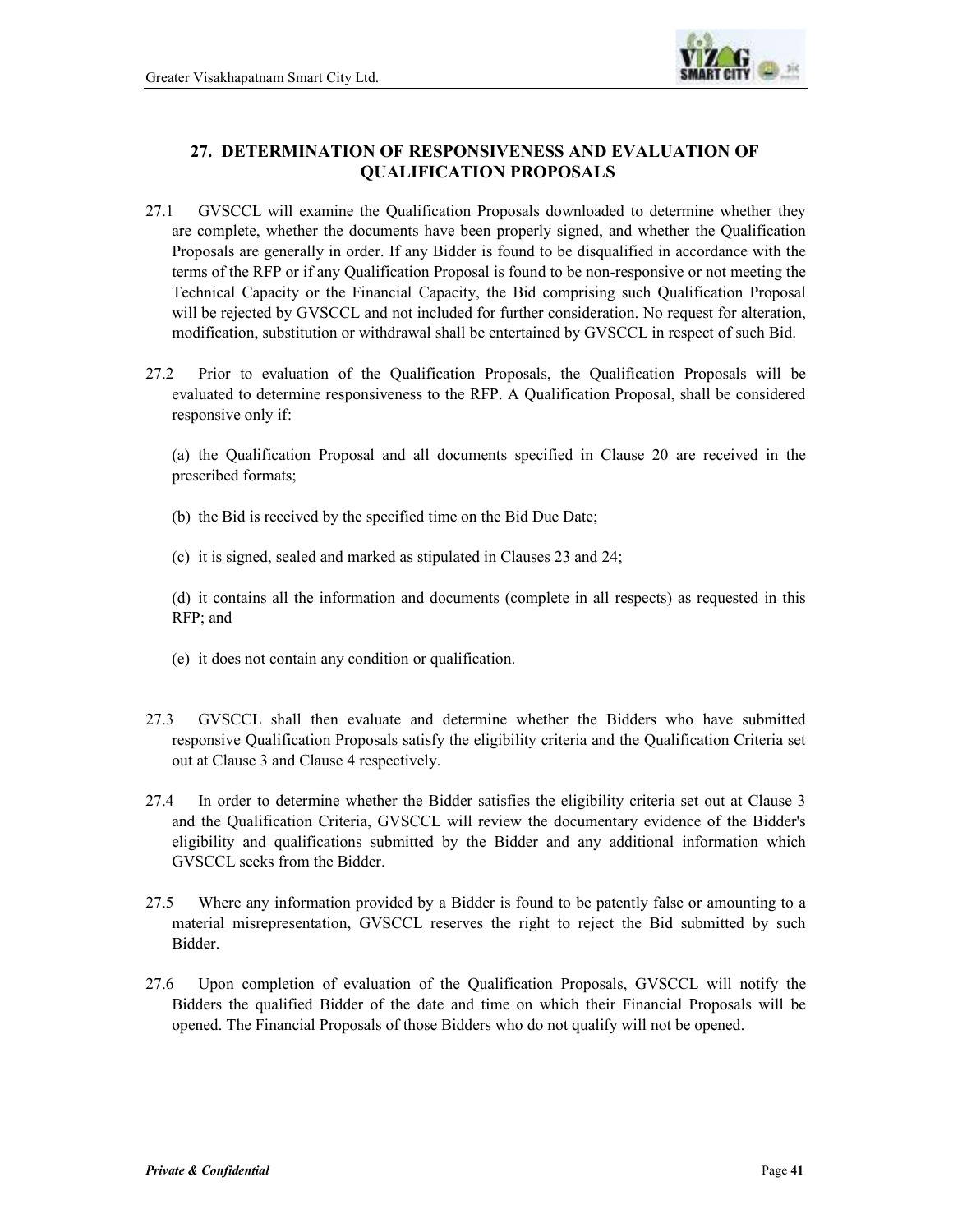

## **28. EVALUATION OF FINANCIAL PROPOSALS**

- 28.1 GVSCCL shall open the Financial Proposals of only those Bidders whose Qualification Proposals meet the criteria set out in this RFP.
- 28.2 In the presence of representatives of the qualified Bidders that choose to be present at the opening of the Financial Proposals, GVSCCL shall open the Financial Proposal of each qualified Bidder and announce the Bid Project Cost, the O&M Charges, the Guaranteed Energy Consumption and the overall Bid Price quoted by such Bidder.
- 28.3 Following the opening of the Financial Proposals,
- (a) GVSCCL shall evaluate the Financial Proposals for responsiveness. If any Financial Proposal is found:
- (i) not to be complete in all respects;
- (ii) not duly signed by the authorized signatory of the Bidder;
- (iii) not to be in the prescribed format; or
- (iv) to contain more than 1 (one) figure for any component of the Bid Price, discounts, alterations, conditions, deviations or omissions,

then such Financial Proposal shall be deemed to be substantially non-responsive.

- (b) GVSCCL shall notify a qualified Bidder whose Financial Proposal is found to be substantially non-responsive, that such qualified Bidder's Financial Proposal shall not be considered for award of the Project.
- (c) GVSCCL shall, for each qualified Bidder that has submitted a substantially responsive Financial Proposal, tabulate the Bid Price.
- (d) In the course of tabulation, if GVSCCL finds a discrepancy between words and figures quoted in the Financial Proposal, then the amount in words shall prevail.
- (e) Once the Bid Price for each qualified Bidder that has submitted a substantially responsive Financial Proposal has been tabulated, GVSCCL shall rank the qualified Bidders based on the Bid Price. The qualified Bidder with the lowest Bid Price will be the Preferred Bidder; the qualified Bidder with the second lowest Bid Price will be the Second Preferred Bidder.
- (f) The Preferred Bidder shall ordinarily be the Selected Bidder.
- (g) If the Bid Price determined for 2 (two) or more qualified Bidders is the same, then the Bidder whose Net Worth is higher shall be the Preferred Bidder.
- If the Preferred Bidder is disqualified or rejected for any reason whatsoever, then the procedure set out in Clause 7.2 shall follow.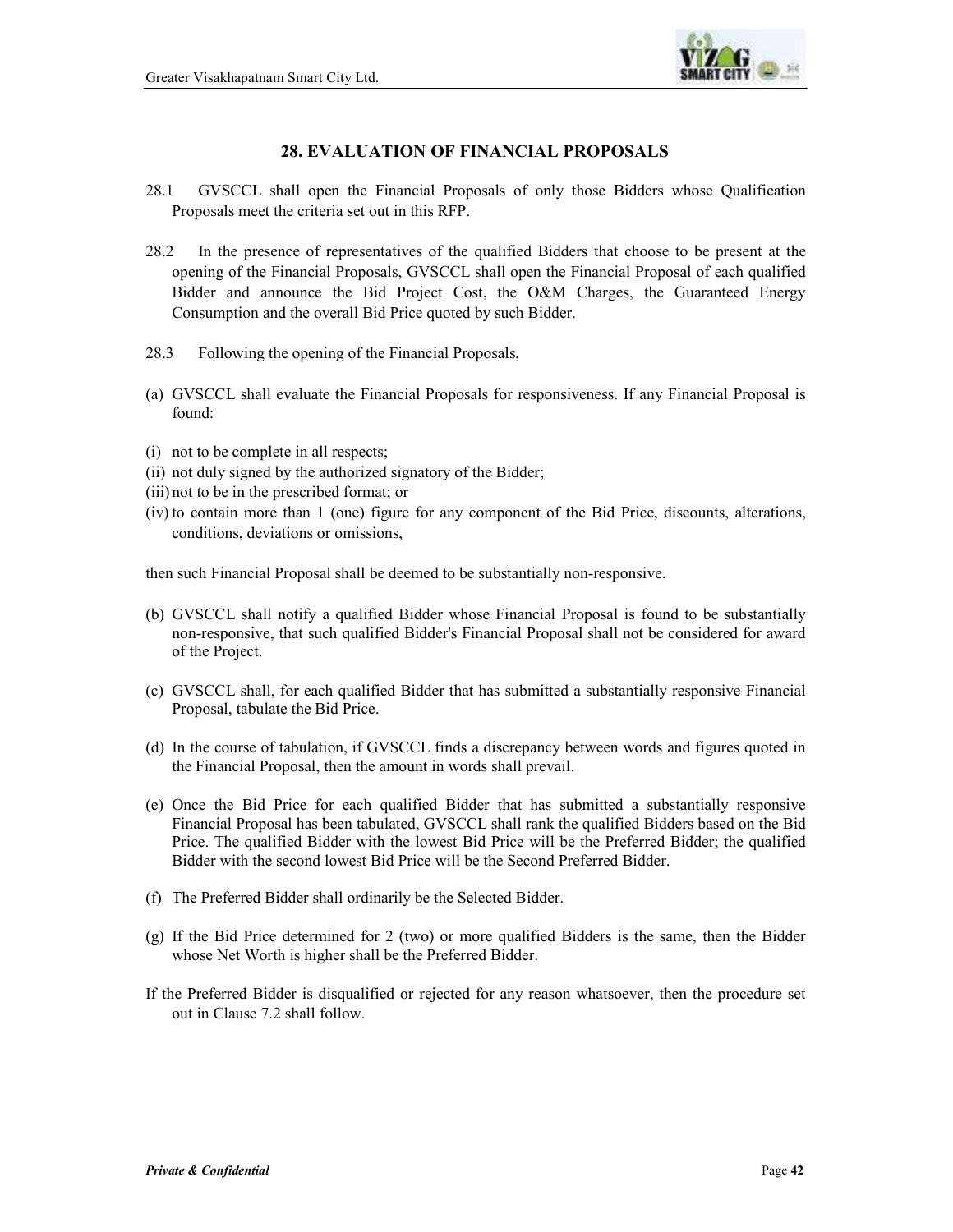

## **29. CLARIFICATION ON BIDS**

- 29.1 To facilitate evaluation of the Bids, GVSCCL may, in its sole discretion, seek clarifications and/or any additional information from any Bidder regarding its Bid (including if the Bid is not signed, marked and sealed in accordance with Clauses 23 and 24). Such clarification(s) will be provided within the time specified by GVSCCL for this purpose. Any request for clarification(s) and all responses to such clarification(s) will be in writing. Any clarification submitted by a Bidder that is not in response to a request by GVSCCL will not be considered.
- 29.2 If a Bidder does not provide clarifications and/or any additional information sought under Clause 29.1 within the prescribed time, its Bid may be liable for rejection. If the Bidis not rejected, GVSCCL may proceed to evaluate the Bid by construing the particulars requiring clarification to the best of its understanding, and the Bidder will be barred from subsequently questioning such interpretation of GVSCCL.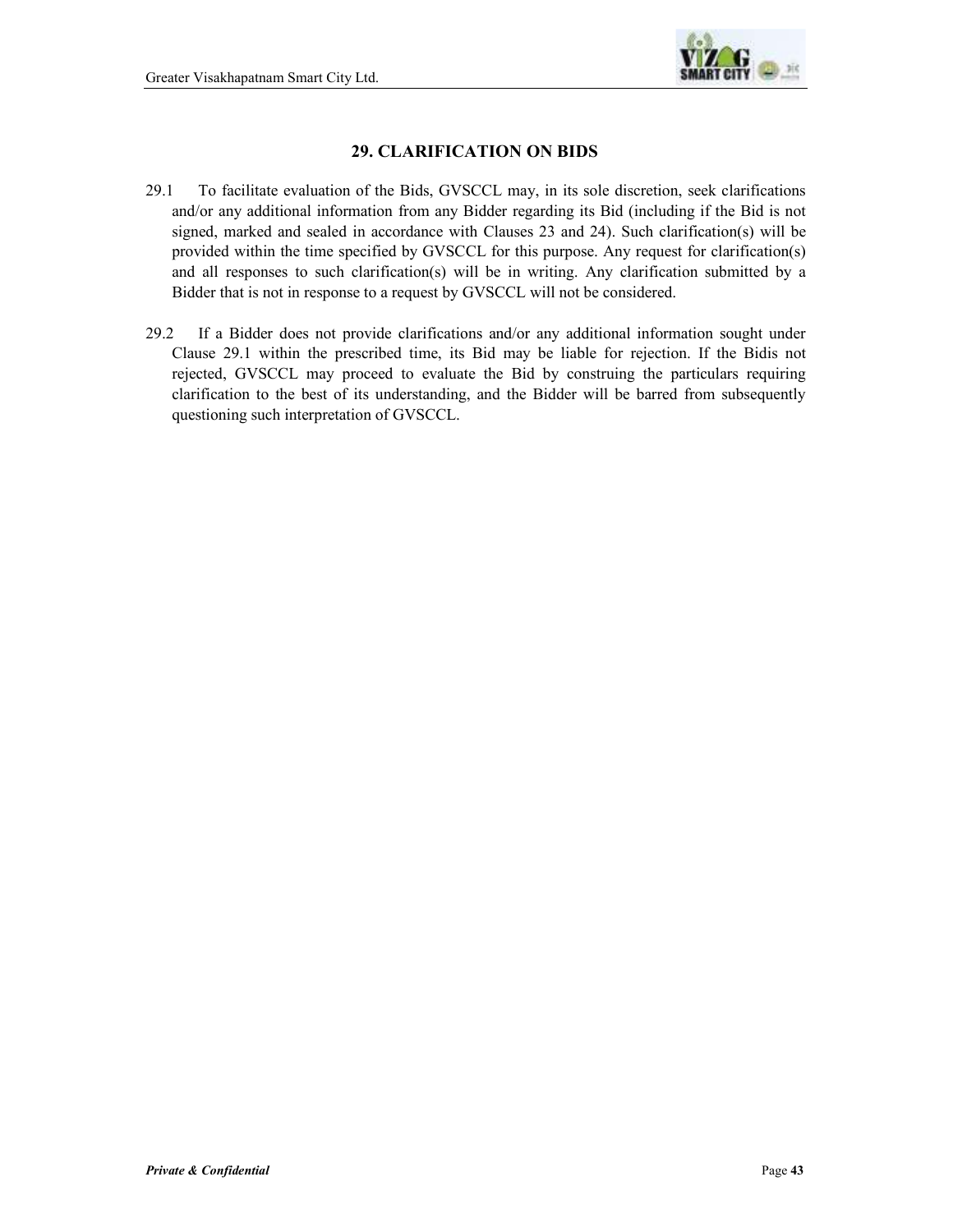

## **PART E. AWARD OF PROJECT**

#### **30. LETTER OF AWARD (LOA)**

- 30.1 After declaration of the Selected Bidder, GVSCCL will issue the LOA to the Selected Bidder in duplicate:
- (a) declaring it as the Selected Bidder;
- (b) accepting its Financial Proposal;
- (c) requesting it to sign and return, as acknowledgement, a copy of the LOA within 15 (fifteen) days of receipt of the LOA;
- (d) requesting it to submit the Performance Security in accordance with Clause 16; and
- (e) requesting it to incorporate the Special Purpose Vehicle, which will act as the Concessionaire.
- 30.2 If the Selected Bidder fails to return a duly signed copy of the LOA to GVSCCL within 15 (fifteen) days of receipt of the LOA, then GVSCCL may, unless it consents to an extension, without prejudice to any of its rights under the RFP or law, disqualify the Selected Bidder, revoke the LOA, and forfeit the Bid Security. If GVSCCL elects to disqualify such Bidder and revoke the LOA, then the procedure set out in Clause 7.2 shall follow.

#### **31. EXECUTION OF THE CONCESSION AGREEMENT**

- 31.1 The Special Purpose Vehicle incorporated by the Selected Bidder shall execute the Concession Agreement in the draft form provided by GVSCCL, with minimal changes or amendments to reflect facts or to correct minor errors. GVSCCL shall, within 15 (fifteen) days of the acceptance of the LOA by the Selected Bidder, provide the Selected Bidder with the final execution draft of the Concession Agreement.
- 31.2 GVSCCL shall not entertain any request from the Selected Bidder for negotiations of or deviations to the final execution draft of the Concession Agreement provided by GVSCCL under Clause 31.1.
- 31.3 If the Selected Bidder seeks to materially negotiate or seeks any material deviations from the final execution draft of the Concession Agreement, GVSCCL may elect to disqualify the Selected Bidder and revoke the LOA issued to the Selected Bidder. If GVSCCL elects to disqualify such Bidder and revoke the LOA, then the procedure set out in Clause 7.2 shall follow.
- 31.4 Subject to satisfaction of the conditions specified in Clause 30.1 and any other conditions specified in the LOA, the Special Purpose Vehicle incorporated by the Selected Bidder shall execute the Concession Agreement within 30 days from the date of acceptance of the LOA by the Selected Bidder.
- 31.5 If the Special Purpose Vehicle fails to execute the Concession Agreement on or before the date specified in Clause 31.4, GVSCCL may, unless it consents to an extension, without prejudice to any of its rights under the RFP or law, disqualify the Selected Bidder, revoke the LOA and forfeit the Bid Security. If GVSCCL elects to disqualify such Bidder and revoke the LOA, then the procedure set out in Clause 7.2 shall follow.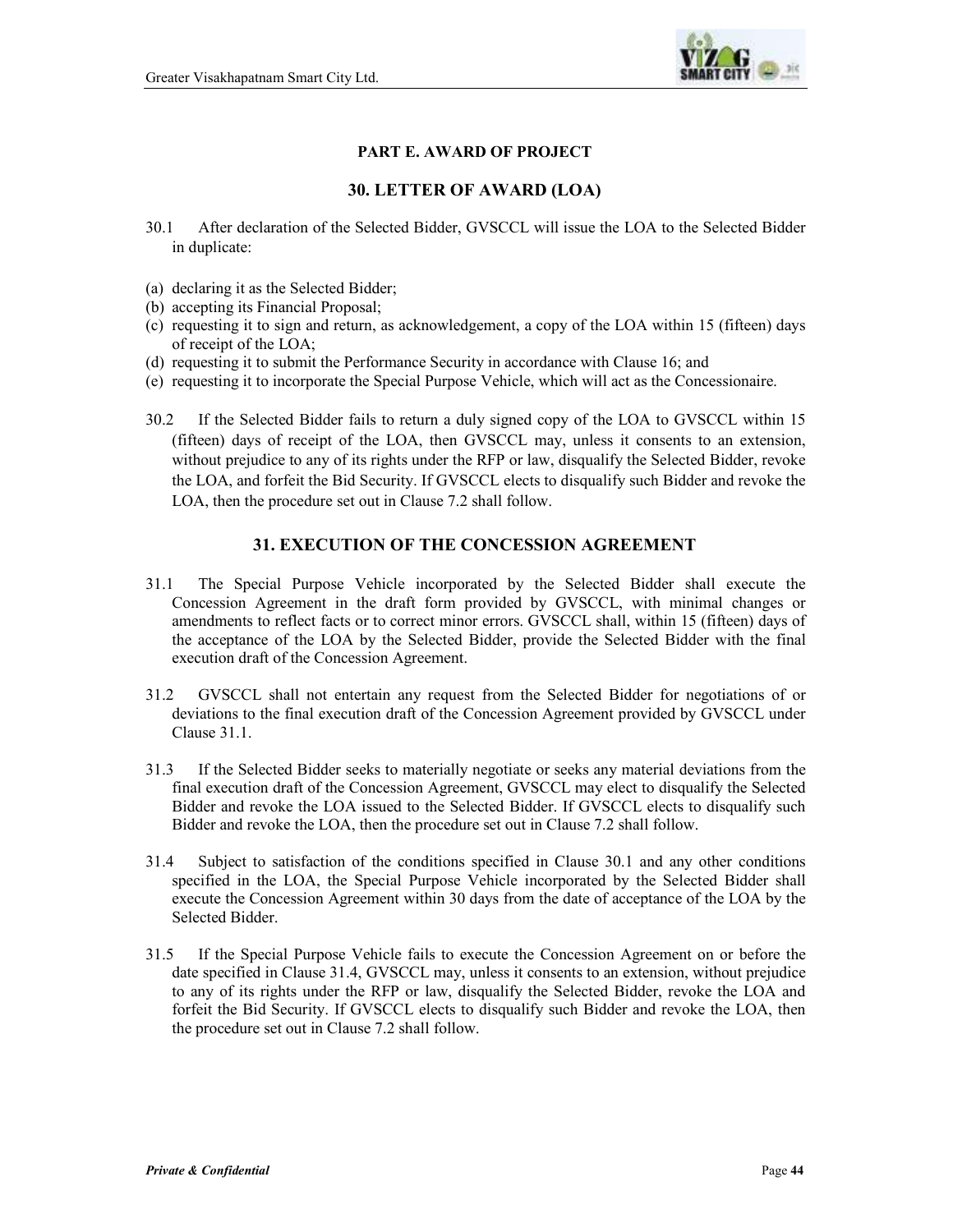

#### **ANNEXURE 1A FORMAT OF BID LETTER**

Date: Place: Place: Place: Place: Place: Place: Place: Place: Place: Place: Place: Place: Place: Place: Place: Place: Place: Place: Place: Place: Place: Place: Place: Place: Place: Place: Place: Place: Place: Place: Place:

To, Managing Director, Greater Visakhapatnam Smart City Corporation Limited, Room No.306, Tenneti Bhavan, Asilmetta, Visakhapatnam- 530003, Andhra Pradesh, India. Tel.: +91 - 891 - 2746301-7 Fax: +91-891-2568545

## Sub: **Bid for Performance-Based Augmentation of Existing Water Supply Management Services within ABD area (Output-based Service Contract) ON ANNUITY BASIS**

Dear Sir,

Please find enclosed our Qualification Proposal in respect of the above mentioned project and complying with the Request for Proposal(RFP) issued by the Greater Visakhapatnam Smart City Corporation Limited, Visakhapatnam (GVSCCL) dated [ ]

We hereby confirm the following:

- 1. The Qualification Proposal is being submitted by \_\_\_\_\_\_\_\_\_\_\_\_\_\_\_\_\_\_\_\_\_\_ *(name of the Bidder/Lead Member)*,who is the Bidder/Lead Member of the Consortium [comprising **1** (*mention the names of the entities who are Members*)<sup> $1$ </sup>, in accordance with the terms and conditions stipulated in the RFP.
- 2. We have examined in detail and have understood the terms and conditions stipulated for qualification of the Bidders in the RFP issued by GVSCCL. We agree and undertake to abide by all these terms and conditions. We acknowledge and agree to submission of an unconditional Bid.
- 3. This statement is made for the express purpose of qualifying as a Bidder for the design, finance, construction, rehabilitation, completion, operation and maintenance of the Facilities and Associated Infrastructure in accordance with the Concession Agreement.
- 4. We acknowledge that GVSCCL will be relying on the information provided in the Bid and the documents accompanying such Bid for selection of the Bidder for implementing the Project, and we certify that all information provided in the Bid and Annexures is true and correct; nothing has been omitted which renders such information misleading; and all documents accompanying such Bid are true copies of their respective originals.
- 5. The information submitted with respect to our qualification criteria is complete, and strictly as per the requirements stipulated in the RFP. We would be solely responsible for any errors or omissions in our Bid.
- 6. We shall make available to GVSCCL any additional information it may find necessary or require to supplement or authenticate the Bid.

 $\overline{a}$ 

<sup>&</sup>lt;sup>1</sup> To be deleted for a single entity bidder.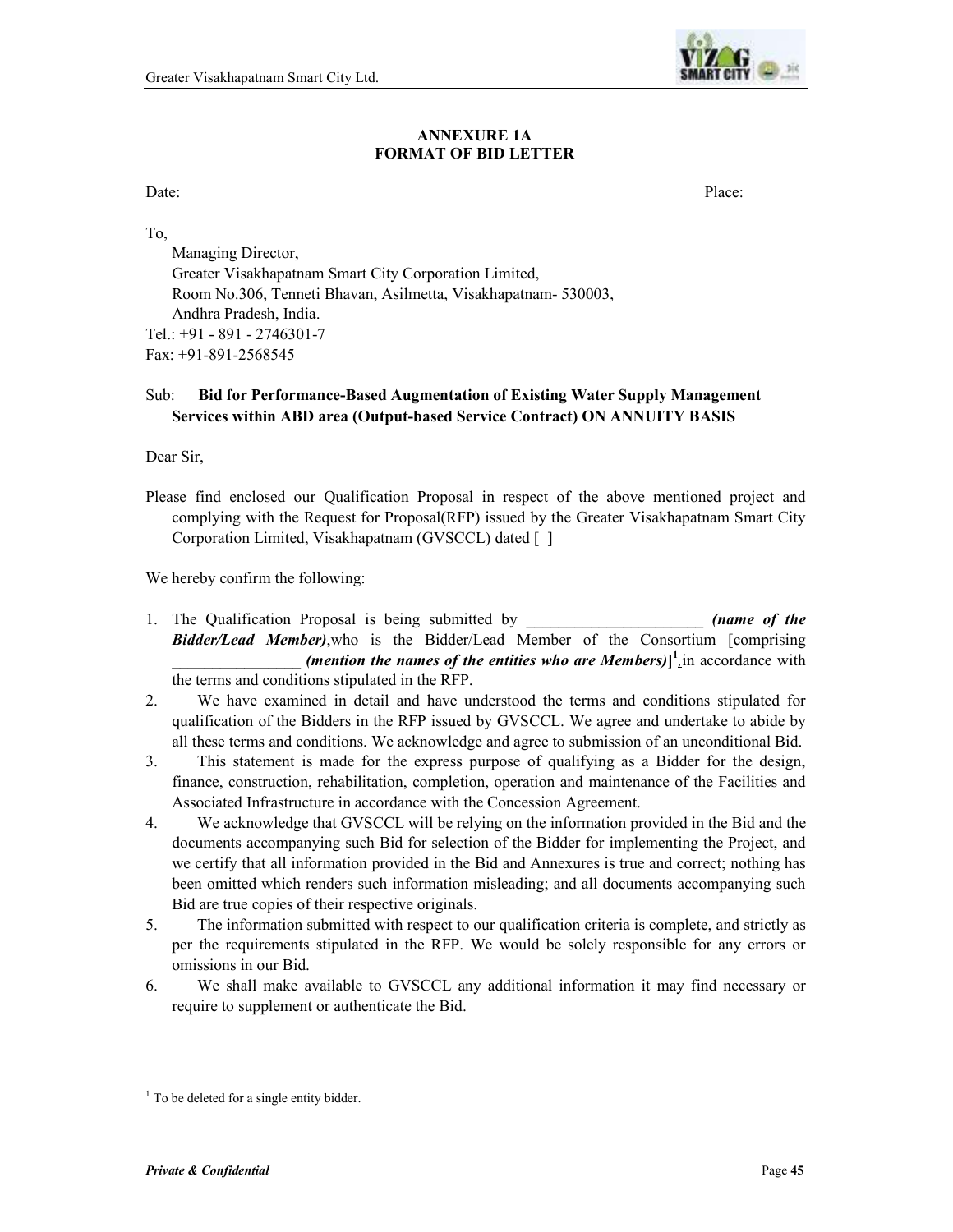

- 7. We acknowledge the right of GVSCCL to reject our Bid without assigning any reason or otherwise and we hereby waive, to the extent permitted by applicable law, our right to challenge the same on any account whatsoever.
- 8. We acknowledge the right of GVSCCL to not award the Project without assigning any reason or otherwise and we hereby waive, to the extent permitted by applicable law, our right to challenge the same on any account whatsoever.
- 9. We certify that in the 3 (three) Financial Years immediately preceding the Bid Due Date, we or our Associates have not been affected by any of the following circumstances:
- (i) failure to perform any contract, as evidenced by the imposition of a penalty by an arbitral or judicial authority or arbitration award or a judicial pronouncement against us or our Associates;
- (ii) expulsion from any project or contract by GoI or the GoAP, or its instrumentalities;
- (iii) termination of a contract by GoI or the GoAP, or its instrumentalitiesfor breach by us or our Associates;
- (iv) undergoing any corporate debt restructuring or similar process under the laws of the country of its incorporation;
- (v) having been categorized as a willful defaulter in accordance with Applicable Laws;
- (vi) being subject to proceedings for declaration of or being declared bankrupt, being wound up, or having its affairs administered or conducted by any court, administrator, receiver;
- (vii) having been declared by a court or other competent authority as being unable to pay its debts, or having made any composition or arrangements with creditors or having had the repayment of its debts suspended; or
- (viii) having being convicted or otherwise being found responsible (or having any of its directors, partners, trustees, officers or managers convicted or being found responsible) by any court, tribunal, regulatory, public or other competent authority for a breach of any laws or regulations which:
- (a) related to any act of fraud or dishonesty for which a fine, penalty, damages, compensation or other payment was levied against us or any of our directors, partners, trustees, officers or managers; or
- (b) resulted in the permanent or temporary suspension of our rights to provide any service or carry on any type of business or operations.
- 10. We certify that we or our Associates have not been barred by GoI or the GoAP, or its instrumentalitiesfrom participating in any project or being awarded any contract and no such bar subsists on the Bid Due Date.
- 11. We declare that:
- (a) we have examined and have no reservations to the RFP and do not seek any deviations to the RFP, including any Addendum issued by GVSCCL;
- (b) we do not have any Conflict of Interest in accordance with Clauses 3.3 of the RFP;
- (c) we have not directly or indirectly or through an agent engaged or indulged in any corrupt practice, fraudulent practice, coercive practice, undesirable practice orrestrictive practice, as defined in Clause 3.4 of the RFP, in respect of any tender or request for proposal issued by or any agreement entered into with GVSCCL; and
- (d) we hereby certify that we have taken steps to ensure that in conformity with the provisions of the RFP and submission of the Bid, no person acting for us or on our behalf has engaged in any corrupt practice, fraudulent practice, coercive practice, undesirable practice or restrictive practice.
- 12. We understand that GVSCCL may cancel the Bid Process at any time and that GVSCCL is neither bound to accept any Bid that it may receive nor to invite the Bidders to submit a Bid for the Project, without incurring any liability to the Bidders, in accordance with Clause 7 of the RFP.
- 13. The [Bidder/ Consortium of which we are the Lead Consortium Member *(strike out whichever is not applicable),*] satisfies the legal requirements and in our opinion by itself/along with its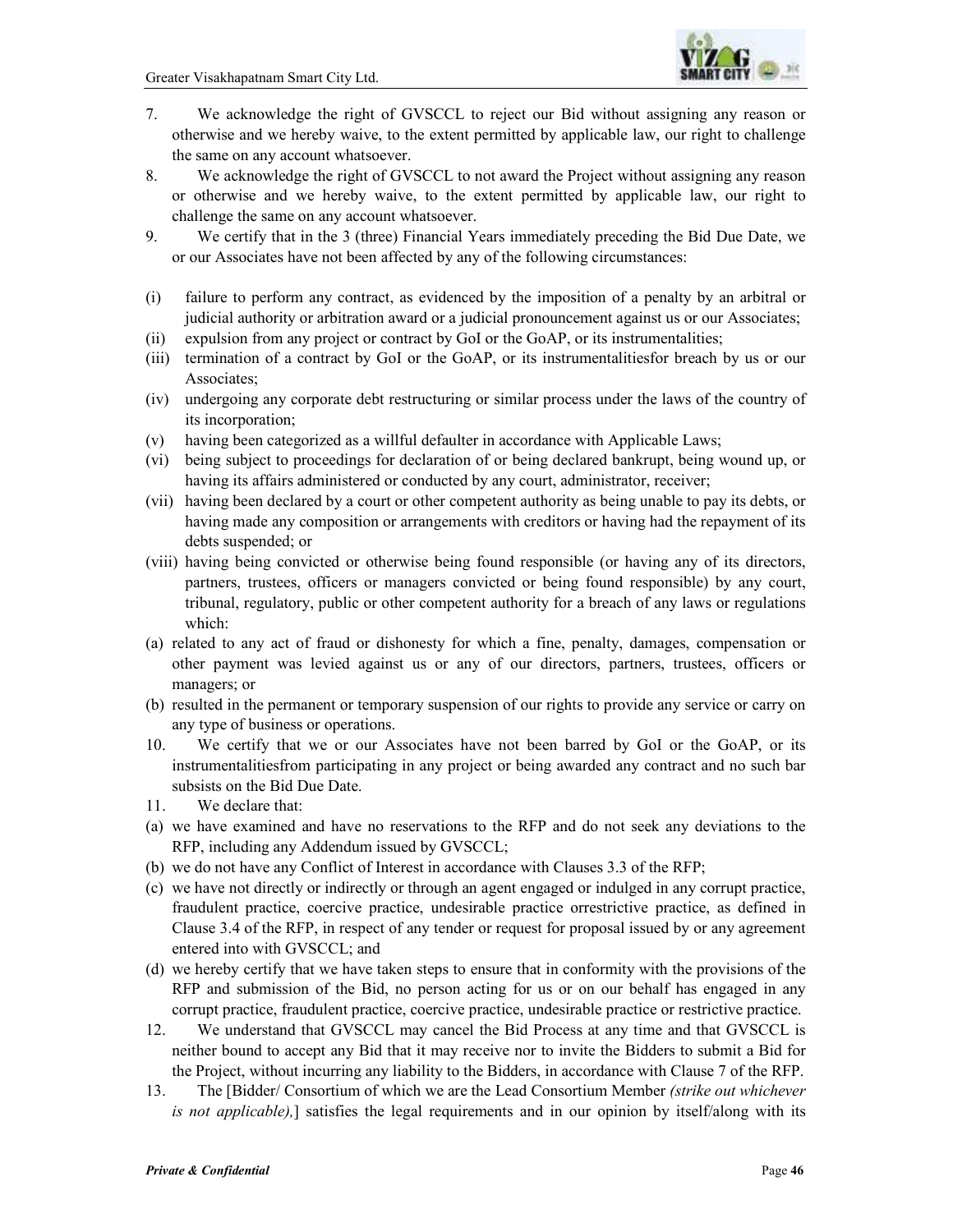

Members and Associates meets all the Qualification Criteria and eligibility criteria laid down in the RFP.

- 14. We declare that we and our Associates are not submitting separate Bids for the Project.
- 15. We declare that we are not submitting more than 1 (one) Bid for the Project.
- 16. We certify that in regard to matters other than security and integrity of the country, we or any of our Associates have not been convicted by a court of law or indicted or adverse orders passed by a regulatory authority which could cast a doubt on our ability to undertake the Project.
- 17. We further certify that in regard to matters relating to security and integrity of the country, we or any of our Associates have not been charge-sheeted by any agency of the state or convicted by a court of law.
- 18. We further certify that no investigation by a regulatory authority is pending either against us or against our Associates or against our CEO or any of our directors/managers/employees, which could have a material adverse effect on our ability to undertake the Project.
- 19. We undertake that in case due to any change in facts or circumstances during the Bid Process, we attract the provisions of disqualification in terms of the provisions of the RFP, we shall inform GVSCCL of the same immediately.
- 20. In the event of us being declared as the Selected Bidder for the Project, we agree to incorporate a Special Purpose Vehicle, which will enter into a Concession Agreement provided by GVSCCL. We agree not to seek any changes in or deviations from the aforesaid draft and agree to abide by the same.
- 21. We agree and undertake to abide by all the terms and conditions of the RFP.
- 22. We have studied the RFP and all the information carefully. We understand that except to the extent expressly set forth in the Concession Agreement, we shall have no claim, right or title arising out of any documents or information provided to us by GVSCCL or in respect of any matter arising out of or concerning or relating to the Bid Process including the award of the Project.
- 23. [A power of attorney, by all Members of the Consortium, appointing the Lead Member, authorizing the Lead Member to sign the Bid related documents and sign the Concession Agreement, is included as part of the Bid.]<sup>2</sup>
- 24. A Power of Attorney from the [Bidder/Lead Member]<sup>3</sup> authorizing the undersigned as the authorised representative, signatory and contact person who is authorised to perform all tasks including, but not limited to providing information, responding to queries, entering into contractual commitments on behalf of the Bidder etc., in respect of the Project is included as a part of the Bid.
- 25. We certify that in terms of the RFP, our Net Worth is INR  $\lceil \bullet \rceil$  (Rupees in words).
- 26. We certify that we have the Technical Capacity and Financial Capacity to undertake the Project.
- 27. We have enclosed a Demand Draft/ Pay Order of **INR 20,000 (non-refundable)** in favour of the Managing Director, Greater Visakhapatnam Smart City Corporation Limited, Visakhapatnam, payable at Visakhapatnam(DD No.  $\qquad \qquad$  dated  $\qquad$  drawn on \_\_\_\_\_\_\_\_\_\_\_\_\_\_\_, Bank) as the Bid processing fee.
- 28. We agree and understand that the Bid is subject to the provisions of the RFP. In no case, we shall have any claim or right against GVSCCL if the Project is not awarded to us or our Bid is not opened.
- 29. We have submitted all the relevant information as per the formats specified in the RFP, in 1 (one) original and, where required, 1 (one) copy, along with the requisite Bid Security.

 $\overline{a}$ 

 $2^2$  To be deleted for a single entity bidder.

<sup>&</sup>lt;sup>3</sup>Delete Lead Member if the Bidder is a single entity.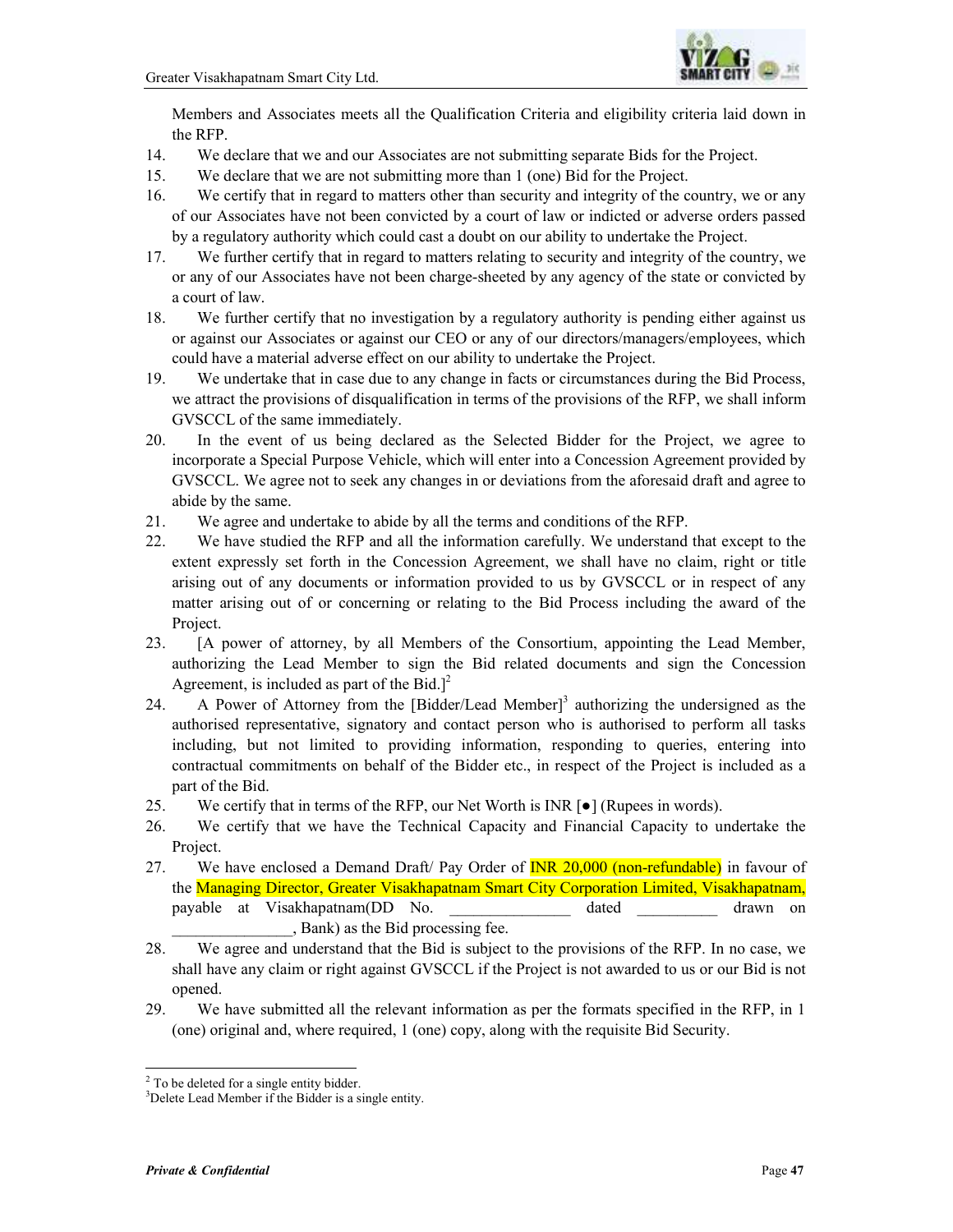

30. Our Bid shall remain valid for a period of not less than 180 days from the Bid Due Date.

For and on behalf of : Signature : : **(Authorised Representative and Signatory)** 

Name of the Person : Designation :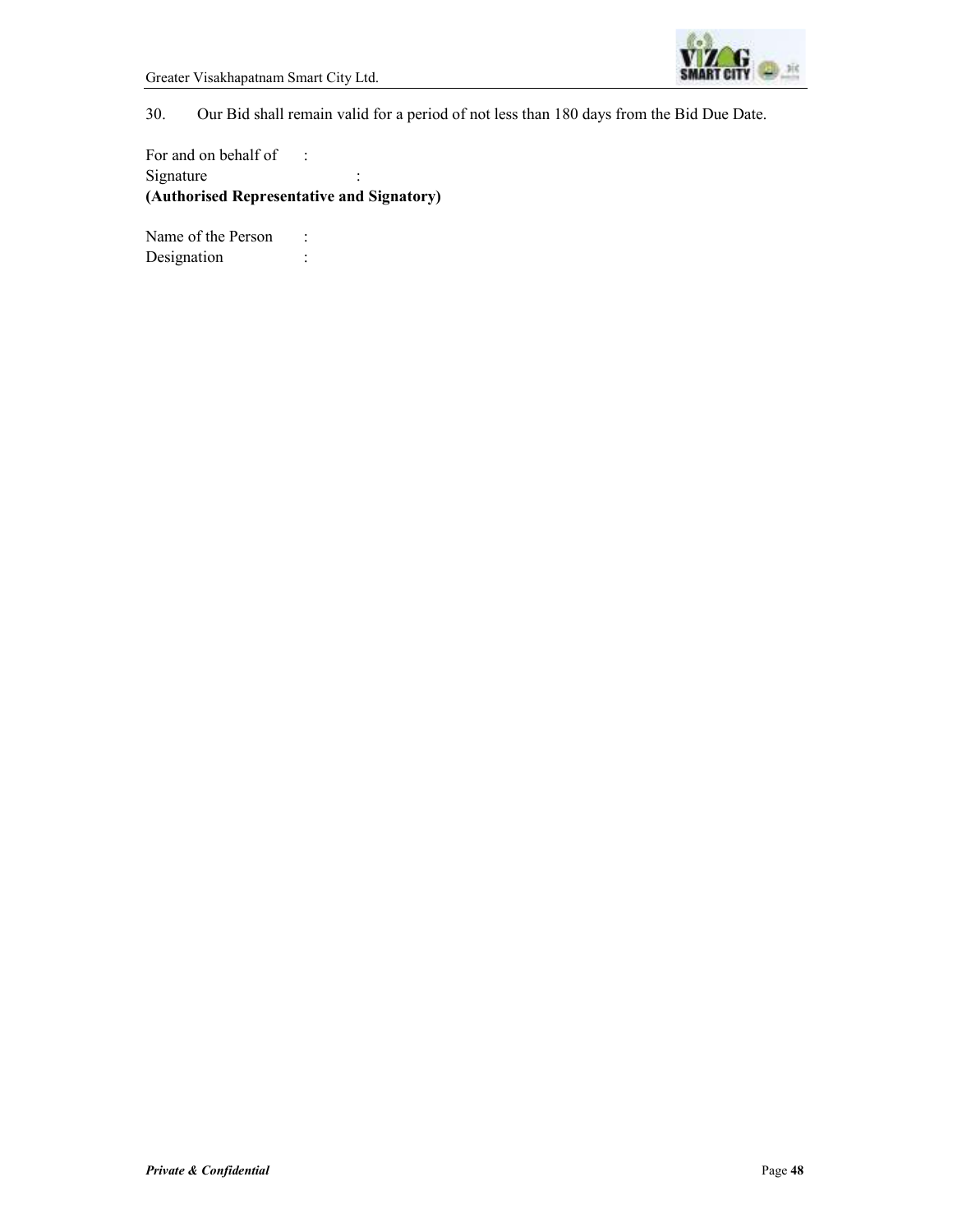

## **ANNEXURE 1B DESCRIPTION OF THE BIDDER**

- 1. (a) Name:
- (b) Country of incorporation:
- (c) Principal Address:
- (d) Date of incorporation and/or commencement of business:
- 2. Brief description of the Bidder including details of its main lines of business: [*Note. Such description shall not exceed 5 type-written pages.*]
- 3. Details of individual(s) who will serve as the point of contact/communication for GVSCCL:
	- (a) Name:
	- (b) Designation:
	- (c) Address:
	- (d) Telephone Number:
	- (e) E-mail Address:
	- (f) Fax Number:
- 4. In case of a Consortium:
- (a) The information above (1-3) should be provided for all the Members of the Consortium.
- (b) Additional information regarding each Member of the Consortium should be provided as per table below:

|   | S. No. Name of Member | Proposed percentage holding in the total Capital of<br>the SPV |
|---|-----------------------|----------------------------------------------------------------|
|   |                       |                                                                |
| 2 |                       |                                                                |
| B |                       |                                                                |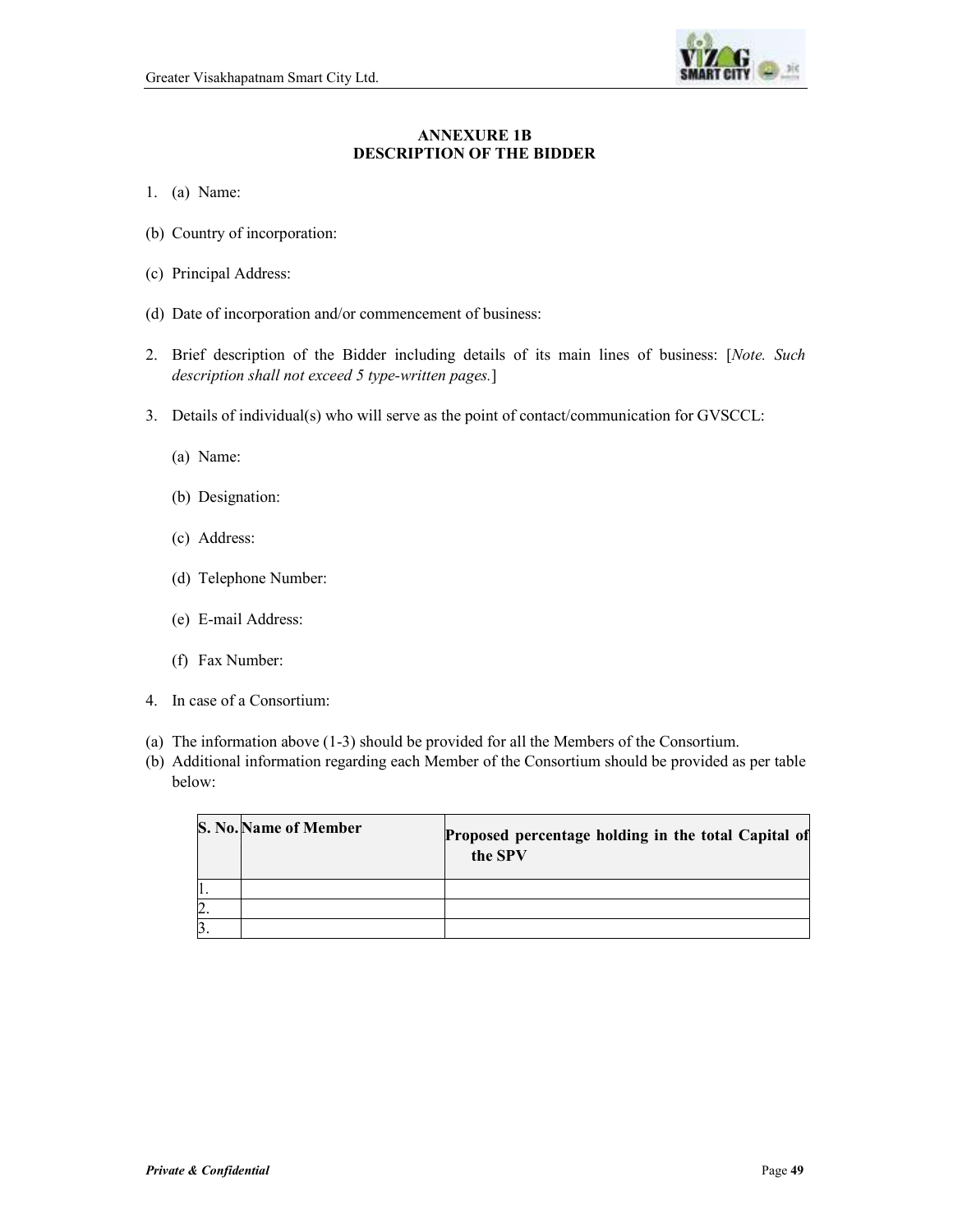

## **ANNEXURE 1C FORMAT OF POWER OF ATTORNEY AUTHORISING THE SIGNATORY OF THE BID**

(on Stamp Paper)

Know all men by these presents, We …………………………………………….. (*name of the Company and address of the registered office*) do hereby irrevocably constitute, nominate, appoint and authorize Mr/Ms (*name*), …………………… son/daughter/wife of ……………………………… and presently residing at …………………., who is presently employed with us/the Lead Member of our Consortium and holding the position of ……………………………., as our true and lawful attorney (hereinafter referred to as the **Attorney**) to do in our name and on our behalf, all such acts, deeds and things as are necessary or required in connection with or incidental to submission of our Bid for the **Bid for Performance-Based Augmentation of Existing Water Supply Management Services within ABD area (Output-based Service Contract) ON ANNUITY BASIS** proposed or being developed by the Greater Visakhapatnam Smart City Corporation Limited, Visakhapatnam (**GVSCCL**), including but not limited to signing and submission of all Bid documents and other documents and writings, participate in investor consultations and other conferences and providing information/responses to GVSCCL, representing us in all matters before GVSCCL, signing and execution of all contracts including the Concession Agreement and undertakings consequent to acceptance of our Bid, and generally dealing with GVSCCL in all matters in connection with or relating to or arising out of our Bid for the Project and/or upon award of the Project to us and/or till the entering into of the Concession Agreement with GVSCCL.

- **AND** we hereby agree to ratify and confirm and do hereby ratify and confirm all acts, deeds and things done or caused to be done by our said Attorney pursuant to and in exercise of the powers conferred by this Power of Attorney and that all acts, deeds and things done by our said Attorney in exercise of the powers hereby conferred shall and shall always be deemed to have been done by us.
- IN WITNESS WHEREOF WE, …………………., THE ABOVE NAMED PRINCIPAL HAVE EXECUTED THIS POWER OF ATTORNEY ON THIS ……… DAY OF ………., 20......

For

(Signature, name, designation and address)

Witnesses:

1.

2.

(Notarised) Accepted ……………………………

…………………………..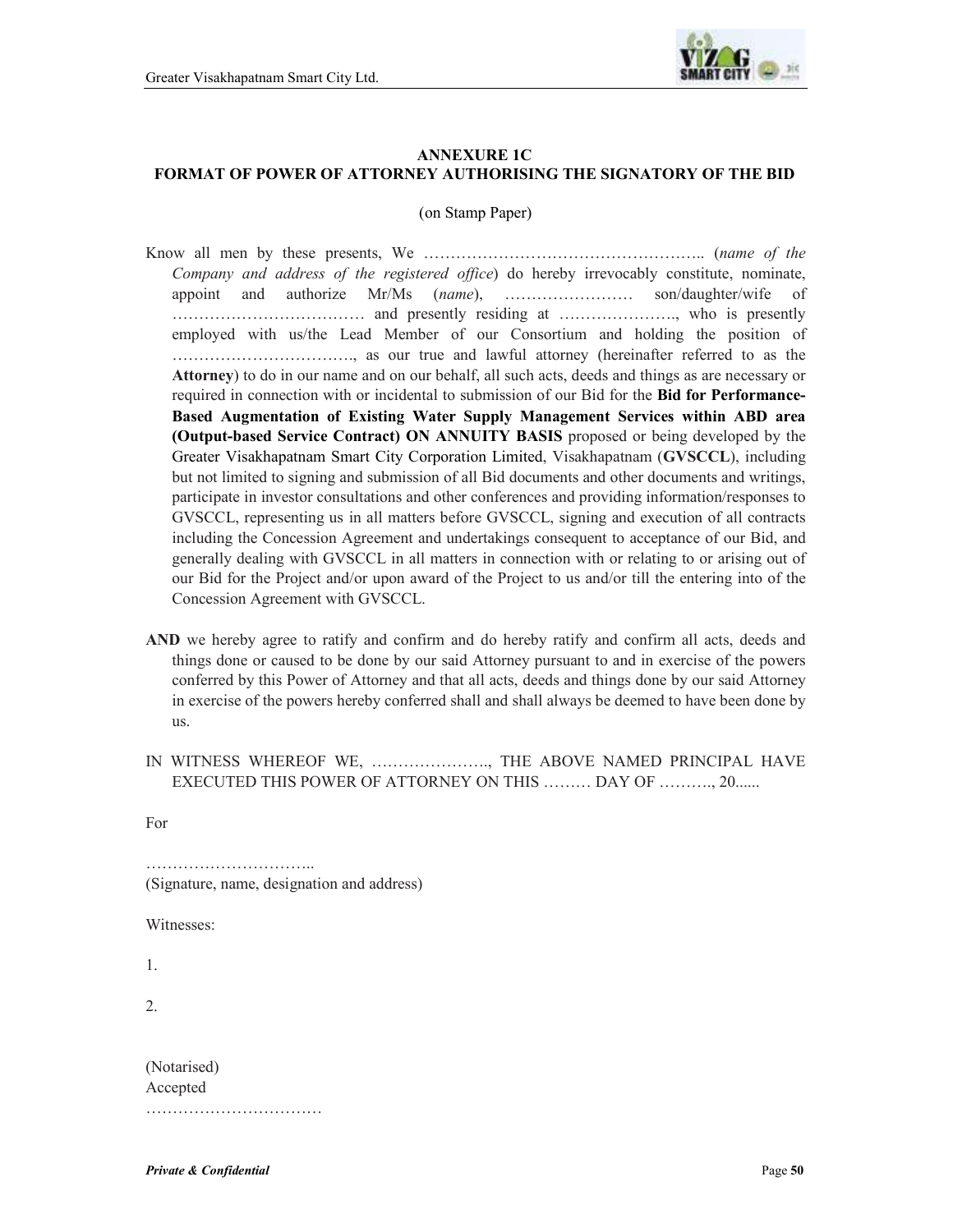

#### (Signature)

(Name, Title and Address of the Attorney)

## *Instructions:*

- *(1) The mode of execution of the Power of Attorney should be in accordance with the procedure, if any, laid down by the applicable law and the charter documents of the executant(s) and when it is so required, the same should be under common seal affixed in accordance with the required procedure.*
- *(2) Wherever required, the Bidder should submit for verification the extract of the charter documents and documents such as a board or shareholders' resolution/ power of attorney in favour of the person executing this Power of Attorney for the delegation of power hereunder on behalf of the Bidder.*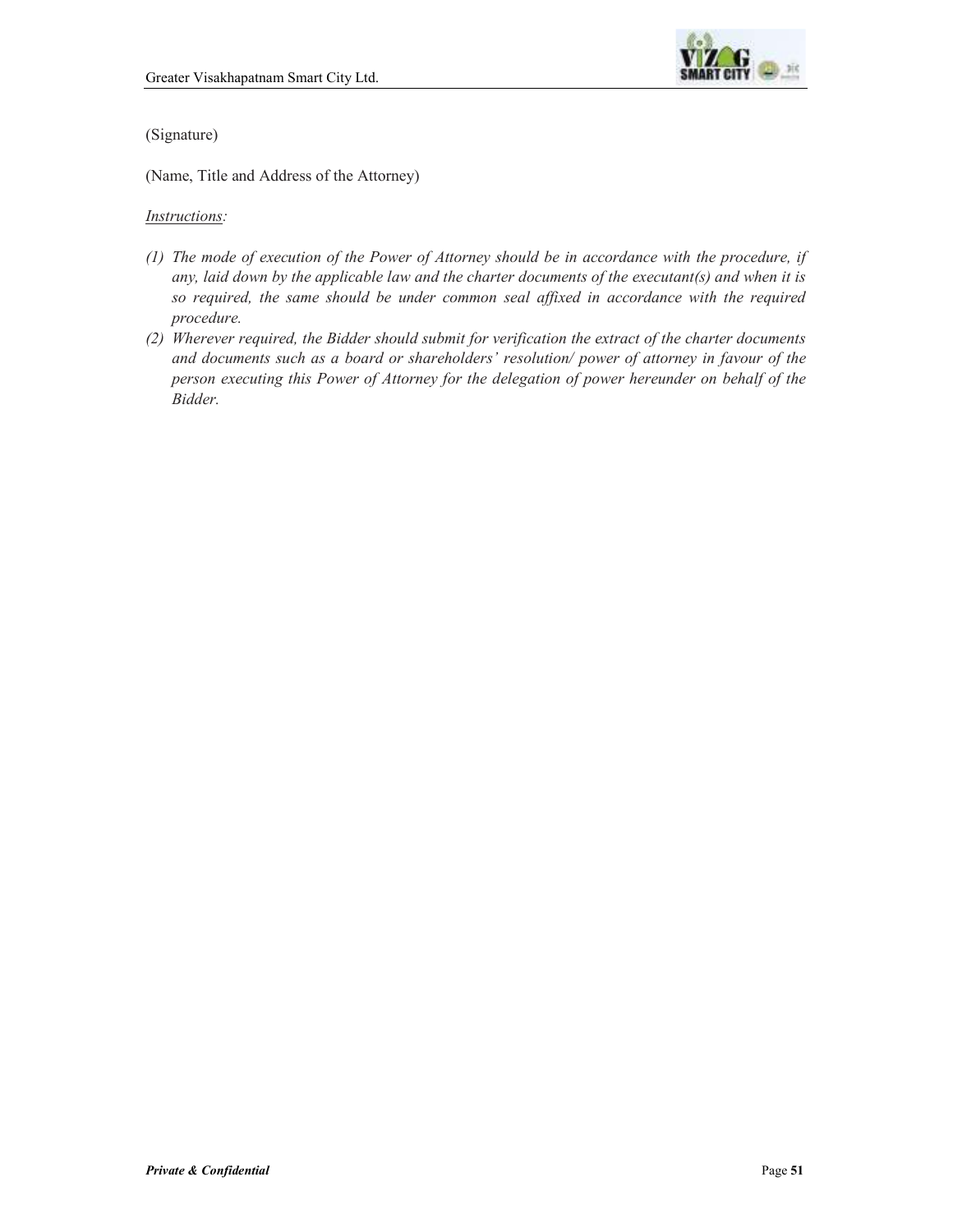

#### **ANNEXURE 1D**

#### **FORMAT OF CERTIFICATE FROM THE STATUTORY AUDITOR FOR NET WORTH AND COMPLIANCE WITH OTHER FINANCIAL QUALIFICATION CRITERIA**  *(On the letter head of the statutory auditor*)

- Based on the books of accounts of *(insert name of the Bidder/Member)* (**Bidder/Member**) and other published information authenticated by it, this is to certify that:
- (a) As on (*insert date*), the Bidder's/Member's Net Worth is Rs.…………… (Rupees ……………………………).
- Further, the annual Net Worth as per the balance sheets of past 3 Financial Years (including the above) exceeds Rs. 50,00,00,000 (Rupees Fifty Crore). The details are provided below:

| <b>Financial Year</b> | <b>Turnover (Rs. Crores)</b> | <b>Net Worth (Rs. Crores)</b> |
|-----------------------|------------------------------|-------------------------------|
| Financial Year [      |                              |                               |
| Financial Year [      |                              |                               |
| Financial Year [      |                              |                               |

- The Net Worth of …….. has been calculated in accordance with the terms set out in the Request For Proposal (**RFP**) issued by GVSCCL on [*insert date*].
- (b) The Bidder/Member has had positive cash flows for each of the 3 (three) Financial Years immediately preceding the Bid Due Date.
- (c) The Bidder/Member is not affected by and has not been affected by any of the following events, conditions or circumstances in the 3 (three) Financial Years preceding the Bid Due Date:
	- (i) undergoing any corporate debt restructuring or similar process under the laws of the country of its incorporation;
	- (ii) having been categorized as a willful defaulter in accordance with Applicable Laws;
	- (iii) being subject to proceedings for declaration of or being declared bankrupt, being wound up, or having its affairs administered or conducted by any court, administrator, receiver;
	- (iv) having been declared by a court or other competent authority as being unable to pay its debts, or having made any composition or arrangements with creditors or having had the repayment of its debts suspended; or
	- (v) having being convicted or otherwise being found responsible (or having any of its directors, partners, trustees, officers or managers convicted or being found responsible) by any court, tribunal, regulatory, public or other competent authority for a breach of any laws or regulations which:
	- (vi) (i) related to any act of fraud or dishonesty for which a fine, penalty, damages, compensation or other payment was levied against the Bidder/Member or any of our directors, partners, trustees, officers or managers; or
	- (vii) (ii) resulted in the permanent or temporary suspension of our rights to provide any service or carry on any type of business or operations.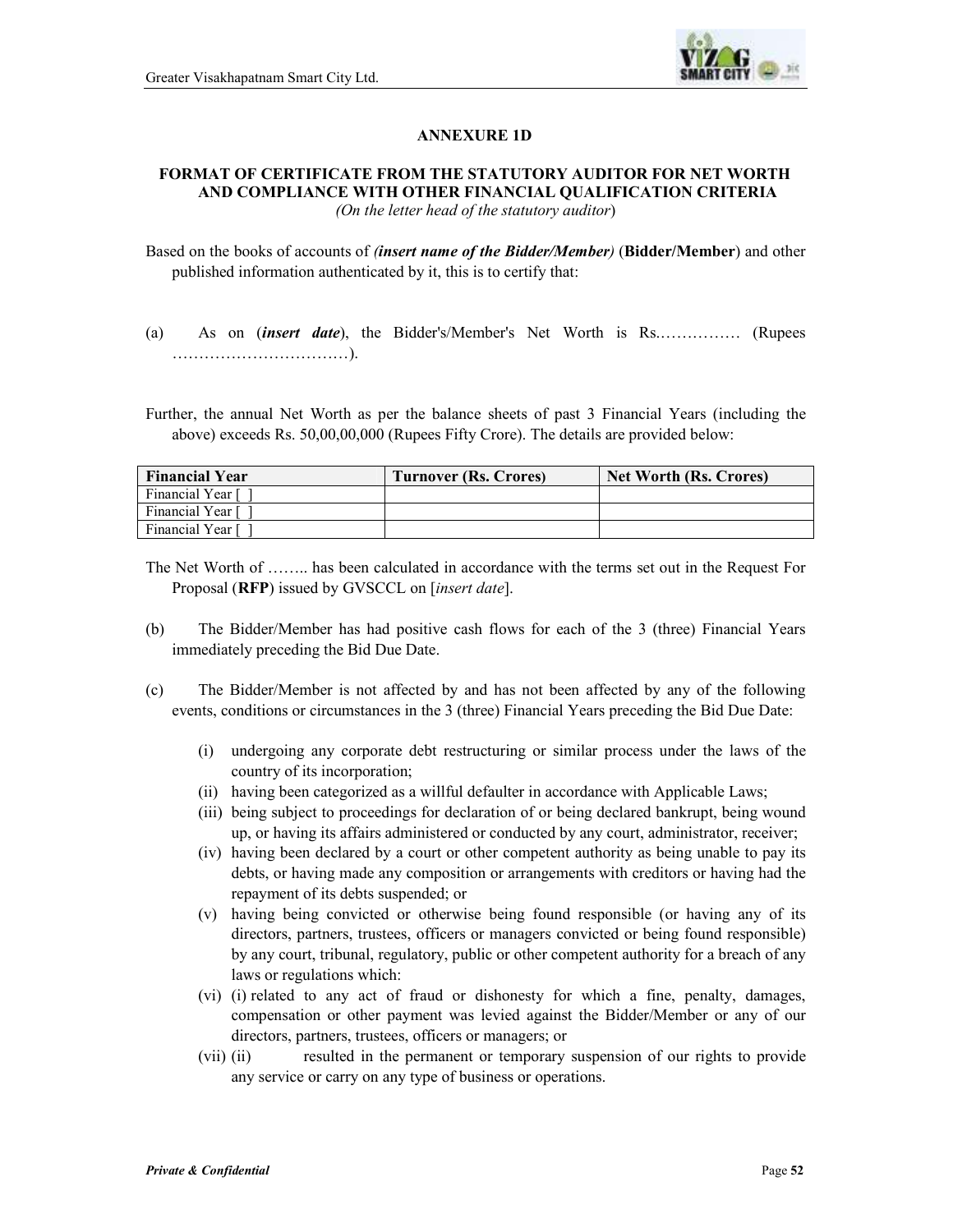

Name of the auditor: Seal of the auditor: Signature: Name: Membership Number: Designation: Date: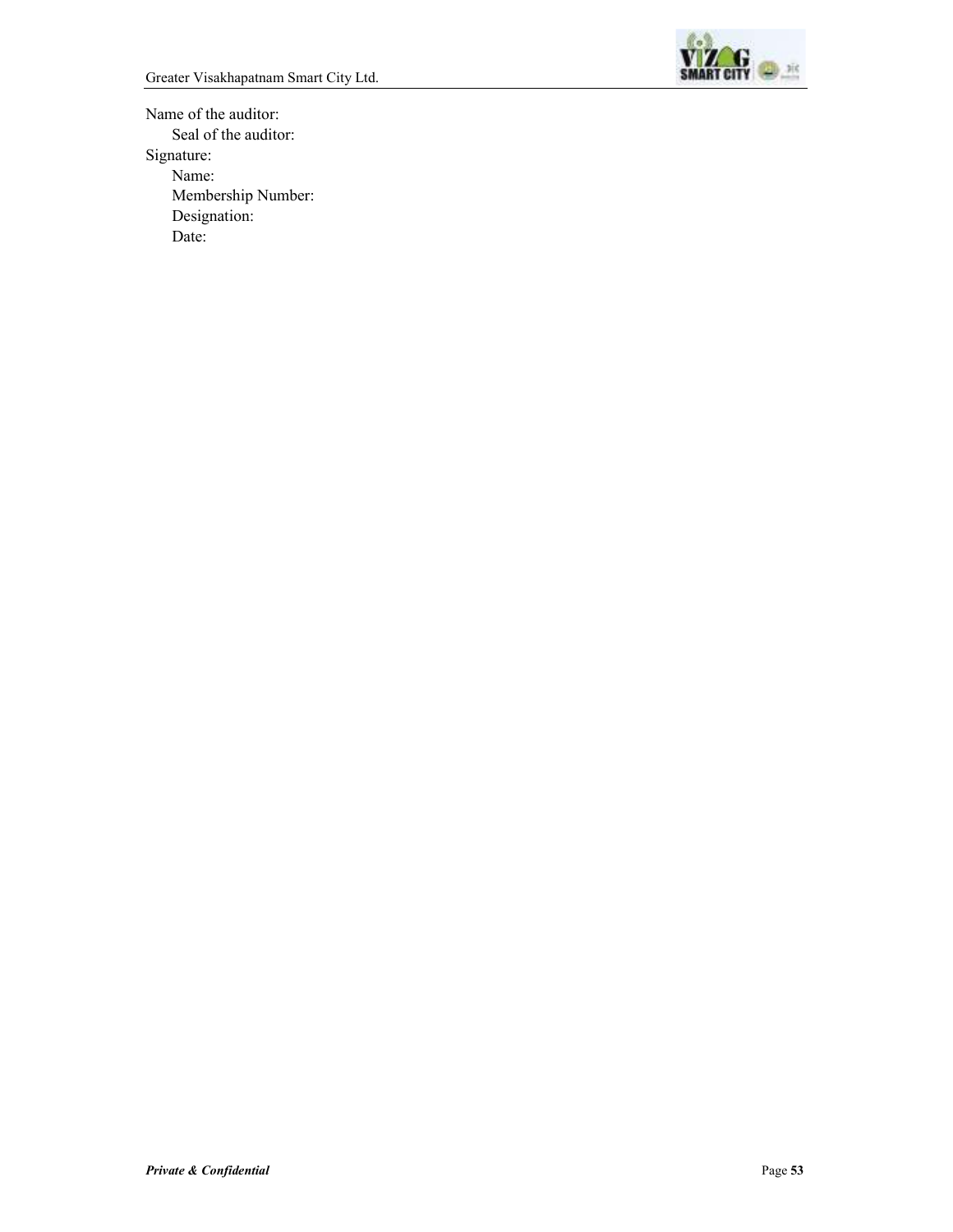

| <b>Item</b>                                                                                            | Refer<br><b>Instruction</b> | <b>Details of the Project</b> |
|--------------------------------------------------------------------------------------------------------|-----------------------------|-------------------------------|
| Entity claiming experience                                                                             |                             |                               |
| Capacity of the project and technology                                                                 |                             |                               |
| Entity for which project was<br>developed/designed and constructed                                     | (2)                         |                               |
| Project Cost                                                                                           |                             |                               |
| Location                                                                                               |                             |                               |
| Date of award, completion/<br>commissioning of project/Status of<br>project                            | (3), (4)                    |                               |
| Whether credit is being taken<br>for the experience of<br>an Associate (Yes/No)                        | (5)                         |                               |
| In case of development experience,<br>shareholding in the company<br>developing and owning the project | (6)                         |                               |

#### **ANNEXURE 1E PART I FORMAT OF DETAILS OF THE ELGIBILE PROJECTS**

#### *Instructions:*

- *(1) Bidders are expected to provide information in respect of the eligible projects for which they are claiming design and construction/development experience. A separate sheet should be filled for each project.*
- *(2) In case of development experience, details such as name, postal address, email address and contact details of the authority/implementing agency (i.e., concession grantor) should be provided. In case of design and construction experience, details such as name, postal address, email address and contact details of both the developer (i.e., the concessionaire) and the authority/implementing agency (i.e., the concession grantor) should be provided.*
- *(3) The date of award of the project and completion or commissioning of the project, as the case may be, should be indicated.*
- *(4) In case of development experience/design and construction experience, the completion certificate/commissioning certificate issued by the relevant government authority/client, certifying the date of award of the project, the date of completion/commissioning of the project and that the project has been commissioned/completed (as required under the relevant concession agreement or similar contract) should be provided.*
- *(5) In the event that credit is being taken for the experience of an Associate, the Bidder should also provide a certificate in the format set out at Annexure 1G.*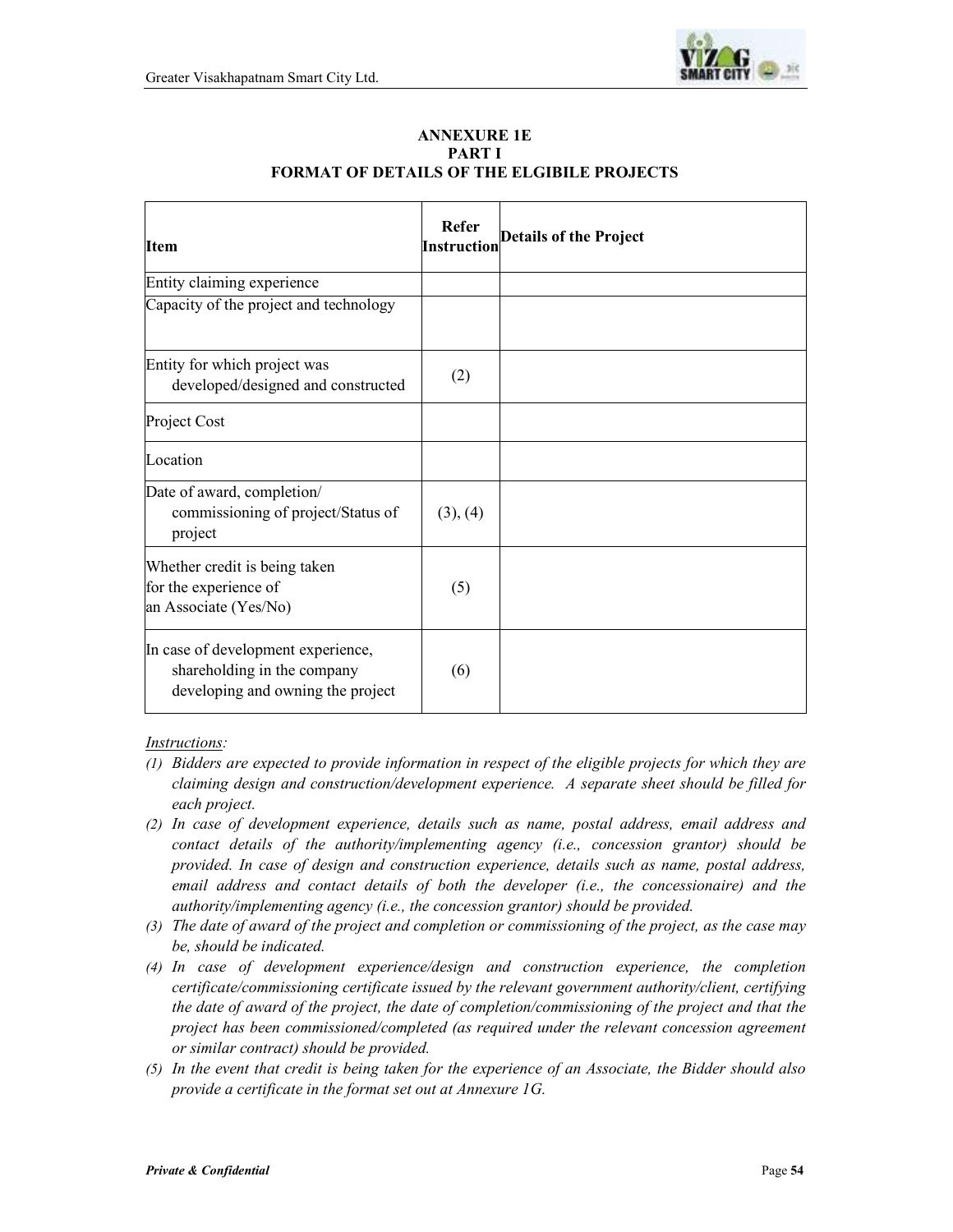

- *(6) A certificate from the statutory auditor should be furnished stating the shareholding in the entity developing the project in the format set out at Annexure 1F.*
- *(7) A certificate issued by the relevant government authority/client specifying the number of years for which the Project has been successfully operational, in accordance with the relevant concession agreement or similar contract executed for the eligible projects should be provided.*
- *(8) Experience for any activity relating to an eligible project shall not be claimed by two or more Members of the Consortium. In other words, no double counting by a Consortium in respect of the same experience shall be permitted in any manner whatsoever.*
- *(9) It may be noted that in the absence of any detail in the above format and/or the certificate(s)*  issued by the relevant government authority/client, the information would be considered *inadequate and could lead to exclusion of the relevant project in determining whether the Bidder meets the Qualification Criteria.*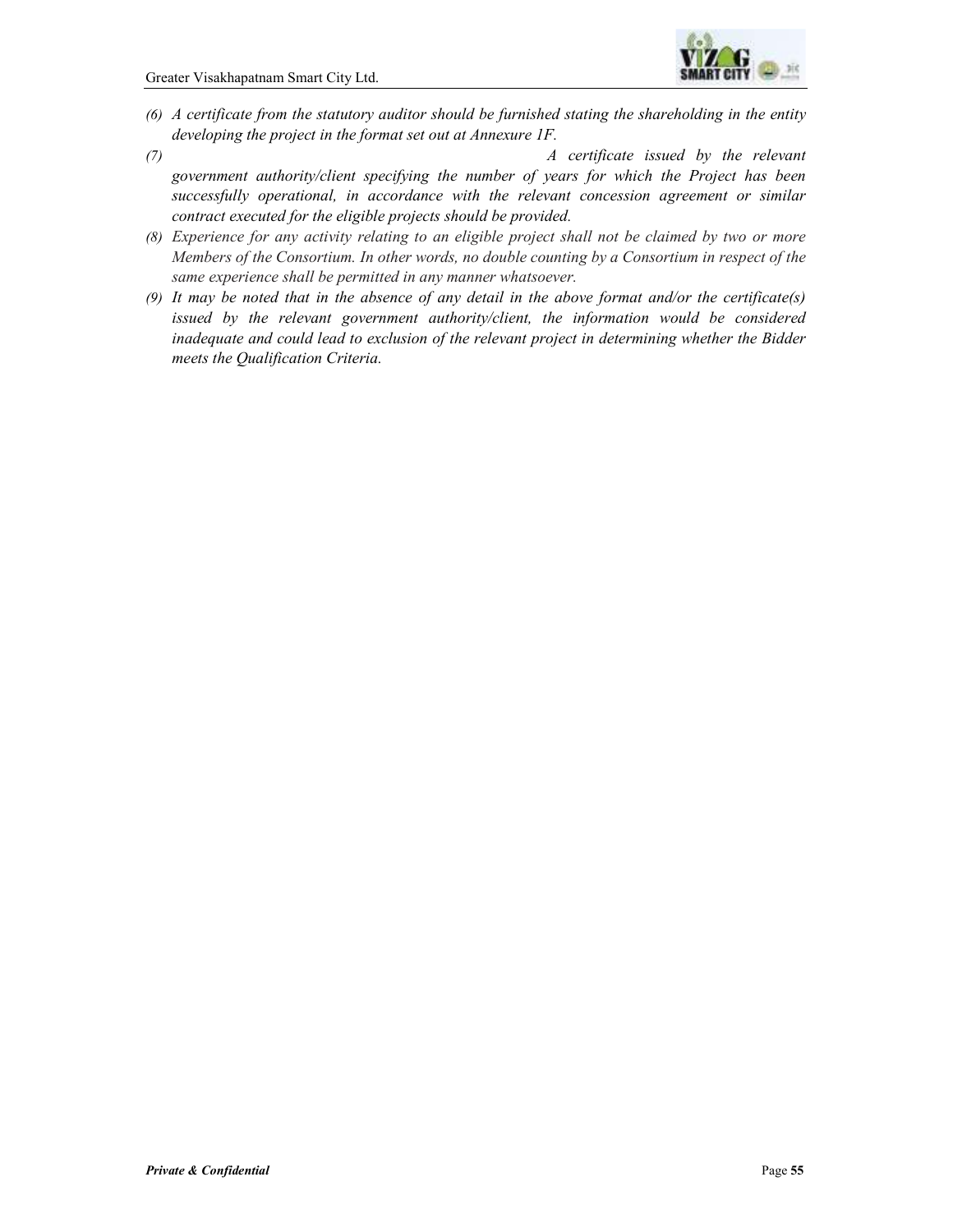

#### **ANNEXURE 1E PART II**

#### **FORMAT OF DETAILS OF THE OPERATION AND MAINTENANCE (O&M) OF ELIGIBLE PROJECTS**

| <b>Item</b>                                                                             | Refer<br>Instru<br>on | cti Details of the Project |
|-----------------------------------------------------------------------------------------|-----------------------|----------------------------|
| Entity claiming experience                                                              |                       |                            |
| Capacity of the project and technology                                                  |                       |                            |
| Entity for which project being operated and<br>maintained                               | (2)                   |                            |
| Location                                                                                |                       |                            |
| Duration for which O&M experience is being<br>claimed (From month, year to month, year) | (3)                   |                            |
| Whether credit is being taken for the<br>experience of O&M as an Associate<br>(Yes/No)  | (4)                   |                            |

## *Instructions:*

- *(1) Details such as name, postal address, email address and contact details of the client and/or the relevant government authority (i.e., the implementing agency) should be provided.*
- *(2) The duration of the O&M experience must be at least 1 (one) year in the 5 (five) Financial Years immediately preceding the Bid Due Date.*
- *A certificate issued by the relevant government authority/client (i.e., the implementing agency) certifying the Bidder/Member/Associate that the Bidder/Member/Associate has successfully operated and maintained at least 1 (one) year in the 5 (five) Financial Years immediately preceding the Bid Due Date, in accordance with the relevant concession agreement or similar contract executed for such eligible project, should be provided.*
- *(3) In the event that credit is being taken for the experience of an Associate, the Bidder should also provide a certificate in the format set out at Annexure 1G.*
- *(4) It may be noted that in the absence of any detail in the above format and the certificate(s) issued by the relevant government authority/client, the information would be considered inadequate and could lead to exclusion of the relevant project in determining whether the Bidder meets the Qualification Criteria.*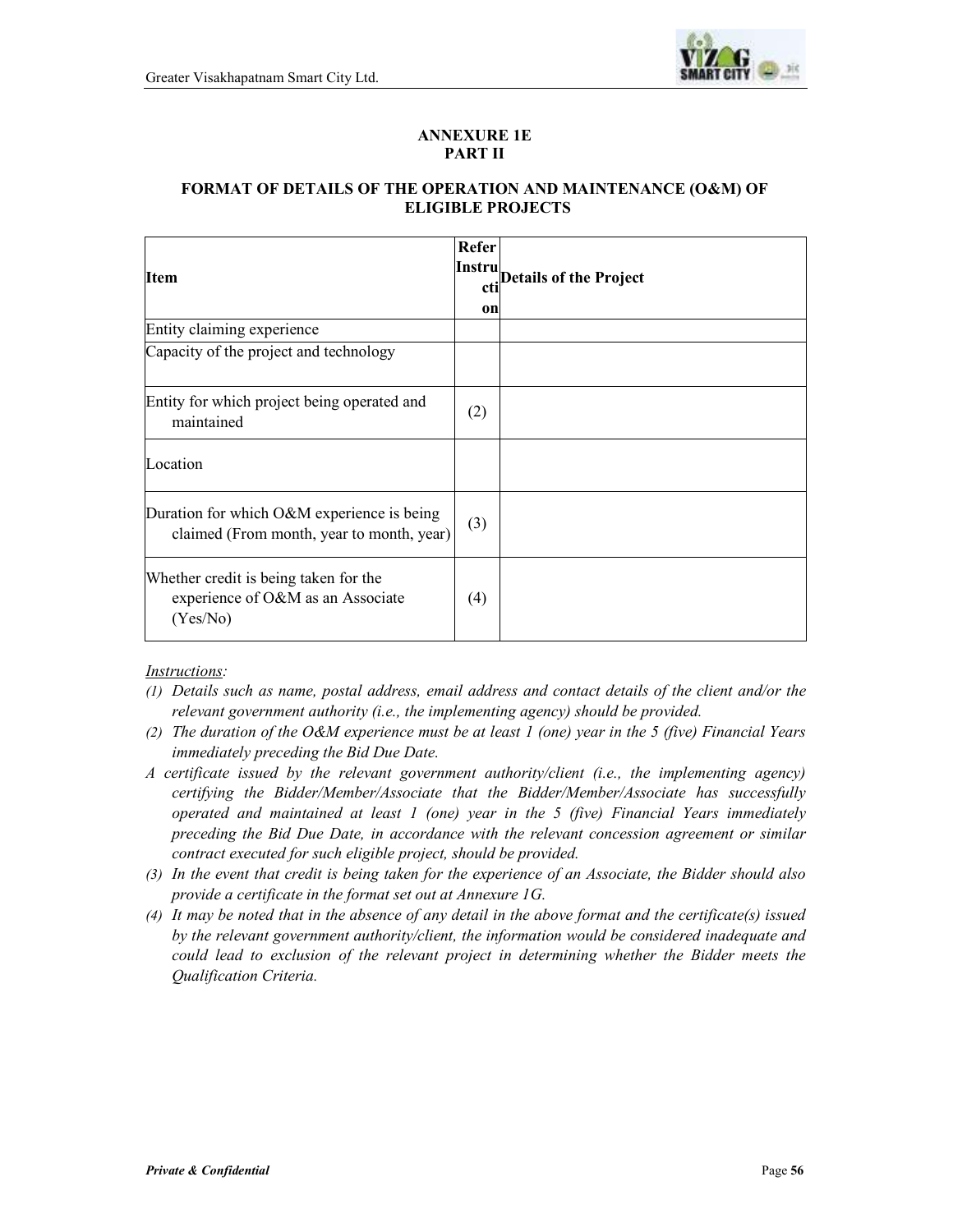

## **ANNEXURE 1F**

## **FORMAT OF CERTIFICATE FROM THE STATUTORY AUDITOR REGARDING DEVELOPMENT EXPERIENCE**

Based on its book of accounts and other published information authenticated by it, this is to certify that …………………….. *(name of the Bidder/Member/Associate)*is/was an equity shareholder in ……………….. *(title of the project company) which has developed water supply system[ insert number of HHC]/ operated water supply system [[ insert number of HHC]at [Insert location] for [Insert name of implementing agency]*and held/holds Rs. ………cr. (Rupees ………………………….. crore) of equity (which constitutes ……..% of the total paid up and subscribed equity capital) of [*Insert name of the project company*] as on the [Bid Due Date/commercial operations date/date of issuance of the completion certificate or any other equivalent certificate by the relevant government authority.].

Name of the audit firm:

Seal of the audit firm: (Signature, name and designation of the authorised signatory)

Date: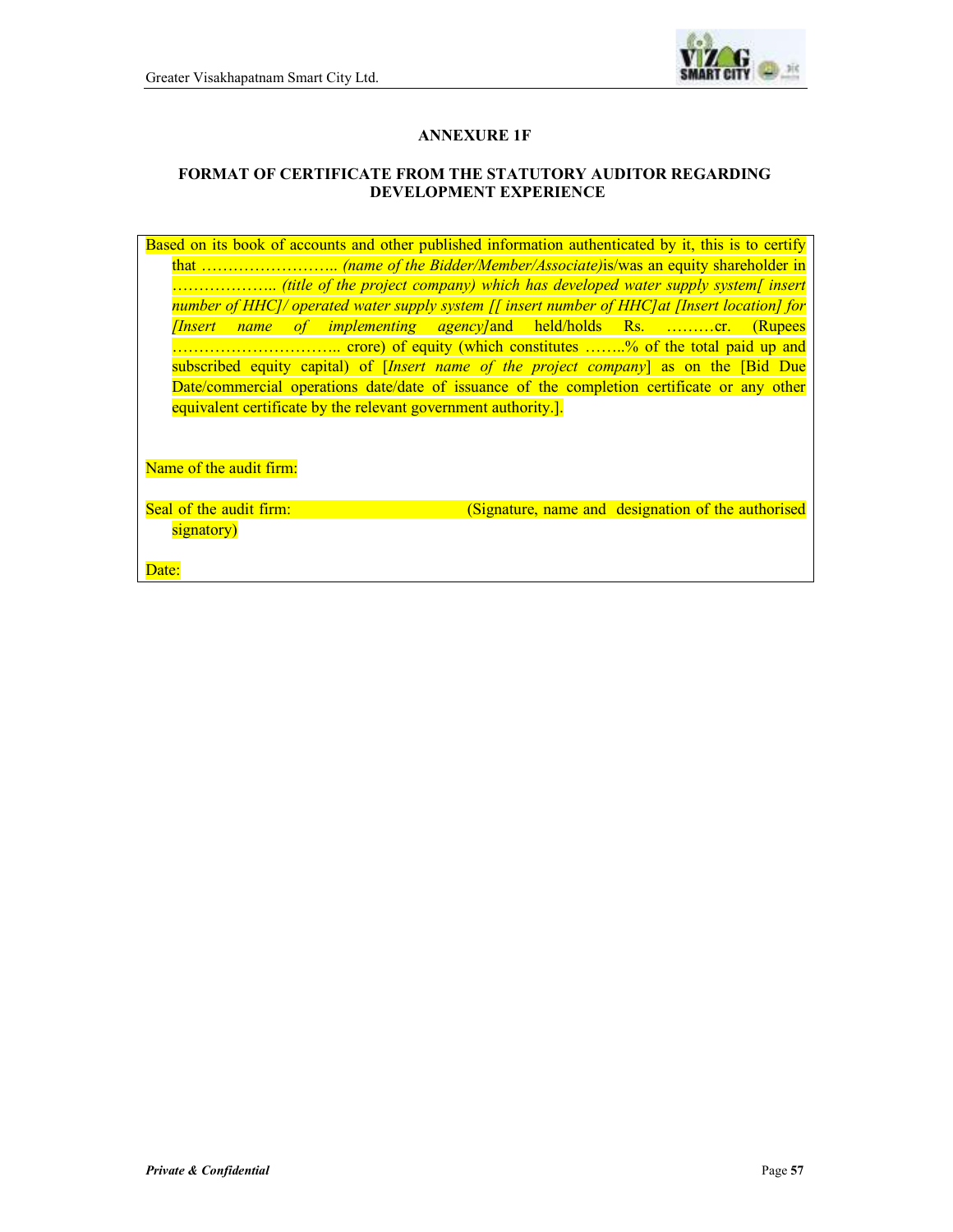

#### **ANNEXURE 1G**

#### **FORMAT OF SELF-ATTESTED CERTIFICATE REGARDING ASSOCIATE**

#### **Self-Attested Certificate regarding Associate**

Based on the authenticated record of [*Insert name of the Company*], this is to certify that [more than 50% (fifty per cent) of the subscribed and paid up voting equity of ……………… (name of the Bidder/Member/ Associate) is held, directly or indirectly, by ……………….. (name of Bidder/ Member/Associate)

By virtue of the aforesaid, the latter exercises control over the former, who is an Associate.]

[…… (Name of Bidder/Member/Associate) has the power, directly or indirectly, to direct or influence the management and policies of ….. (Bidder/Member) by operation of law, contract or otherwise].By virtue of the aforesaid, the former exercises control over the latter, who is an Associate.]

A brief description of the said equity held, directly or indirectly, is given below:

{Describe the share-holding of the Bidder/Member and the Associate. In the event the Associate is under common Control with the Associate/Consortium Member or the Control is exercised by operation of law, the relationship may be suitably described and similarly certified herein.}

Name of the Bidder/Member: Seal of the Bidder/Member:

(Signature, name and designation of the authorised signatory). Date: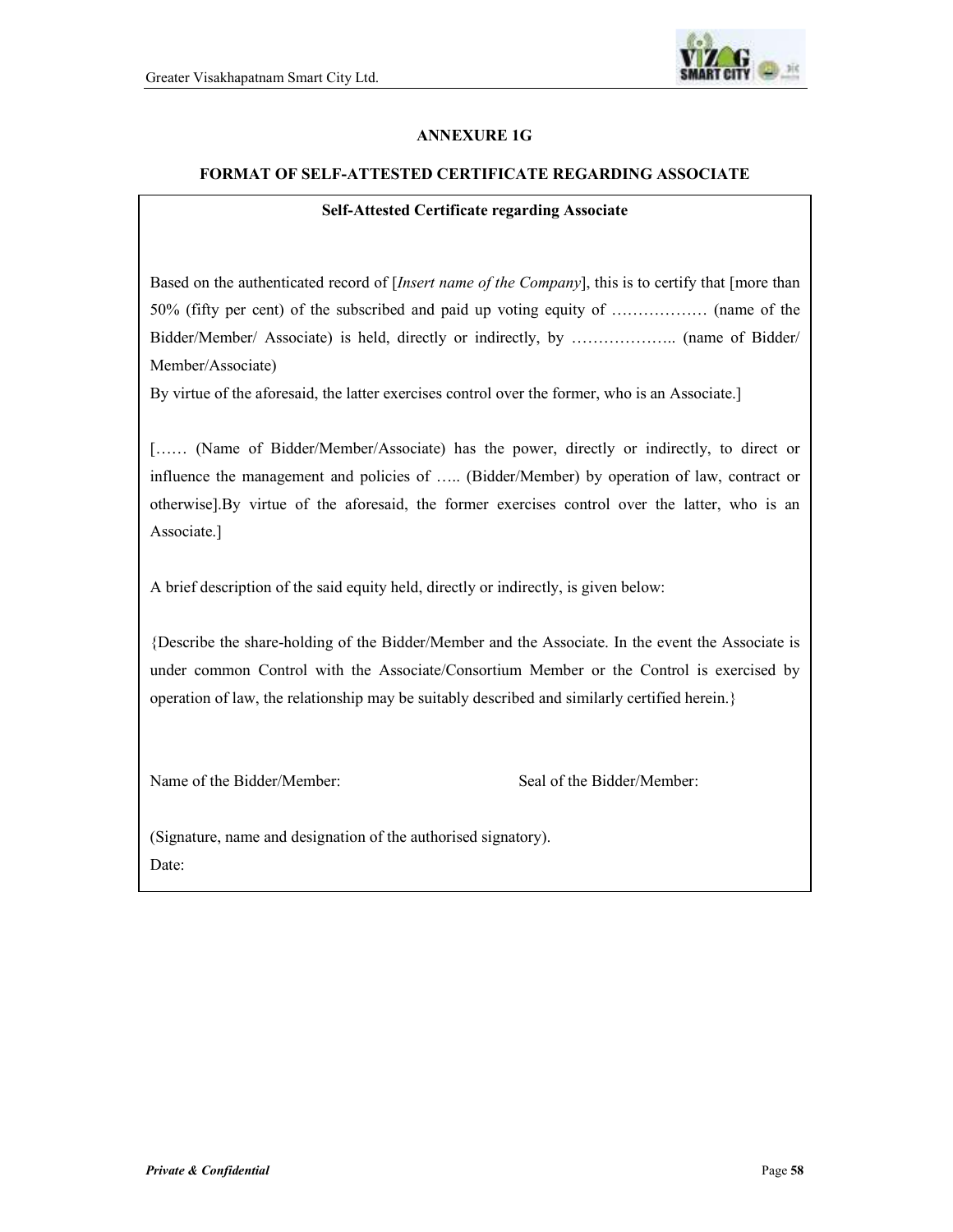

# **ANNEXURE 1H**

## **FORMAT OF INFORMATION ON LITIGATION**

(To be provided by the Bidder/each Member)

| S.<br>No. | <b>Name</b> | Forum<br>and<br>Counterpart<br>${\bf y}$ | <b>Brief</b><br>Description<br>of<br>the<br>matter | <b>Estimated</b><br>financi<br>al<br>liability | Current<br><b>Statu</b><br>of<br>$\mathbf{s}$<br>Litiga<br>tion | Orders passed<br>against<br>the<br><b>Bidder/Memb</b><br>er |
|-----------|-------------|------------------------------------------|----------------------------------------------------|------------------------------------------------|-----------------------------------------------------------------|-------------------------------------------------------------|
|           |             |                                          |                                                    |                                                |                                                                 |                                                             |
|           |             |                                          |                                                    |                                                |                                                                 |                                                             |
|           |             |                                          |                                                    |                                                |                                                                 |                                                             |
|           |             |                                          |                                                    |                                                |                                                                 |                                                             |
|           |             |                                          |                                                    |                                                |                                                                 |                                                             |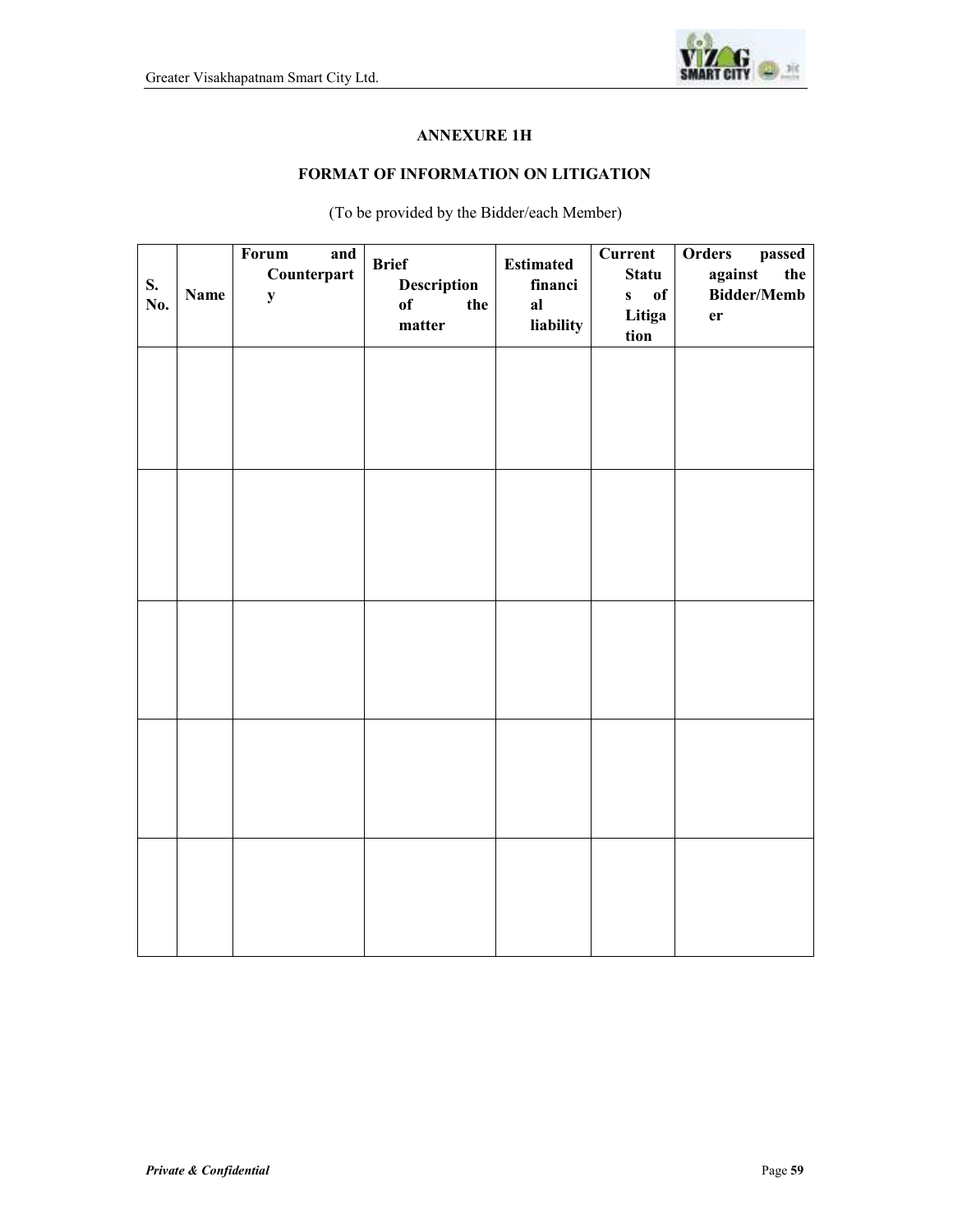

#### **ANNEXURE 1I**

#### **FORMAT OF BID SECURITY**

*(On stamp paper)* 

#### **B.G. No.** [\_\_] Dated:

- 1. In consideration of you, the Greater Visakhapatnam Smart City Corporation Limited, Visakhapatnam (referred to as **GVSCCL**, which expression will, unless it is repugnant to the subject or context thereof include, its successors and assigns) having agreed to receive the Bid of [[*insert name of Bidder*]/the Consortium, represented by [*Member*]]<sup>4</sup> with its registered office at [*Insert Address*] (referred to as the **Bidder** which expression shall unless it be repugnant to the subject or context thereof include its/their executors, administrators, successors and assigns), for the design, financing, construction, completion, operation and maintenance of the Facilities and the Associated Infrastructure on the Site (collectively the **Project**), pursuant to the Request for Proposal dated [\_\_\_] (referred to as the **RFP**) issued in respect of the Project and other related documents including without limitation the draft Concession Agreement, we (Name of the Bank) having our registered office at  $\begin{bmatrix} \quad \\ \quad \end{bmatrix}$  and one of its branches at  $\begin{bmatrix} \quad \\ \quad \end{bmatrix}$  (referred to as the **Bank**), at the request of the Bidder, do hereby in terms of Clause 15 of the RFP, irrevocably, unconditionally and without reservation guarantee the due and faithful fulfilment and compliance of the terms and conditions of the RFP by the said Bidder and unconditionally and irrevocably undertake to pay forthwith to GVSCCL an amount of Rs. [\_\_\_] (referred to as the **Guarantee**) as our primary obligation without any demur, reservation, recourse, contest or protest and without reference to the Bidder, if the Bidder fails to fulfil or comply with all or any of the terms and conditions contained in the RFP.
- 2. Any such written demand made by GVSCCL stating that the Bidder is in default of due and faithful compliance with the terms and conditions contained in the RFP will be final, conclusive and binding on the Bank.
- 3. We, the Bank, do hereby unconditionally undertake to pay the amounts due and payable under this Guarantee without any demur, reservation, recourse, contest or protest and without any reference to the Bidder or any other person and irrespective of whether the claim of GVSCCL is disputed by the Bidder or not, merely on the first demand from GVSCCL stating that the amount claimed is due to GVSCCL by reason of failure of the Bidder to fulfil and comply with the terms and conditions contained in the RFP, for the following events:
- (a) if a Bidder engages in corrupt, fraudulent, coercive or undesirable practice or restrictive practice as specified in Clause 3.4 of the RFP;
- (b) if a Bidder is disqualified in accordance with, Clause 3.2 (*Lock-in Restrictions and Change in Control*), Clause 3.3 (*Conflict of Interest*), Clause 3.5 (*Other Eligibility Criteria*), Clause 7.3 (*Rights of GVSCCL*), Clause 17 (*Number of Bids*) and Clause 31.3 *(Execution of Concession Agreement)* of the RFP;

<u>.</u>

 $^{4}$ Delete 'the Consortium represented by [Member]', if the Bidder is a single entity.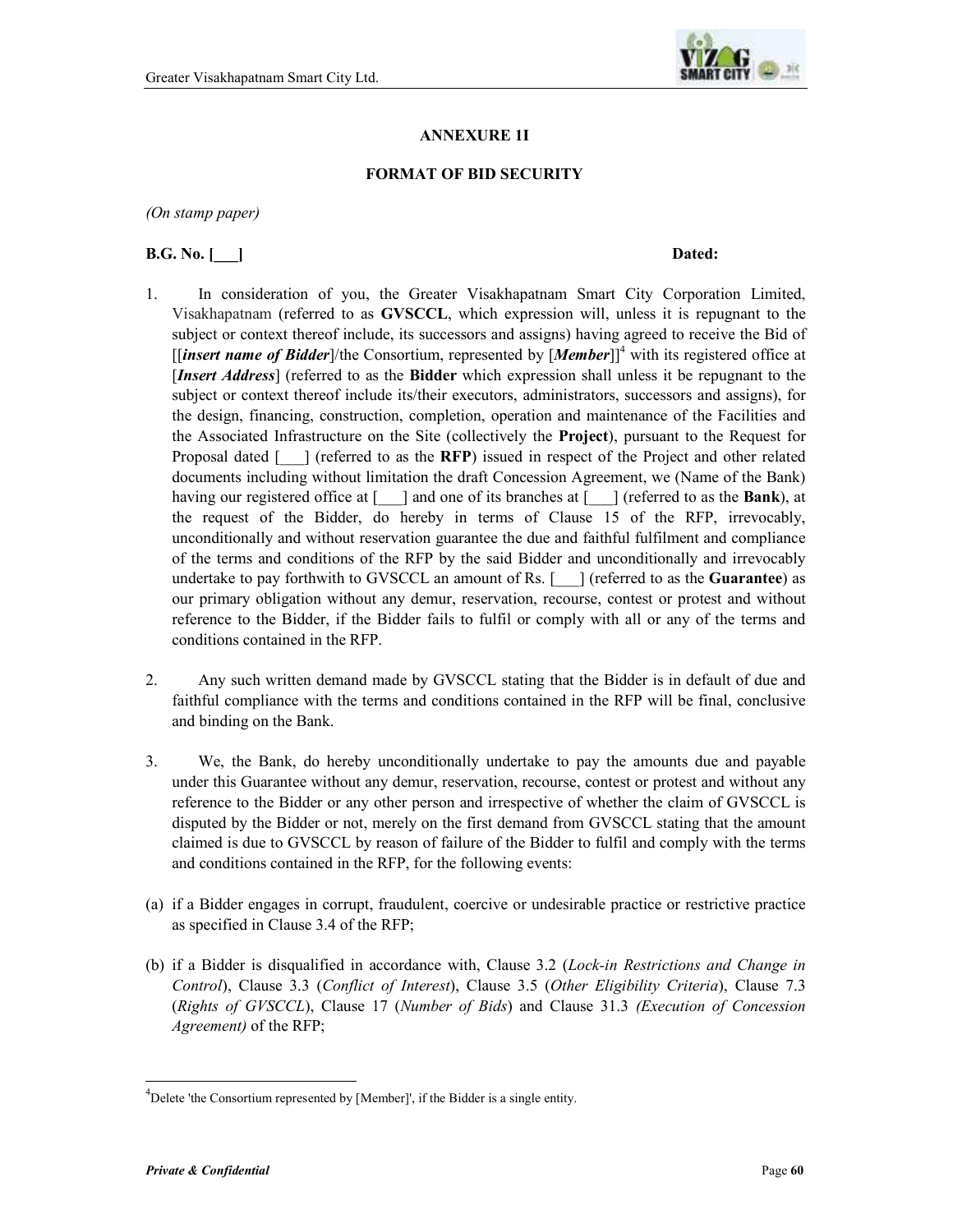

- (c) if, after the Bid Due Date, a Bidder withdraws its Bid during the Bid validity period; or
- (d) if a Bidder is selected as the Selected Bidder and it fails, within the specified time limit, to:
	- (i) sign and return, as acknowledgement, the duplicate copy of the LOA;
	- (ii) furnish the Performance Security in accordance with Clause 16;
	- (iii)fulfil any other condition precedent to the execution of the Concession Agreement; or
	- (iv) execute the Concession Agreement.
- Any such demand made on the Bank shall be conclusive as regards amount due and payable by the Bank under this Guarantee.
- 4. This Guarantee shall be irrevocable and remain in full force for a period of 180 days from the Bid Due Date inclusive of a claim period of 30 days or for such extended period as may be mutually agreed between GVSCCL and the Bidder, and agreed to by the Bank, and will continue to be enforceable till all amounts under this Guarantee have been paid.
- If the Bidder is declared as the Selected Bidder, then the validity of the Bid Security of such Selected Bidder shall be extended until the date on which the Selected Bidder submits the Performance Security. The Bid Security of the Selected Bidder will be returned upon the Selected Bidder furnishing the Performance Security.
- In the event this Bidder is not selected for award of the Project, the Bid Security shall remain in force up to and including a period of 30 days from the date of execution of the Concession Agreement.
- 5. We, the Bank, further agree that GVSCCL will be the sole judge to decide as to whether the Bidder is in default of due and faithful fulfilment and compliance with the terms and conditions contained in the RFP including, those events listed at paragraph 3 above. The decision of GVSCCL that the Bidder is in default as aforesaid will be final and binding on us, notwithstanding any differences between GVSCCL and the Bidder or any dispute pending before any court, tribunal, arbitrator or any other authority.
- 6. The Guarantee will not be affected by any change in the constitution or winding up of the Bidder or the Bank or any absorption, merger or amalgamation of the Bidder or the Bank with any other person.
- 7. In order to give full effect to this Guarantee, GVSCCL will be entitled to treat the Bank as the principal debtor.
- 8. The obligations of the Bank under this Guarantee are absolute and unconditional, irrespective of the value, genuineness, validity, regularity or enforceability of the RFP or the Bid submitted by the Bidder.
- 9. The obligations of the Bank under this Guarantee shall not be affected by any act, omission, matter or thing which, but for this provision, would reduce, release or prejudice the Bank from or prejudice or diminish its liability under this Guarantee, including (whether or not known to it, or GVSCCL):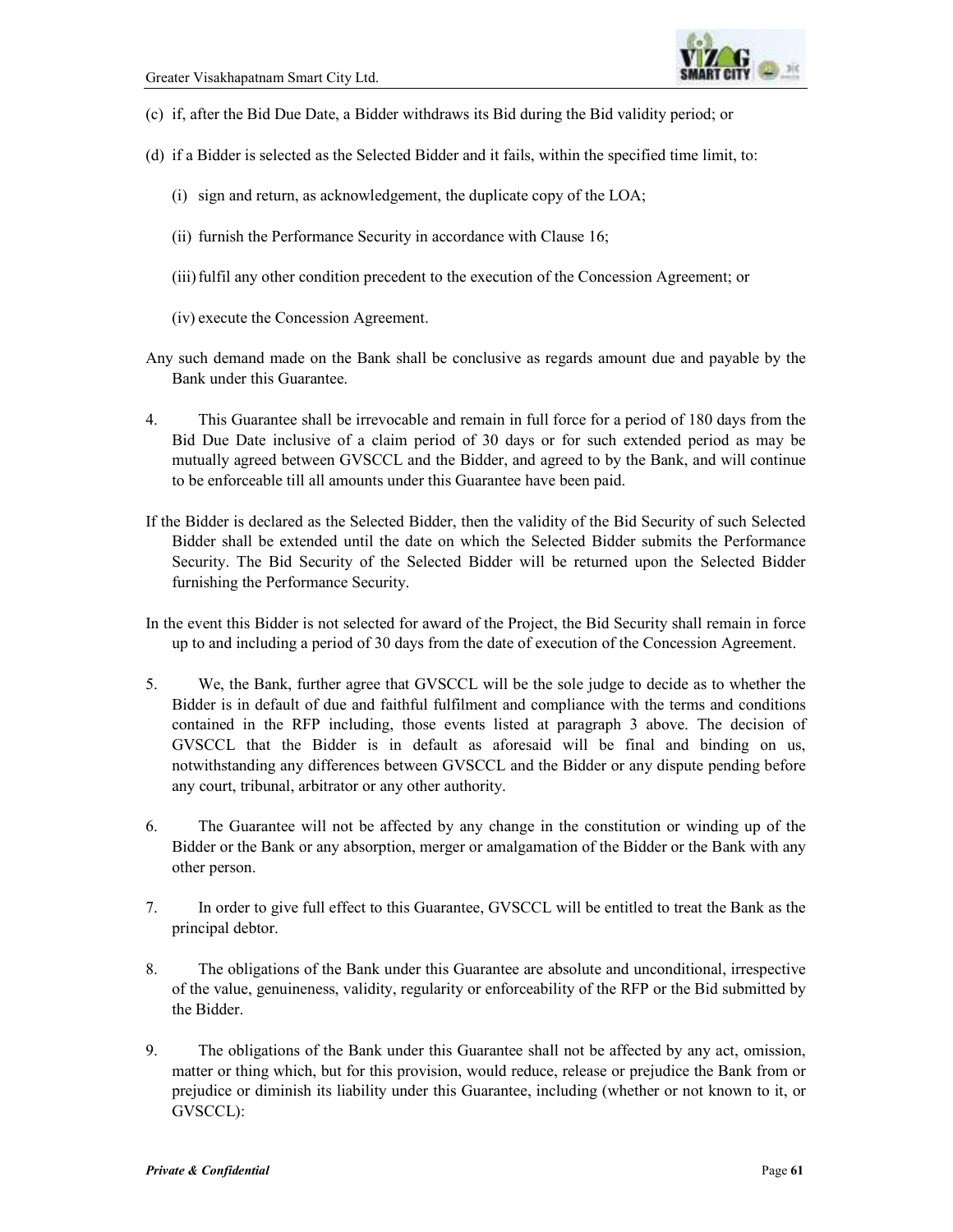

- (a) any time or waiver granted to, or composition with, the Bidder or any other person;
- (b) any incapacity or lack of powers, authority or legal personality of or dissolutions; or change in the Bidder, as the case may be;
- (c) any variation of the RFP, so that references to the RFP in this Guarantee shall include each such variation;
- (d) any unenforceability, illegality or invalidity of any obligation of the Bidder or GVSCCL under the RFP or any unenforceability, illegality or invalidity of the obligations of the Bank under this Guarantee or the unenforceability, illegality or invalidity of the obligations of any Person under any other document or guarantee or security, to the extent that each obligation under this Guarantee shall remain in full force as a separate, continuing and primary obligation, and its obligations be construed accordingly, as if there were no unenforceability, illegality or invalidity; and
- (e) any extension, waiver, or amendment whatsoever which may release a guarantor or surety (other than performance of any of the obligations of the Bidder under the RFP).
- 10. Any notice by way of request, demand or otherwise will be sufficiently given or made if addressed to the Bank and sent by courier or by registered mail to the Bank at the address set forth herein.
- 11. We undertake to make the payment on receipt of your notice of claim on us addressed to [*name of Bank along with branch address*] and delivered at our above branch which will be deemed to have been duly authorised to receive the notice of claim.
- 12. It shall not be necessary for GVSCCL to proceed against the Bidder before proceeding against the Bank and the Guarantee will be enforceable against the Bank, notwithstanding any other security which GVSCCL may have obtained from the Bidder or any other person and which will, at the time when proceedings are taken against the Bank, be outstanding or unrealised.
- 13. We, the Bank, further undertake not to revoke this Guarantee during its currency except with the previous express consent of GVSCCL in writing.
- 14. The Bank represents and warrants that it has power to issue this Guarantee and discharge the obligations contemplated herein, and the undersigned is duly authorised and has full power to execute this Guarantee for and on behalf of the Bank.
- 15. For the avoidance of doubt, the Bank's liability under this Guarantee will be restricted to Rs. [. ]. The Bank will be liable to pay the amount or any part of the Guarantee only if GVSCCL serves a written claim on the Bank in accordance with paragraph 11 of this Guarantee, on or before ………………….. (indicate date falling 180 days after the Bid Due Date).
- 16. Capitalized terms used but not defined herein shall have the meanings given to them in the RFP.

Signed and Delivered by…………………Bank

By the hand of Mr./Ms. …………….. its …………… and authorised official.

(Signature of the Authorised Signatory)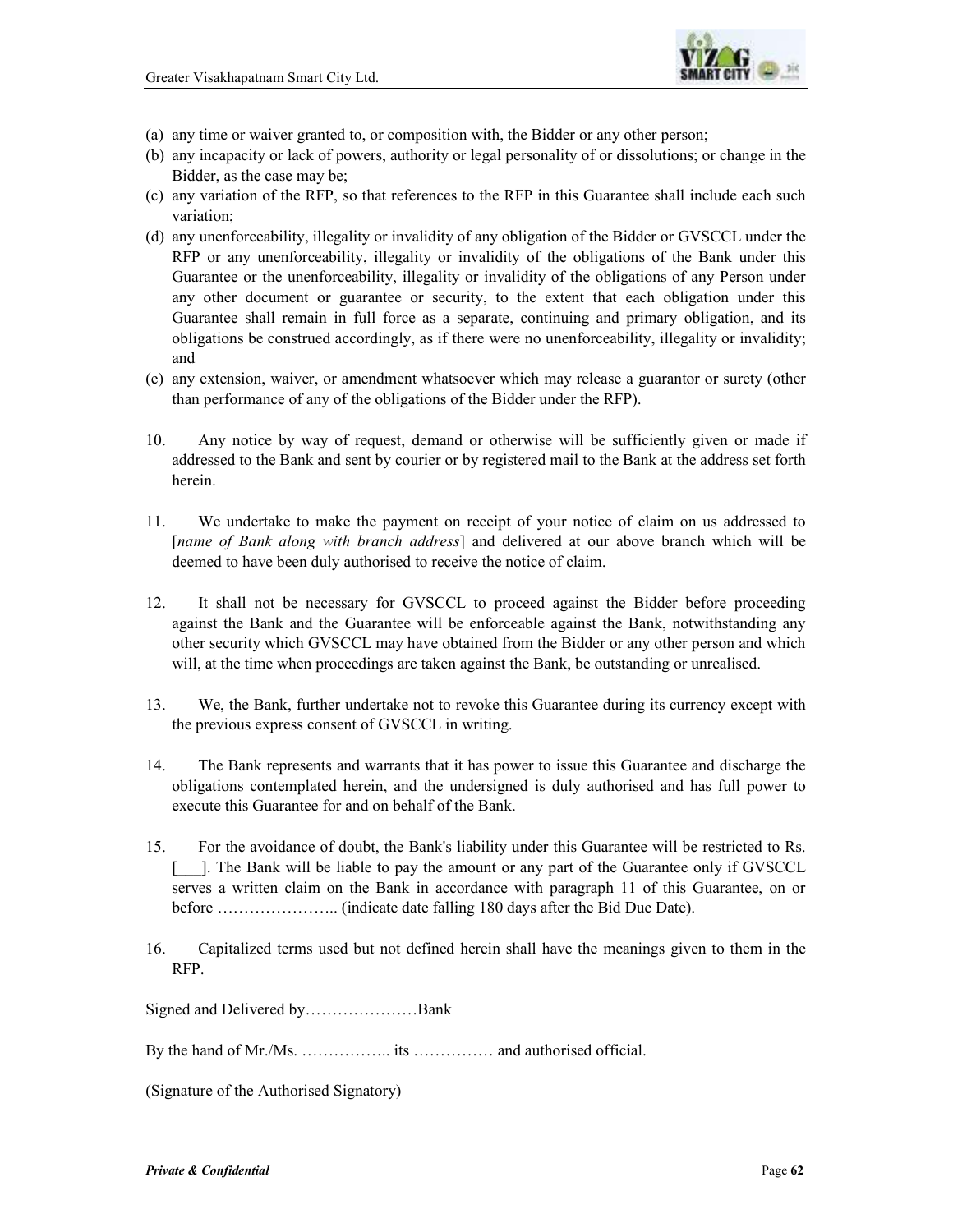

# **(Official Seal)**

In the presence of: Name of the witness Signature of the witness Address of the witness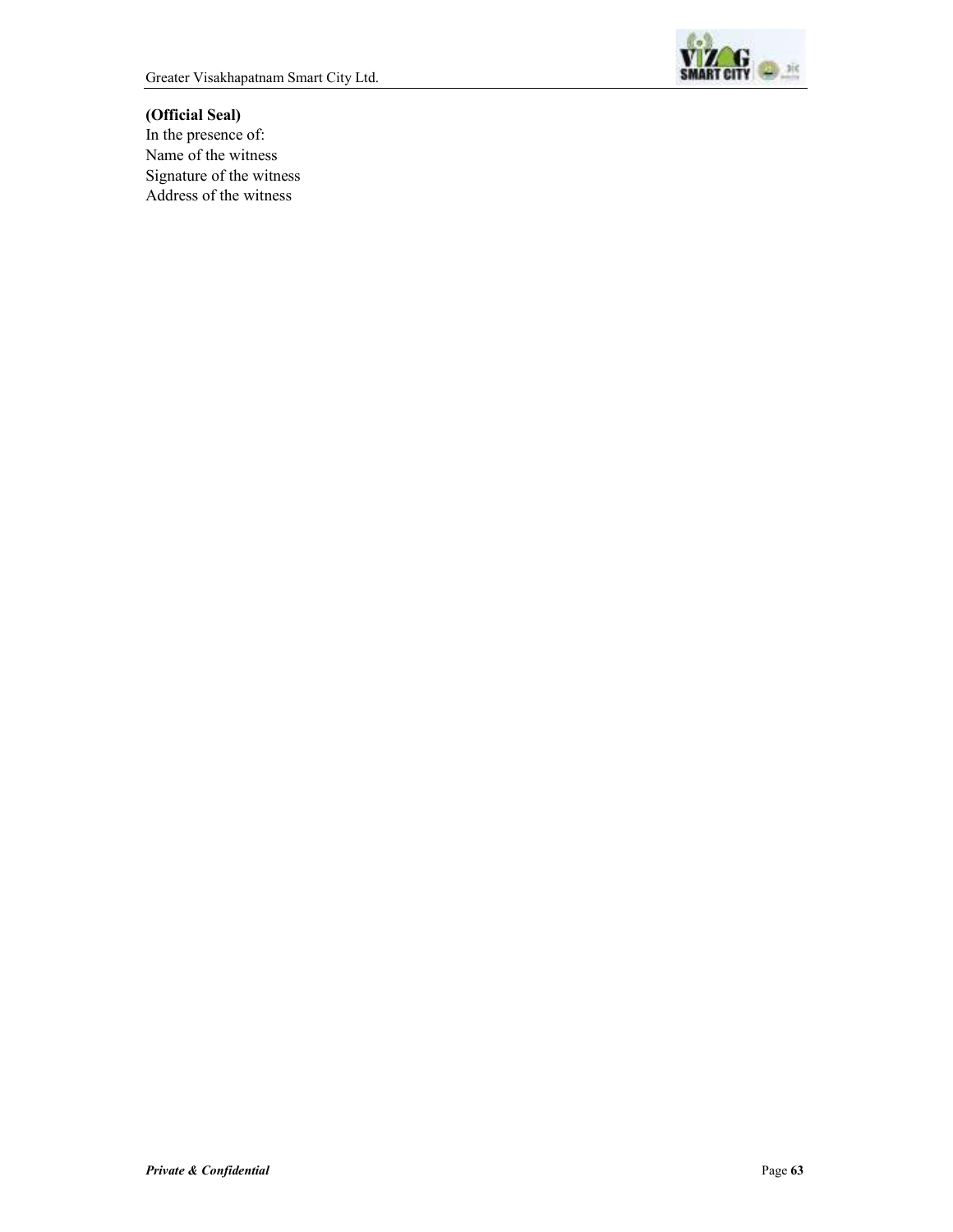

#### **ANNEXURE 1J**

#### **FORMAT OF POWER OF ATTORNEY FOR APPOINTING LEAD MEMBER**  (On Requisite Stamp Paper)

Whereas the Greater Visakhapatnam Smart City Corporation Limited, Visakhapatnam (GVSCCL) has invited Bids from interested parties for the **Bid for "Performance-Based Augmentation of Existing** 

## **Water Supply Management Services within ABD Area(Output-based Service Contract) ON Annuity BASISAT VISAKHAPATNAM, ANDHRA PRADESH**

- Whereas, ……………………., ……………………..and …………………….. (collectively, the **Consortium**) being Members of the Consortium are interested in submitting a Bid for the Project in accordance with the terms and conditions of the Request for Proposal (**RFP**) issued by GVSCCL on [*Insert Date*], and
- Whereas, it is necessary for the Members of the Consortium to designate one of them as the Lead Member with all necessary power and authority to do for and on behalf of the Consortium, all acts, deeds and things as may be necessary in connection with the Consortium's Bid for the Project and its implementation.

#### **NOW, THEREFORE, KNOW ALL MEN BY THESE PRESENTS**

- We, …………………………having our registered office at ………………………………………………………………………………………… having our registered office at …………………….., and …………………….. having our registered office at …………………….., (hereinafter collectively referred to as the **Principals**) do hereby irrevocably designate, nominate, constitute, appoint and authorise …………………….. having its registered office at …………………….., being one of the Members of the Consortium, as the Lead Member and true and lawful attorney of the Consortium (hereinafter referred to as the **Attorney**). We hereby irrevocably authorize the Attorney (with power to sub-delegate) to conduct all business for and on behalf of the Consortium and any one of us during the Bid Process and, in the event the Consortium is awarded the Project, during the implementation of the Project and in this regard, to do on our behalf and on behalf of the Consortium, all or any of such acts, deeds or things as are necessary or required or incidental to the submission of the Consortium's Bid for the Project, including but not limited to signing and submission of all Bid related documents and other documents and writings, participate in bidders and other conferences, respond to queries, submit information/documents, sign and execute contracts and undertakings consequent to acceptance of the bid of the Consortium and generally to represent the Consortium in all its dealings with GVSCCL, and/or any other government agency or any person, in all matters in connection with or relating to or arising out of the Consortium's Bid for the Project and/or upon award of the Project and/or till the Concession Agreement is entered into with GVSCCL.
- **AND** hereby agree to ratify and confirm and do hereby ratify and confirm all acts, deeds and things done or caused to be done by our said Attorney pursuant to and in exercise of the powers conferred by this Power of Attorney and that all acts, deeds and things done by our said Attorney in exercise of the powers hereby conferred shall and shall always be deemed to have been done by us/Consortium.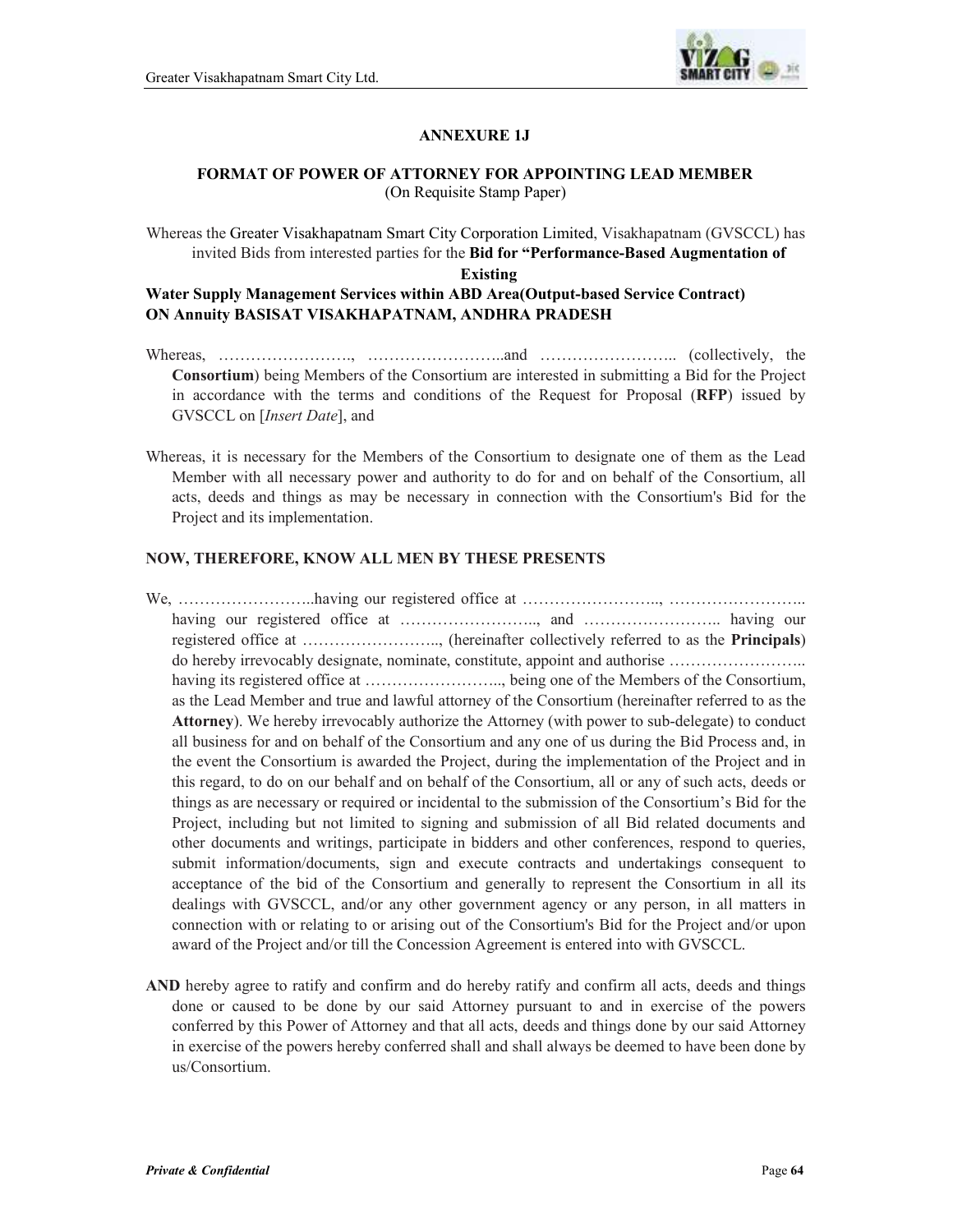

## IN WITNESS WHEREOF WE THE PRINCIPALS ABOVE NAMED HAVE EXECUTED THIS POWER OF ATTORNEY ON THIS ...................... DAY OF .........., 20........

For …………………….. (Signature)

…………………….. (Name & Title)

For …………………….. (Signature)

…………………….. (Name & Title)

Witnesses:

1. 2. ………………………………………

(To be executed by all the Members of the Consortium)

(Notarised) Accepted …………………………………………

(Signature)

(Name, Title and Address of the Attorney)

#### *Instructions:*

- *(1) The mode of execution of the Power of Attorney should be in accordance with the procedure, if any, laid down by the applicable law and the charter documents of the executant(s) and when it is*  so required, the same should be under common seal affixed in accordance with the required *procedure.*
- *(2) Also, wherever required, the Bidder should submit for verification the extract of the charter documents and documents such as a board or shareholders' resolution/power of attorney in favour of the person executing this Power of Attorney for the delegation of power hereunder on behalf of the Bidder.*
- *(3) For a power of attorney executed and issued overseas, the document will also have to be legalised by the Indian Embassy and notarised in the jurisdiction where the power of attorney is being issued. However, the power of attorney provided by the Bidders from countries that have signed the Hague Legislation Convention, 1961 are not required to be legalised by the Indian Embassy if it carries a conforming Apostille certificate.*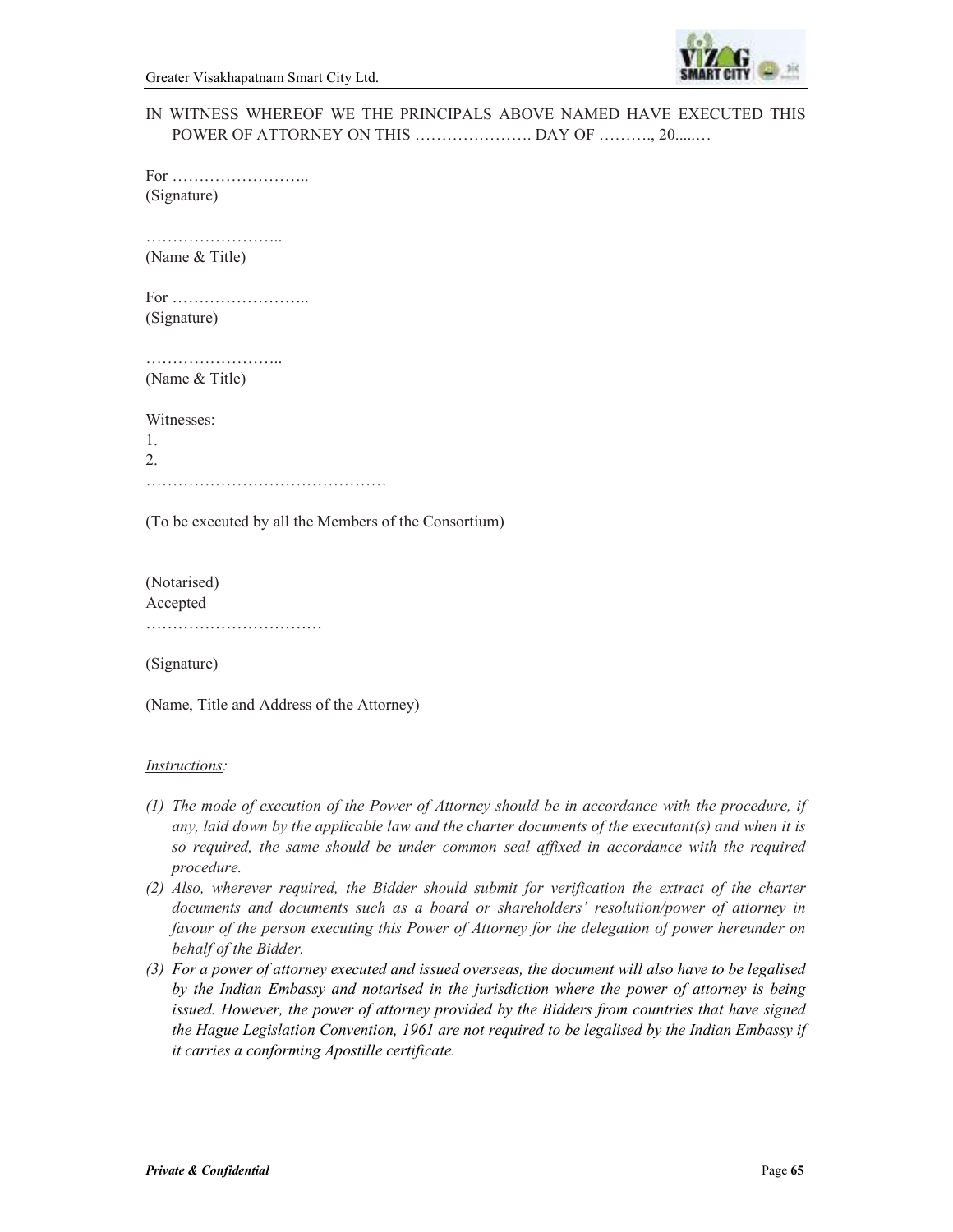

## **ANNEXURE 1K FORMAT OF JOINT BIDDING AGREEMENT**

#### THIS JOINT BIDDING AGREEMENT ("**Agreement**") is entered into on this [●] Day of [●] 201[●]

#### AMONGST

1. [●], with its registered office at (referred to as the **First Part** which expression will, unless repugnant to the context include its successors and permitted assigns);

## AND

- 2. [●], with its registered office at (referred to as the **Second Part** which expression will, unless repugnant to the context include its successors and permitted assigns);
- The above mentioned parties of the FIRST [and] [,] SECOND, are collectively referred to as the **Parties** and each is individually referred to as a **Party**.

#### **WHEREAS**

- (A) Greater Visakhapatnam Smart City Corporation Limited, Visakhapatnam (referred to as GVSCCL, which expression will, unless repugnant to the context or meaning thereof, include its administrators, successors and assigns) has invited Bids by its Request for Proposal No. [\_\_\_] dated  $\begin{bmatrix} \end{bmatrix}$  (the **RFP**) for selection of a Bidder for the design, finance, construction, completion, operation and maintenance of the Facilities and the Associate Infrastructure on the Site, in Visakhapatnam, on a HYBRIDANNUITY basis in accordance with the Concession Agreement (the **Project**).
- (B) The Parties are interested in jointly bidding for the Project as Members of a Consortium and in accordance with the terms and conditions of the RFP.
- (C) It is a necessary condition under the RFP that the Members will enter into a Joint Bidding Agreement and furnish a copy of it with the Bid.

#### **NOW IT IS HEREBY AGREED as follows:**

#### **1. Definitions and interpretations**

In this Agreement, the capitalised terms will, unless the context otherwise requires, have the meaning ascribed thereto under the RFP.

#### **2. Consortium**

2.1 The Parties do hereby irrevocably constitute a consortium (the **Consortium**) for the purposes of jointly participating in the Bid Process for the Project.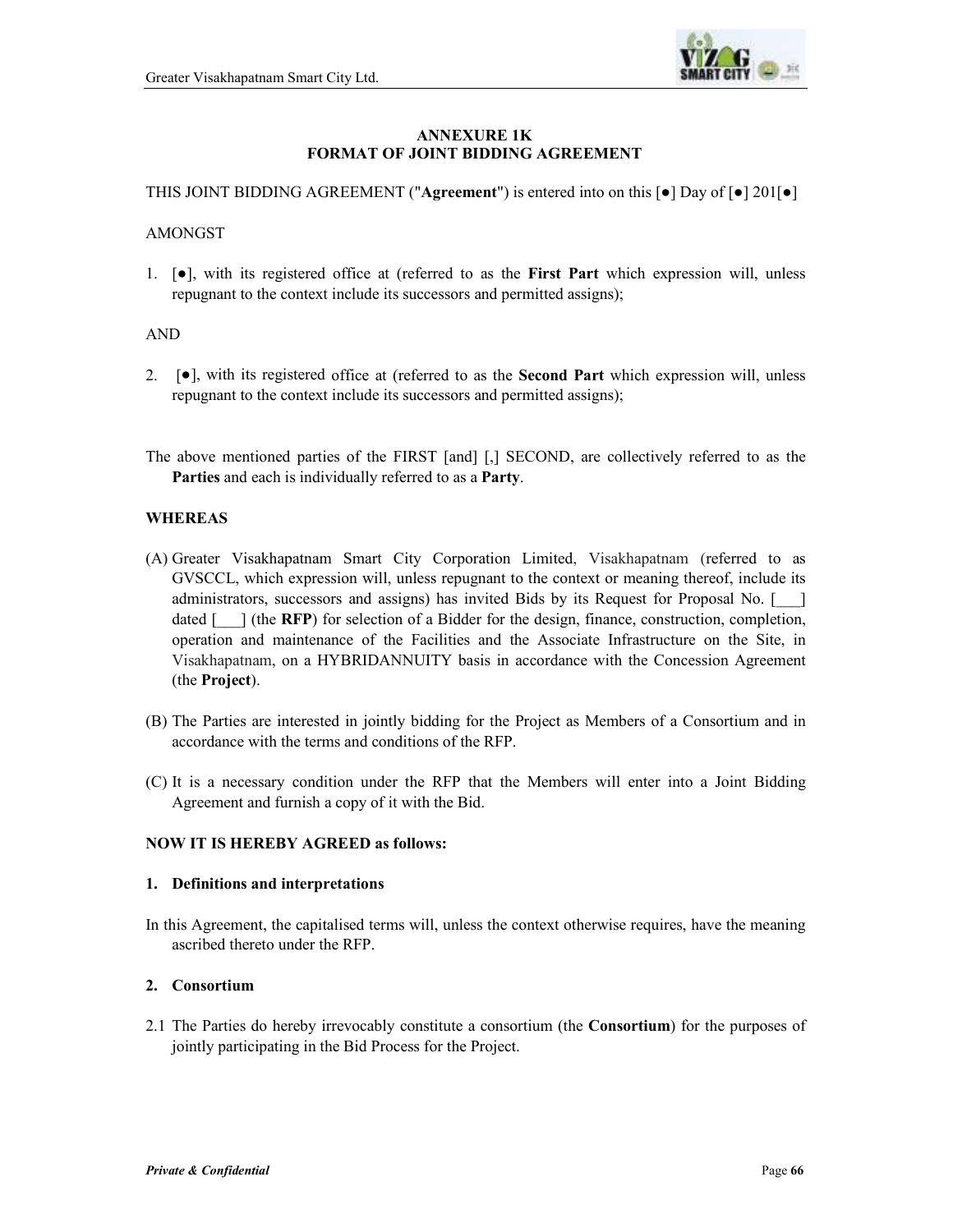

2.2 The Parties hereby undertake to participate in the Bid Process only through this Consortium and not individually and or through any other consortium constituted for the Project, either directly or indirectly or through any of their Associates.

## **3. Covenants**

- 3.1 The Parties hereby undertake that in the event the Consortium is declared the Selected Bidder and awarded the Project, it will incorporate a special purpose vehicle (**SPV**) under the Companies Act for entering into the Concession Agreement with GVSCCL for undertaking the Project.
- 3.2 The Members of the Consortium undertake that they shall be jointly and severally responsible and liable for all matters arising out of or in relation to this RFP.

## **4. Role of the Parties**

4.1 The Parties hereby agree that Party of the First Part will be the Lead Member of the Consortium and will have the power of attorney from all Parties and bind all Parties for and in conducting all business for and on behalf of the Consortium during the Bid Process and, if the Consortium is declared as the Selected Bidder, during the execution of the Project.

4.2 Party of the Second Part will be [ ].

 $[4.3$  Party of the Third Part will be  $[$   $]$ .]

#### **5. Shareholding in the SPV**

5.1 The Parties agree that the proportion of shareholding among the Parties in the SPV will be as follows:

First Party: Second Party: [Third Party:]

- 5.2. The Parties undertake that:
- (a) the First Party, acting as the Lead Member of the Consortium, will control the SPV and subscribe for and hold a minimum of 26% of the total Capital and voting rights of the SPV from the Effective Date until 3 years after the COD; and
- (b) the [Second and/or the Third] Party, whose [Technical Capacity and/or Financial Capacity] is being assessed, will hold at least 26% of the total Capital and voting rights of the SPV from the Effective Date until 3 years after the COD.
- 5.3. The Parties undertake that they will comply with all equity lock-in requirements set out in this Agreement and in the Concession Agreement.

#### **6. Representations of the Parties**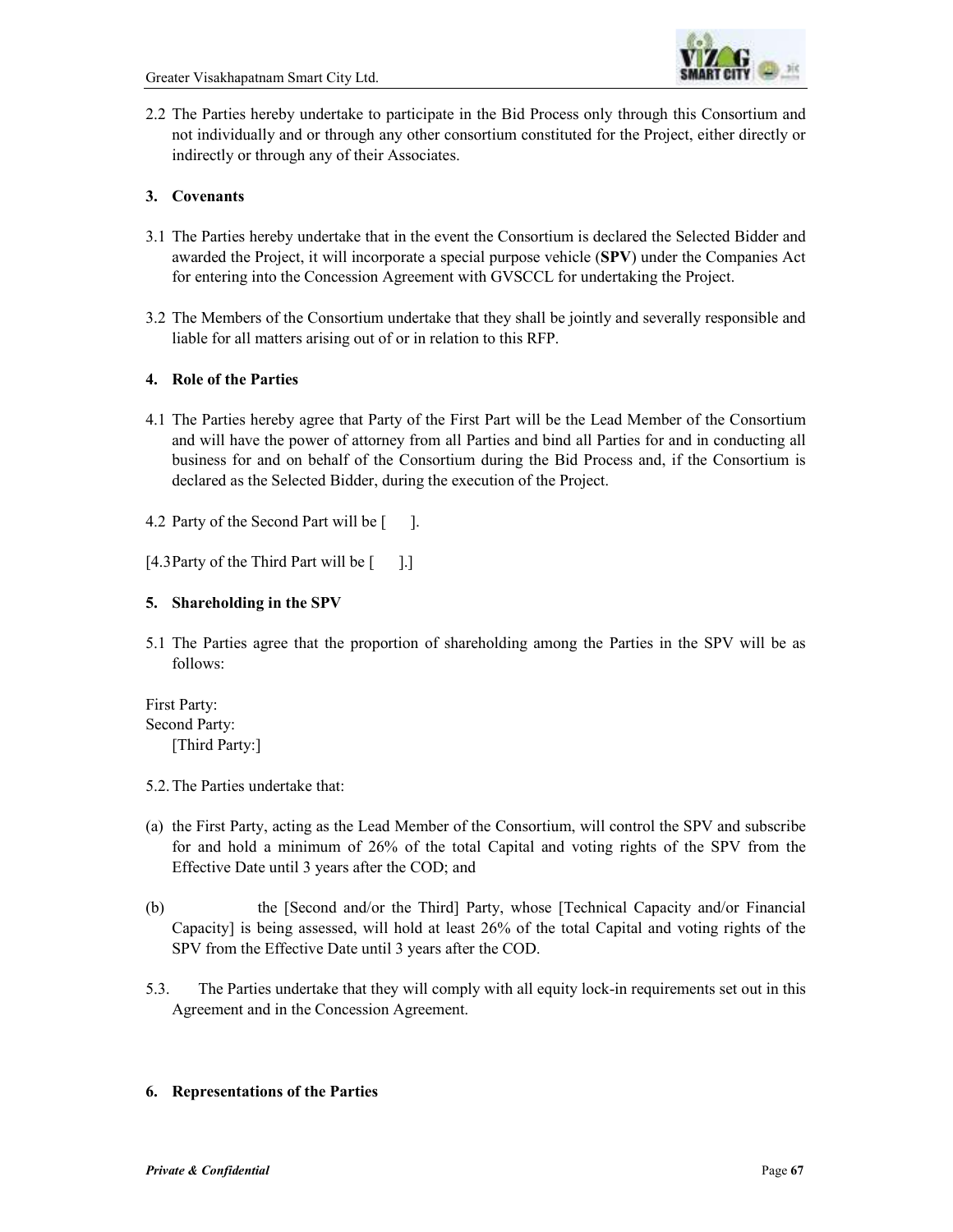

Each Party represents to the other Parties as of the date of this Agreement that:

- (a) such Party is duly organised, validly existing and in good standing under the laws of its incorporation and has all requisite power and authority to enter into this Agreement;
- (b) the execution, delivery and performance by such Party of this Agreement has been authorised by all necessary and appropriate corporate or governmental action and a copy of the extract of the charter documents and board resolution/power of attorney in favour of the person executing this Agreement for the delegation of power and authority to execute this Agreement on behalf of the Consortium Member is annexed to this Agreement, and will not, to the best of its knowledge:
- (i) require any consent or approval not already obtained;
- (ii) Violate any applicable law presently in effect and having applicability to it;
- (iii) violate the memorandum and articles of association, by-laws or other applicable organisational documents;
- (iv) violate any clearance, permit, concession, grant, license or other governmental authorisation, approval, judgment, order or decree or any mortgage agreement, indenture or any other instrument to which such Party is a party or by which such Party or any of its properties or assets are bound or that is otherwise applicable to such Party; or
- (v) create or impose any liens, mortgages, pledges, claims, security interests, charges or encumbrances or obligations to create a lien, charge, pledge, security interest, encumbrances or mortgage in or on the property of such Party, except for encumbrances that would not, individually or in the aggregate, have a material adverse effect on the financial condition or prospects or business of such Party so as to prevent such Party from fulfilling its obligations under this Agreement;
- (c) this Agreement is the legal and binding obligation of such Party, enforceable in accordance with its terms against it; and
- (d) there is no litigation pending or, to the best of such Party's knowledge, threatened to which it or any of its Associates is a party that presently affects or which would have a material adverse effect on the financial condition or prospects or business of such Party in the fulfilment of its obligations under this Agreement.

#### **7. Termination**

This Agreement will be effective from the date hereof and will continue in full force for the entire duration of the Project in accordance with the Concession Agreement, in case the Project is awarded to the Consortium. However, in case the Consortium is not selected for award of the Project, the Agreement will stand terminated upon return of the Bid Security as per the RFP.

#### **8. Miscellaneous**

8.1 This Agreement will be governed by the laws of India.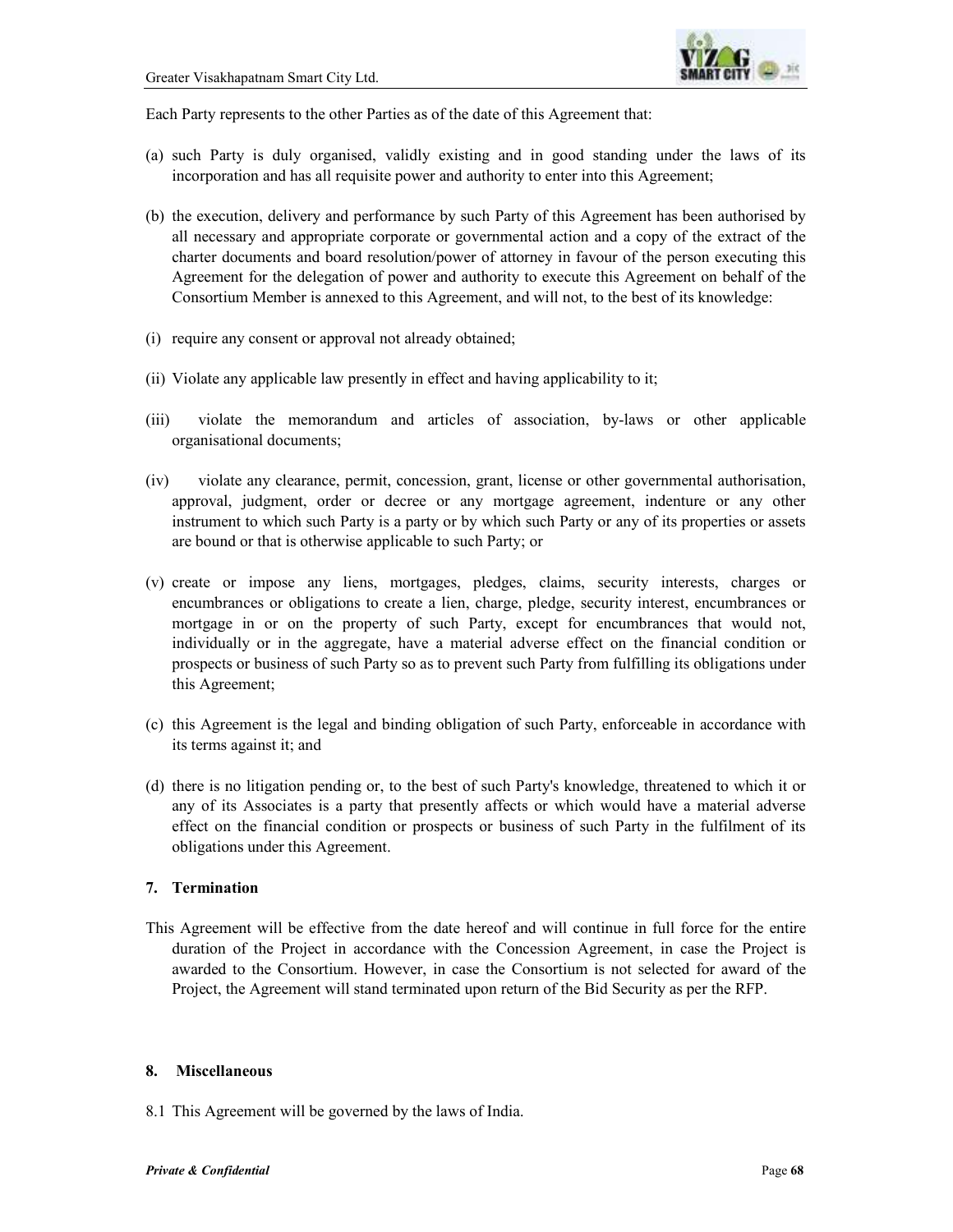

- 8.2 The Parties acknowledge and accept that this Agreement will not be amended by the Parties without the prior written consent of GVSCCL.
- IN WITNESS WHEREOF THE PARTIES ABOVE NAMED HAVE EXECUTED AND DELIVERED THIS AGREEMENT AS OF THE DATE FIRST ABOVE WRITTEN.

| SIGNED, SEALED AND DELIVERED For and<br>on behalf of the PARTY OF THE FIRST<br>PART by: | SIGNED, SEALED AND DELIVERED For<br>and on behalf of the PARTY OF THE<br><b>SECOND PART by:</b> |
|-----------------------------------------------------------------------------------------|-------------------------------------------------------------------------------------------------|
| Signature)                                                                              | Signature)                                                                                      |
| (Name)                                                                                  | (Name)                                                                                          |
| (Designation)                                                                           | (Designation)                                                                                   |
| (Address)                                                                               | (Address)                                                                                       |
|                                                                                         |                                                                                                 |
| SIGNED, SEALED AND DELIVERED For and                                                    |                                                                                                 |
| on behalf of the PARTY OF THE THIRD                                                     |                                                                                                 |
| PART by:                                                                                |                                                                                                 |
|                                                                                         |                                                                                                 |
| Signature)                                                                              |                                                                                                 |
| (Name)                                                                                  |                                                                                                 |
| (Designation)                                                                           |                                                                                                 |
| (Address)                                                                               |                                                                                                 |
|                                                                                         |                                                                                                 |

In the presence of:

1 2.

#### *Instruction:*

1. *The mode of the execution of the Joint Bidding Agreement should be in accordance with the procedure, ifany, laid down by applicable law and the charter documents of the executant(s) and when it is so required, the same should be under common seal affixed in accordance with the required procedure.*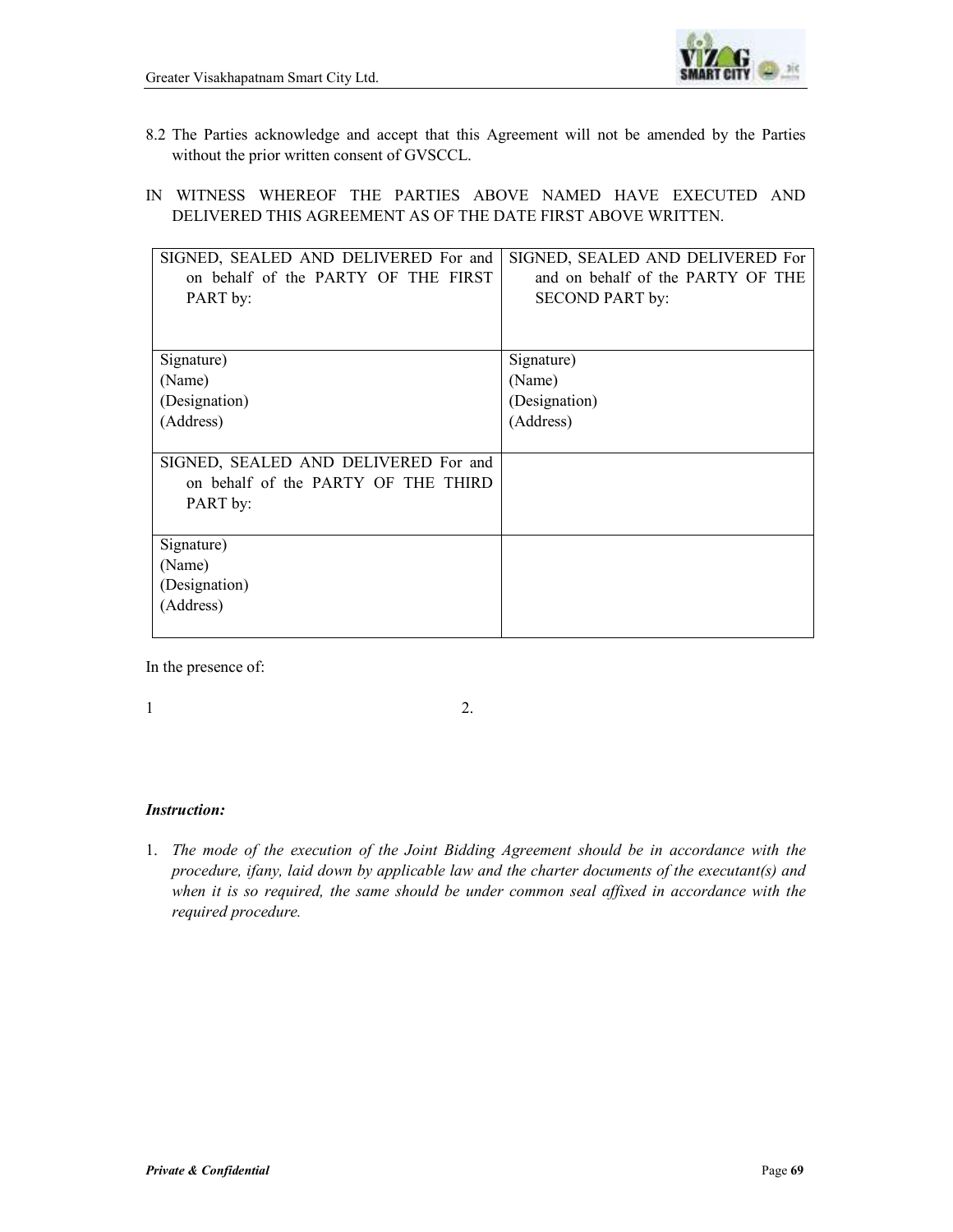

#### **ANNEXURE 2A**

#### **FINANCIAL PROPOSAL COVER LETTER**

(*On the letter head of the Bidder/Lead Member*)

From

[*insert name of Bidder/Lead Member*] [*insert address of Bidder/Lead Member*]

Date: [*insert date*]

To

Managing Director, Greater Visakhapatnam Smart City Corporation Limited, Room No.306, Tenneti Bhavan, Asilmetta, Visakhapatnam- 530003, Andhra Pradesh, India. Tel.: +91 - 891 - 2746301-7 Fax: +91-891-2568545

Dear Sir,

## Sub: Financial Proposal for the Bid "**Performance-Based Augmentation of Existing Water Supply Management Services within ABD Area(Output-based Service Contract)ON Annuity BASISAT VISAKHAPATNAM, ANDHRA PRADESH".**

- We, the undersigned ……. [insert name of the Bidder/Lead Member] having read, examined and understood in detail the RFP for development of the Project, hereby submit our Financial Proposal. We hereby undertake and confirm that:
- (a) We have submitted our Financial Proposal strictly in accordance with the RFP for development of the Project without any deviations or condition and our Financial Proposal is consistent with all the requirements of submission as stated in the RFP and subsequent communications from the Authority.
- (b) The Bid Price comprising: (i) the Bid Project Cost; (ii) the O&M Charges for the first month after COD; (iii) the Guaranteed Energy Consumption for each year after COD; shall be as per the Bid Price Sheet attached as Annexure 2B.
- We confirm that the values quoted by us in the Bid Price Sheet shall remain firm for the purpose of the Concession Agreement subject to provisions thereunder.
- We hereby unconditionally and irrevocably agree and accept that the decision made by GVSCCL in respect of any matter concerning or arising out of the RFP and the selection of Selected Bidder thereof shall be binding on us.

We hereby expressly waive any and all claims in respect of Bid process.

Dated the day of 2017.

Thanking you, Yours truly,

……………… (Name and signature of Authorized Signatory)